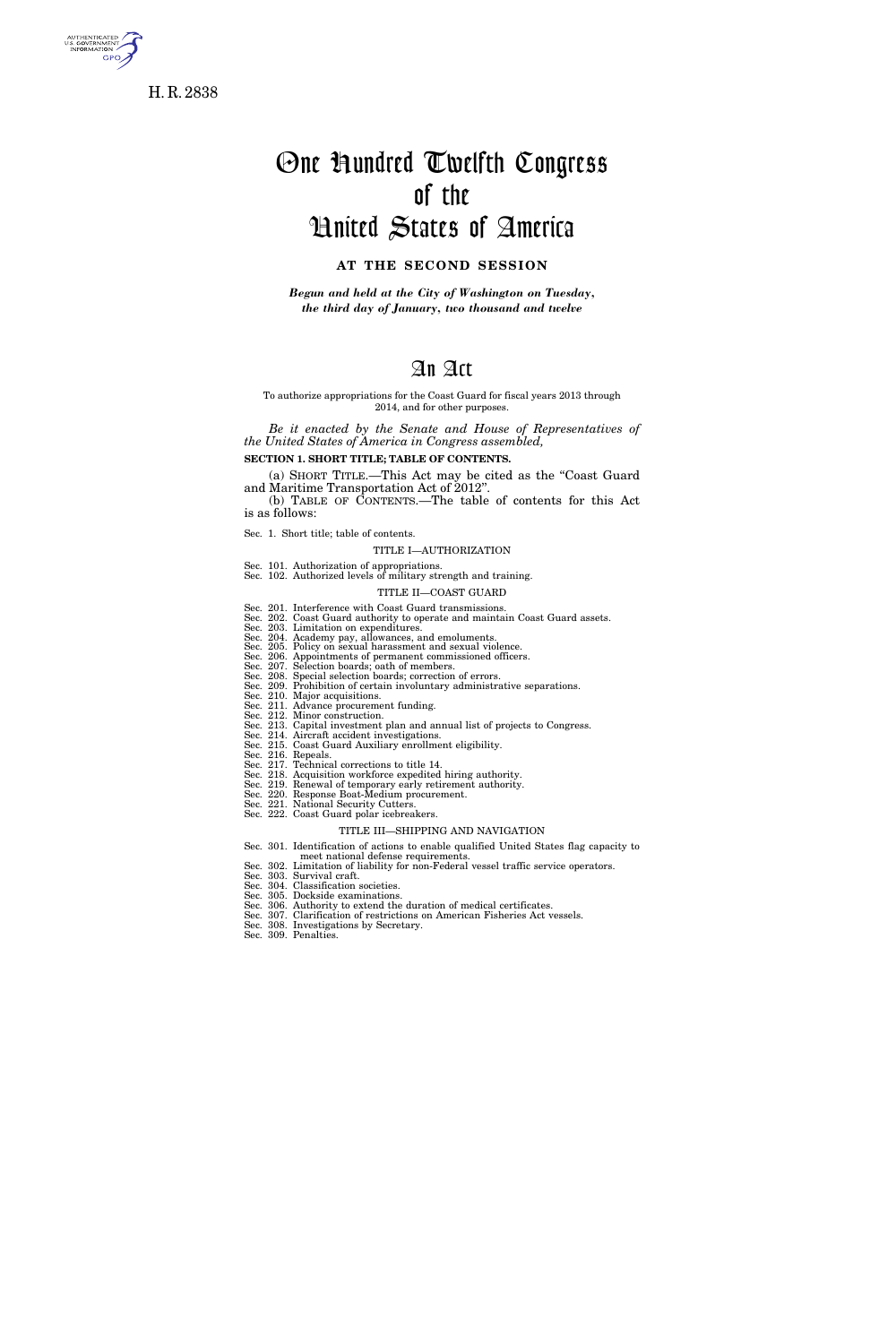|                       |  | Sec. 310. United States Committee on the Marine Transportation System.<br>Sec. 311. Technical correction to title 46.<br>Sec. 312. Deepwater ports.                                                                                                                     |
|-----------------------|--|-------------------------------------------------------------------------------------------------------------------------------------------------------------------------------------------------------------------------------------------------------------------------|
|                       |  | TITLE IV—MARITIME ADMINISTRATION AUTHORIZATION                                                                                                                                                                                                                          |
|                       |  | Sec. 401. Short title.                                                                                                                                                                                                                                                  |
|                       |  | Sec. 402. Authorization of appropriations for national security aspects of the mer-<br>chant marine for fiscal year 2013.                                                                                                                                               |
|                       |  | Sec. 403. Maritime environmental and technical assistance.                                                                                                                                                                                                              |
|                       |  | Sec. 404. Property for instructional purposes.                                                                                                                                                                                                                          |
|                       |  | Sec. 405. Short sea transportation.<br>Sec. 406. Limitation of National Defense Reserve Fleet vessels to those over 1,500                                                                                                                                               |
|                       |  | gross tons.<br>gross tons.<br>Sec. 407. Transfer of vessels to the National Defense Reserve Fleet.<br>Sec. 408. Clarification of heading.<br>Sec. 409. Mission of the Maritime Administration.<br>Sec. 410. Amendments relating to the N                                |
|                       |  |                                                                                                                                                                                                                                                                         |
|                       |  |                                                                                                                                                                                                                                                                         |
|                       |  |                                                                                                                                                                                                                                                                         |
|                       |  |                                                                                                                                                                                                                                                                         |
|                       |  | Sec. 413. Department of Defense national strategic ports study and Comptroller<br>General studies and reports on strategic ports.                                                                                                                                       |
|                       |  | Sec. 414. Maritime workforce study.<br>Sec. 415. Maritime Administration vessel recycling contract award practices.                                                                                                                                                     |
|                       |  | TITLE V—PIRACY                                                                                                                                                                                                                                                          |
|                       |  |                                                                                                                                                                                                                                                                         |
|                       |  |                                                                                                                                                                                                                                                                         |
|                       |  |                                                                                                                                                                                                                                                                         |
|                       |  | Sec. 501. Short title.<br>Sec. 502. Training for use of force against piracy.<br>Sec. 503. Security of Government-impelled cargo.<br>Sec. 504. Actions taken to protect foreign-flagged vessels from piracy.                                                            |
|                       |  | TITLE VI—MARINE DEBRIS                                                                                                                                                                                                                                                  |
|                       |  | Sec. 601. Short title.                                                                                                                                                                                                                                                  |
|                       |  | Sec. 602. Short title amendment; references.                                                                                                                                                                                                                            |
|                       |  | Sec. 603. Purpose.<br>Sec. 604. NOAA Marine Debris Program.                                                                                                                                                                                                             |
|                       |  |                                                                                                                                                                                                                                                                         |
|                       |  |                                                                                                                                                                                                                                                                         |
|                       |  | Sec. 605. Repeal of obsolete provisions.<br>Sec. 605. Repeal of obsolete provisions.<br>Sec. 606. Coordination.<br>Sec. 608. Definitions.<br>Sec. 608. Definitions.                                                                                                     |
|                       |  | Sec. 609. Severe marine debris event determination.                                                                                                                                                                                                                     |
|                       |  | TITLE VII—MISCELLANEOUS                                                                                                                                                                                                                                                 |
|                       |  |                                                                                                                                                                                                                                                                         |
|                       |  |                                                                                                                                                                                                                                                                         |
|                       |  | Sec. 701. Distant water tuna fleet.<br>Sec. 702. Technical corrections.<br>Sec. 703. Extension of moratorium.                                                                                                                                                           |
|                       |  | Sec. 704. Notice of arrival.                                                                                                                                                                                                                                            |
|                       |  | Sec. 705. Waivers.                                                                                                                                                                                                                                                      |
|                       |  |                                                                                                                                                                                                                                                                         |
|                       |  |                                                                                                                                                                                                                                                                         |
|                       |  |                                                                                                                                                                                                                                                                         |
|                       |  |                                                                                                                                                                                                                                                                         |
|                       |  | Sec. 706. Waivers.<br>Sec. 706. National Response Center notification requirements.<br>Sec. 707. Vessel determinations.<br>Sec. 708. Mille Lacs Lake, Minnesota.<br>Sec. 709. Transportation Worker Identification Credential process refo<br>United States and Canada. |
|                       |  | Sec. 712. Bridge permits.<br>Sec. 713. Tonnage of Aqueos Acadian.                                                                                                                                                                                                       |
|                       |  | Sec. 714. Navigability determination.                                                                                                                                                                                                                                   |
|                       |  |                                                                                                                                                                                                                                                                         |
|                       |  | Sec. 715. Coast Guard housing.<br>Sec. 716. Coast Guard housing.<br>Sec. 716. Assessment of needs for additional Coast Guard presence in high-latitude<br>regions.                                                                                                      |
|                       |  | Sec. 717. Potential Place of Refuge.                                                                                                                                                                                                                                    |
|                       |  | Sec. 718. Merchant mariner medical evaluation program.                                                                                                                                                                                                                  |
|                       |  | Sec. 719. Determinations.<br>Sec. 720. Impediments to the United States-flag registry.                                                                                                                                                                                  |
|                       |  |                                                                                                                                                                                                                                                                         |
|                       |  | Sec. 721. Arctic deepwater seaport.<br>Sec. 722. Risk assessment of transporting Canadian oil sands.                                                                                                                                                                    |
| TITLE I—AUTHORIZATION |  |                                                                                                                                                                                                                                                                         |

#### **SEC. 101. AUTHORIZATION OF APPROPRIATIONS.**

Funds are authorized to be appropriated for each of fiscal years 2013 and 2014 for necessary expenses of the Coast Guard as follows: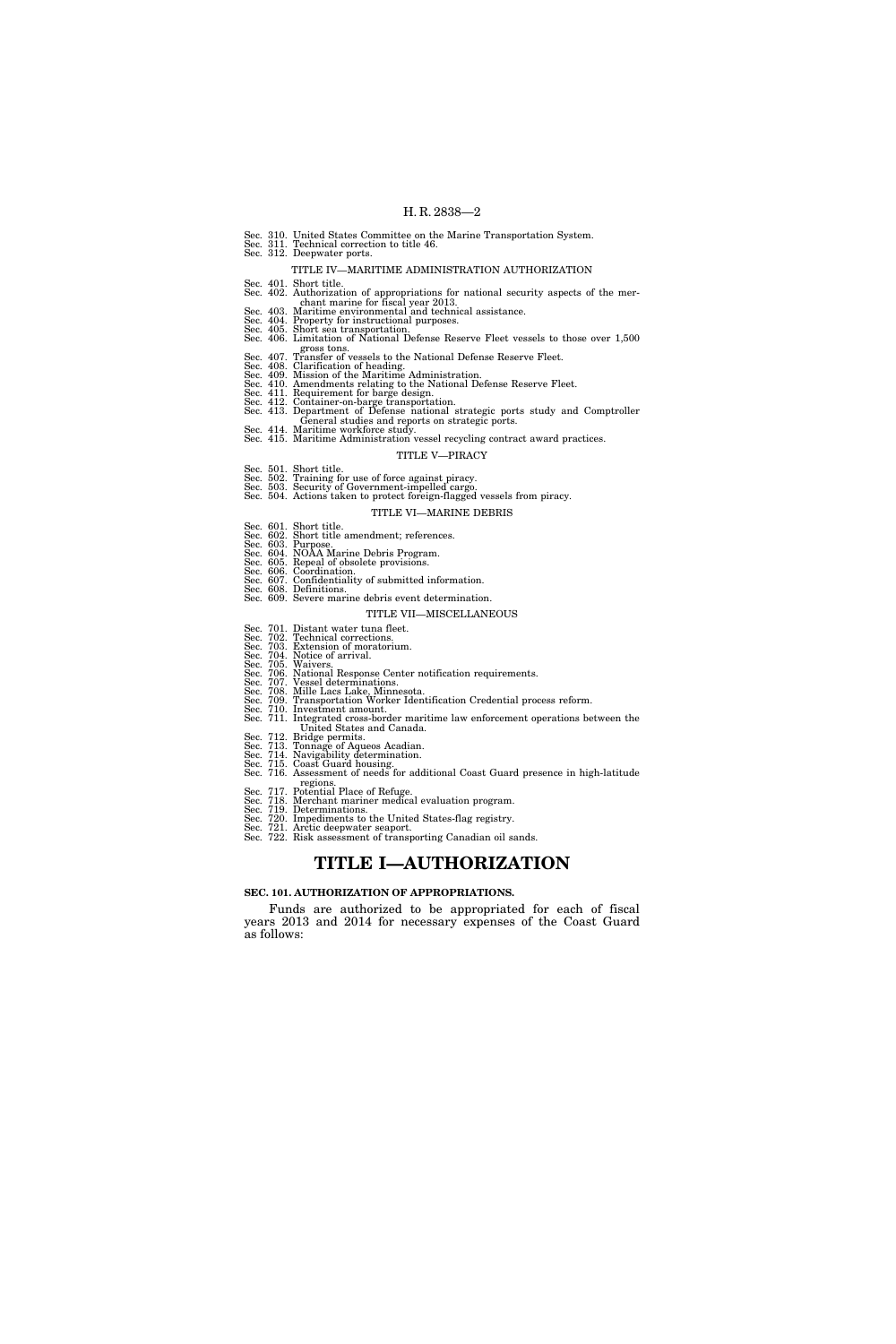(1) For the operation and maintenance of the Coast Guard—

(A) \$6,882,645,000 for fiscal year 2013; and

(B) \$6,981,036,000 for fiscal year 2014; of which \$24,500,000 is authorized each fiscal year to be derived from the Oil Spill Liability Trust Fund to carry out the purposes of section  $1012(a)(5)$  of the Oil Pollution Act of 1990 (33 U.S.C.  $2712(a)(5)$ ).

(2) For the acquisition, construction, rebuilding, and improvement of aids to navigation, shore and offshore facilities, vessels, and aircraft, including equipment related thereto— (A) \$1,545,312,000 for fiscal year 2013; and

(B) \$1,546,448,000 for fiscal year 2014;

to remain available until expended and of which \$20,000,000 is authorized each fiscal year to be derived from the Oil Spill Liability Trust Fund to carry out the purposes of section 1012(a)(5) of the Oil Pollution Act of 1990 (33 U.S.C. 2712(a)(5)). (3) For the Coast Guard Reserve program, including per-

sonnel and training costs, equipment, and services-

(A) \$138,111,000 for fiscal year 2013; and

(B) \$140,016,000 for fiscal year 2014. (4) For environmental compliance and restoration of Coast

Guard vessels, aircraft, and facilities (other than parts and equipment associated with operation and maintenance)— (A) \$16,699,000 for fiscal year 2013; and

(B) \$16,701,000 for fiscal year 2014;

to remain available until expended.

(5) To the Commandant of the Coast Guard for research, development, test, and evaluation of technologies, materials, and human factors directly related to improving the performance of the Coast Guard's mission with respect to search and rescue, aids to navigation, marine safety, marine environmental protection, enforcement of laws and treaties, ice operations, oceanographic research, and defense readiness—

(A) \$19,848,000 for fiscal year 2013; and

(B) \$19,890,000 for fiscal year 2014.

(6) For alteration or removal of bridges over navigable waters of the United States constituting obstructions to navigation, and for personnel and administrative costs associated with the Alteration of Bridges Program—

(A) \$16,000,000 for fiscal year 2013; and (B) \$16,000,000 for fiscal year 2014.

#### **SEC. 102. AUTHORIZED LEVELS OF MILITARY STRENGTH AND TRAINING.**

(a) ACTIVE DUTY STRENGTH.—The Coast Guard is authorized an end-of-year strength for active duty personnel of 47,000 for each of fiscal years 2013 and 2014.

(b) MILITARY TRAINING STUDENT LOADS.—The Coast Guard is authorized average military training student loads for each of fiscal years 2013 and 2014 as follows:

(1) For recruit and special training, 2,500 student years. (2) For flight training, 165 student years.

(3) For professional training in military and civilian institutions, 350 student years.

(4) For officer acquisition, 1,200 student years.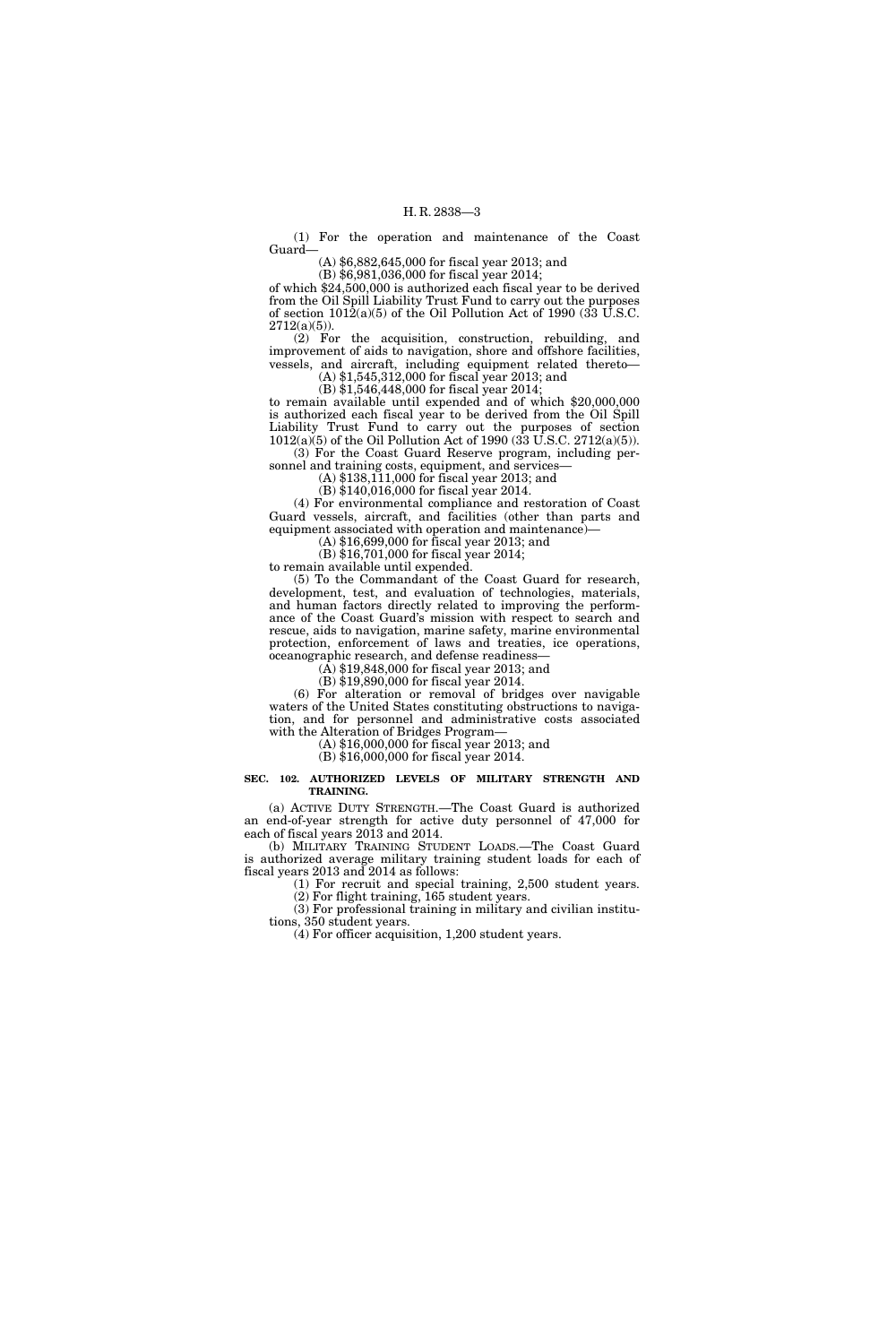# **TITLE II—COAST GUARD**

#### **SEC. 201. INTERFERENCE WITH COAST GUARD TRANSMISSIONS.**

Section 88 of title 14, United States Code, is amended by adding at the end the following:

''(e) An individual who knowingly and willfully operates a device with the intention of interfering with the broadcast or reception of a radio, microwave, or other signal (including a signal from a global positioning system) transmitted, retransmitted, or augmented by the Coast Guard for the purpose of maritime safety is—

''(1) guilty of a class E felony; and

 $(2)$  subject to a civil penalty of not more than \$1,000 per day for each violation.''.

#### **SEC. 202. COAST GUARD AUTHORITY TO OPERATE AND MAINTAIN COAST GUARD ASSETS.**

Section 93 of title 14, United States Code, is amended by adding at the end the following:

''(e) OPERATION AND MAINTENANCE OF COAST GUARD ASSETS AND FACILITIES.—All authority, including programmatic budget authority, for the operation and maintenance of Coast Guard vessels, aircraft, systems, aids to navigation, infrastructure, and other assets or facilities shall be allocated to and vested in the Coast Guard and the department in which the Coast Guard is operating.''. **SEC. 203. LIMITATION ON EXPENDITURES.** 

# Section 149(d) of title 14, United States Code, is amended

by adding at the end the following:

 $\degree$ (3) The amount of funds used under this subsection may not exceed \$100,000 in any fiscal year.".

#### **SEC. 204. ACADEMY PAY, ALLOWANCES, AND EMOLUMENTS.**

Section 195 of title 14, United States Code, is amended— (1) by striking ''person'' each place it appears and inserting ''foreign national''; and

 $(2)$  by striking "pay and allowances" each place it appears and inserting "pay, allowances, and emoluments

**SEC. 205. POLICY ON SEXUAL HARASSMENT AND SEXUAL VIOLENCE.**  (a) ESTABLISHMENT.—Chapter 9 of title 14, United States Code, is amended by adding at the end the following:

# **''§ 200. Policy on sexual harassment and sexual violence**

''(a) REQUIRED POLICY.—The Commandant of the Coast Guard shall direct the Superintendent of the Coast Guard Academy to prescribe a policy on sexual harassment and sexual violence applicable to the cadets and other personnel of the Academy.

''(b) MATTERS TO BE SPECIFIED IN POLICY.—The policy on sexual harassment and sexual violence under this section shall include specification of the following:

"(1) Programs to promote awareness of the incidence of rape, acquaintance rape, and other sexual offenses of a criminal nature that involve cadets or other Academy personnel.

''(2) Information about how the Coast Guard and the Academy will protect the confidentiality of victims of sexual harassment or sexual violence, including how any records,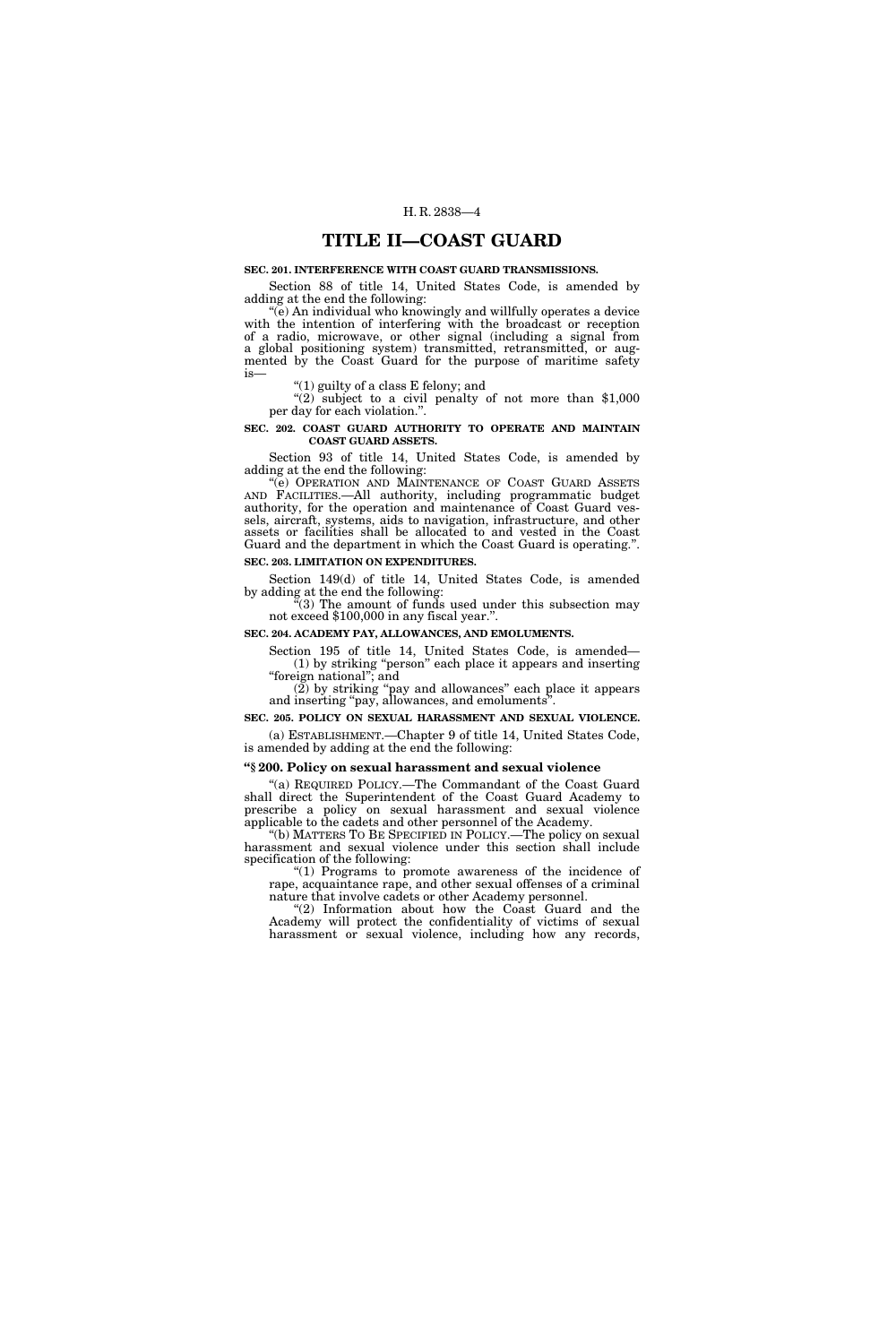statistics, or reports intended for public release will be formatted such that the confidentiality of victims is not jeopardized.

''(3) Procedures that cadets and other Academy personnel should follow in the case of an occurrence of sexual harassment or sexual violence, including—

"(A) if the victim chooses to report an occurrence of sexual harassment or sexual violence, a specification of the person or persons to whom the alleged offense should be reported and options for confidential reporting, including written information to be given to victims that explains how the Coast Guard and the Academy will protect the confidentiality of victims;

''(B) a specification of any other person whom the victim should contact; and

''(C) procedures on the preservation of evidence potentially necessary for proof of criminal sexual assault.

"(4) Procedures for disciplinary action in cases of criminal sexual assault involving a cadet or other Academy personnel.

''(5) Sanctions authorized to be imposed in a substantiated case of sexual harassment or sexual violence involving a cadet or other Academy personnel, including with respect to rape, acquaintance rape, or other criminal sexual offense, whether forcible or nonforcible.

''(6) Required training on the policy for all cadets and other Academy personnel who process allegations of sexual harassment or sexual violence involving a cadet or other Academy personnel.

"(c) ASSESSMENT.-

"(1) IN GENERAL.—The Commandant shall direct the Superintendent to conduct at the Academy during each Academy program year an assessment to determine the effectiveness of the policies of the Academy with respect to sexual harassment and sexual violence involving cadets or other Academy personnel.

''(2) BIENNIAL SURVEY.—For the assessment at the Academy under paragraph (1) with respect to an Academy program year that begins in an odd-numbered calendar year, the Superintendent shall conduct a survey of cadets and other Academy personnel—

''(A) to measure—

"(i) the incidence, during that program year, of sexual harassment and sexual violence events, on or off the Academy reservation, that have been reported to an official of the Academy; and

"(ii) the incidence, during that program year, of sexual harassment and sexual violence events, on or off the Academy reservation, that have not been reported to an official of the Academy; and

''(B) to assess the perceptions of the cadets and other Academy personnel with respect to—

"(i) the Academy's policies, training, and procedures on sexual harassment and sexual violence involving cadets or other Academy personnel;

''(ii) the enforcement of such policies;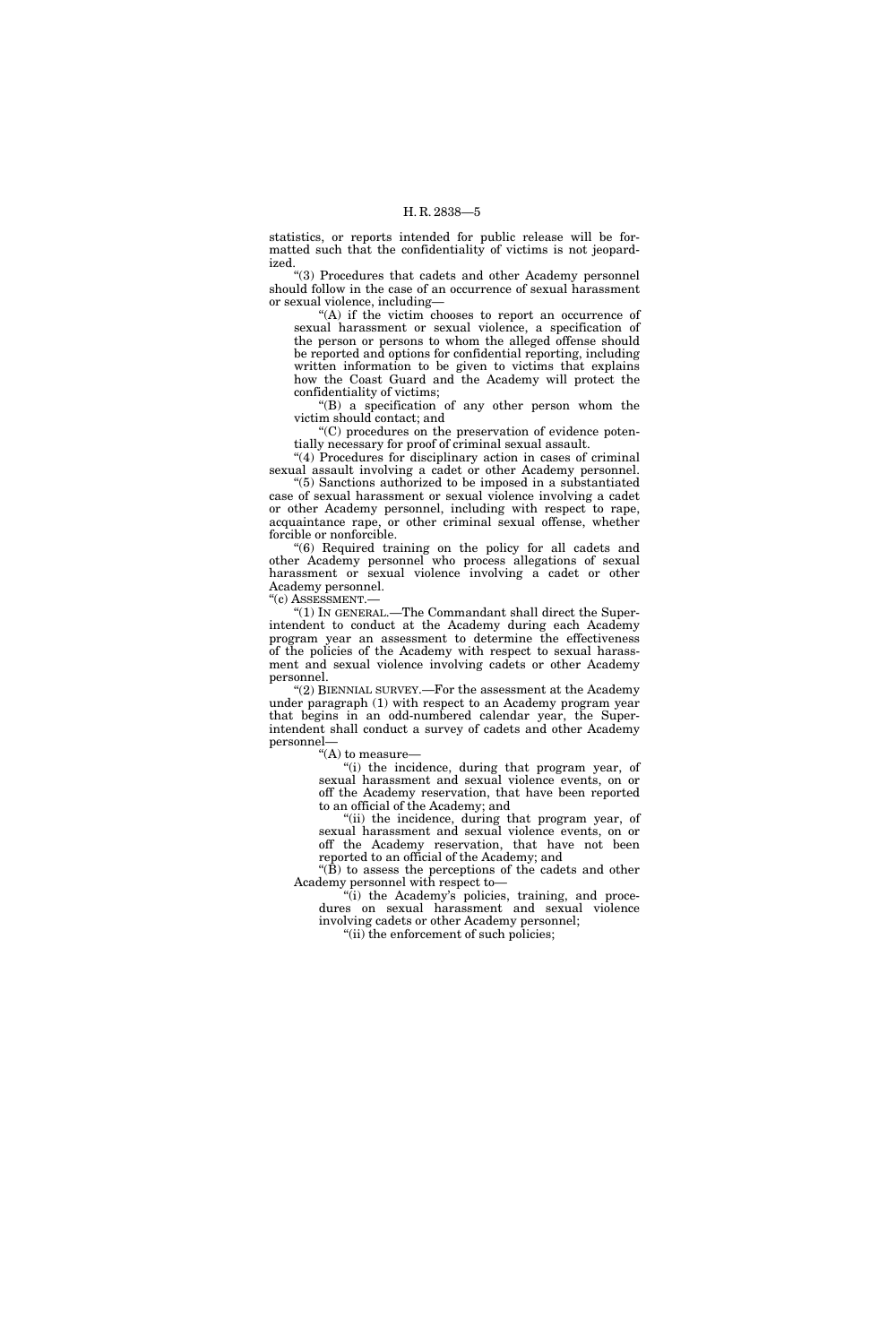"(iii) the incidence of sexual harassment and sexual violence involving cadets or other Academy personnel; and

"(iv) any other issues relating to sexual harassment and sexual violence involving cadets or other Academy personnel.<br>"(d) REPORT.—

'(1) IN GENERAL.—The Commandant shall direct the Superintendent to submit to the Commandant a report on sexual harassment and sexual violence involving cadets or other Academy personnel for each Academy program year.

''(2) REPORT SPECIFICATIONS.—Each report under paragraph (1) shall include, for the Academy program year covered by the report, the following:

 $(A)$  The number of sexual assaults, rapes, and other sexual offenses involving cadets or other Academy personnel that have been reported to Academy officials during the Academy program year and, of those reported cases, the number that have been substantiated.

 $(B)$  A plan for the actions that are to be taken in the following Academy program year regarding prevention of and response to sexual harassment and sexual violence involving cadets or other Academy personnel.

''(3) BIENNIAL SURVEY.—Each report under paragraph (1) for an Academy program year that begins in an odd-numbered calendar year shall include the results of the survey conducted in that Academy program year under subsection  $(c)(\check{2})$ .

"(4) TRANSMISSION OF REPORT.—The Commandant shall transmit each report received by the Commandant under this subsection, together with the Commandant's comments on the report, to—

''(A) the Committee on Commerce, Science, and Transportation of the Senate; and

''(B) the Committee on Transportation and Infrastructure of the House of Representatives.<br>"(5) Focus GROUPS.—

"(A) IN GENERAL.—For each Academy program year with respect to which the Superintendent is not required to conduct a survey at the Academy under subsection  $(c)(2)$ , the Commandant shall require focus groups to be conducted at the Academy for the purposes of ascertaining information relating to sexual assault and sexual harassment issues at the Academy.

''(B) INCLUSION IN REPORTS.—Information derived from a focus group under subparagraph (A) shall be included in the next transmitted Commandant's report under this subsection.

''(e) VICTIM CONFIDENTIALITY.—To the extent that information collected under the authority of this section is reported or otherwise made available to the public, such information shall be provided in a form that is consistent with applicable privacy protections under Federal law and does not jeopardize the confidentiality of victims."

(b) CLERICAL AMENDMENT.—The analysis for chapter 9 of title 14, United States Code, is amended by inserting after the item relating to section 199 the following:

''200. Policy on sexual harassment and sexual violence.''.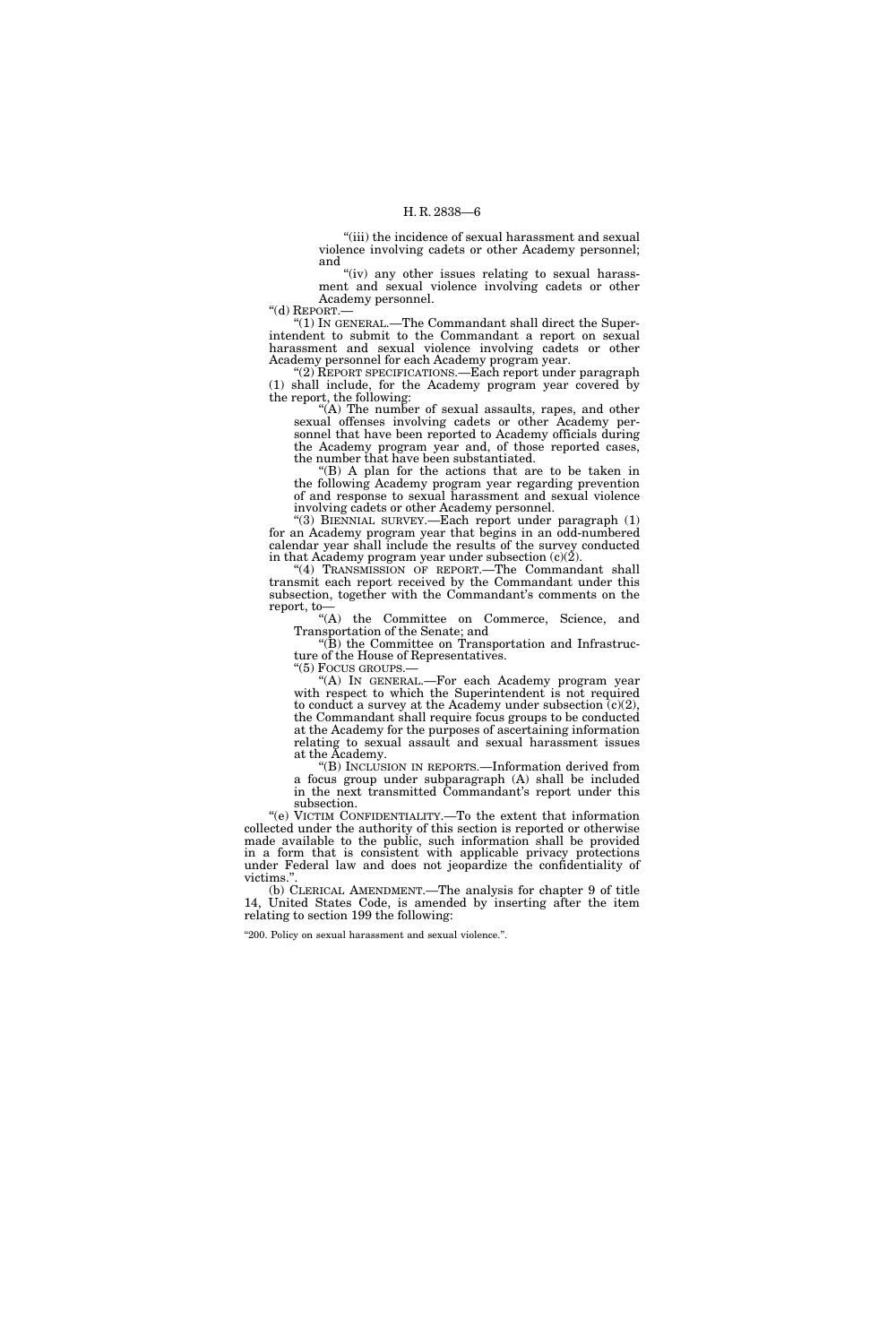# **SEC. 206. APPOINTMENTS OF PERMANENT COMMISSIONED OFFICERS.**

Section 211 of title 14, United States Code, is amended by adding at the end the following:

"(d) For the purposes of this section, the term 'original', with respect to the appointment of a member of the Coast Guard, refers to that member's most recent appointment in the Coast Guard that is neither a promotion nor a demotion.''.

**SEC. 207. SELECTION BOARDS; OATH OF MEMBERS.** 

Section 254 of title 14, United States Code, is amended to read as follows:

#### **''§ 254. Selection boards; oath of members**

''Each member of a selection board shall swear—

"(1) that the member will, without prejudice or partiality, and having in view both the special fitness of officers and the efficiency of the Coast Guard, perform the duties imposed upon the member; and

" $(2)$  an oath in accordance with section 635.".

#### **SEC. 208. SPECIAL SELECTION BOARDS; CORRECTION OF ERRORS.**

(a) IN GENERAL.—Chapter 11 of title 14, United States Code, is amended by inserting after section 262 the following:

#### **''§ 263. Special selection boards; correction of errors**

"(a) OFFICERS NOT CONSIDERED DUE TO ADMINISTRATIVE ERROR.—

 $\mathrm{``(1)}$  In GENERAL.—If the Secretary determines that as the result of an administrative error—

''(A) an officer or former officer was not considered for selection for promotion by a selection board convened under section 251; or

''(B) the name of an officer or former officer was not placed on an all-fully-qualified-officers list;

the Secretary shall convene a special selection board to determine whether such officer or former officer should be recommended for promotion and such officer or former officer shall not be considered to have failed of selection for promotion prior to the consideration of the special selection board.

"(2) EFFECT OF FAILURE TO RECOMMEND FOR PROMOTION.— If a special selection board convened under paragraph (1) does not recommend for promotion an officer or former officer, whose grade is below the grade of captain and whose name was referred to that board for consideration, the officer or former officer shall be considered to have failed of selection for promotion.

''(b) OFFICERS CONSIDERED BUT NOT SELECTED; MATERIAL ERROR.—

 $\mathrm{``(1)}$  In GENERAL.—In the case of an officer or former officer who was eligible for promotion, was considered for selection for promotion by a selection board convened under section 251, and was not selected for promotion by that board, the Secretary may convene a special selection board to determine whether the officer or former officer should be recommended for promotion, if the Secretary determines that—

''(A) an action of the selection board that considered the officer or former officer—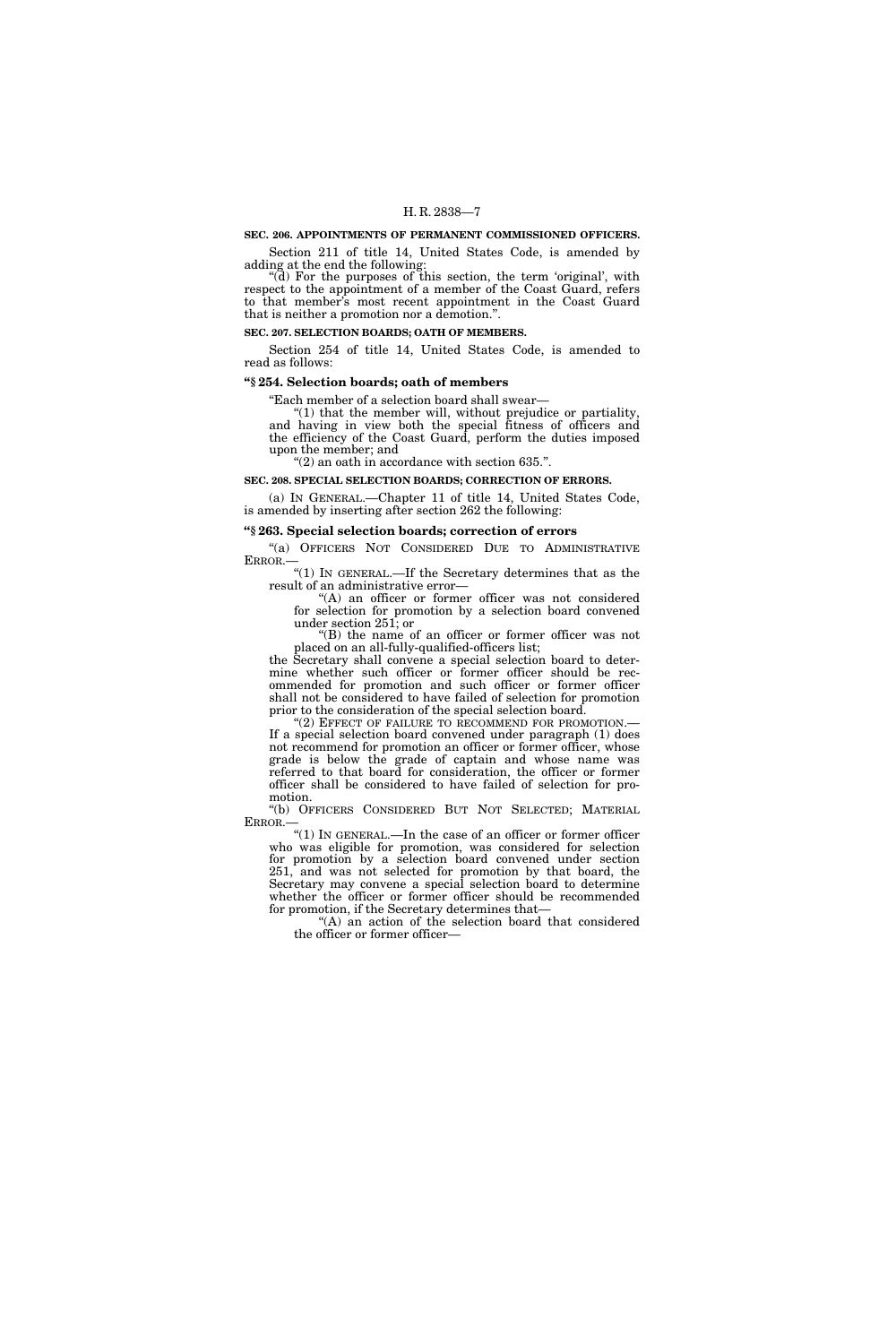"(i) was contrary to law in a matter material to the decision of the board; or ''(ii) involved material error of fact or material

administrative error; or

''(B) the selection board that considered the officer or former officer did not have before it for consideration material information.

"(2) EFFECT OF FAILURE TO RECOMMEND FOR PROMOTION.-If a special selection board convened under paragraph (1) does not recommend for promotion an officer or former officer, whose grade is that of commander or below and whose name was referred to that board for consideration, the officer or former officer shall be considered—

"(A) to have failed of selection for promotion with respect to the board that considered the officer or former officer prior to the consideration of the special selection board; and

''(B) to incur no additional failure of selection for promotion as a result of the action of the special selection board.

''(c) REQUIREMENTS FOR SPECIAL SELECTION BOARDS.—Each special selection board convened under this section shall—

" $(1)$  be composed in accordance with section 252 and the members of the board shall be required to swear the oaths described in section 254;

"(2) consider the record of an applicable officer or former officer as that record, if corrected, would have appeared to the selection board that should have considered or did consider the officer or former officer prior to the consideration of the special selection board and that record shall be compared with a sampling of the records of—

 $\widetilde{H}(A)$  those officers of the same grade who were recommended for promotion by such prior selection board; and

''(B) those officers of the same grade who were not recommended for promotion by such prior selection board; and

 $(3)$  submit to the Secretary a written report in a manner consistent with sections 260 and 261.

''(d) APPOINTMENT OF OFFICERS RECOMMENDED FOR PRO-MOTION.—

''(1) IN GENERAL.—An officer or former officer whose name is placed on a promotion list as a result of the recommendation of a special selection board convened under this section shall be appointed, as soon as practicable, to the next higher grade in accordance with the law and policies that would have been applicable to the officer or former officer had the officer or former officer been recommended for promotion by the selection board that should have considered or did consider the officer or former officer prior to the consideration of the special selection board.

 $(2)$  EFFECT.—An officer or former officer who is promoted to the next higher grade as a result of the recommendation of a special selection board convened under this section shall have, upon such promotion, the same date of rank, the same effective date for the pay and allowances of that grade, and the same position on the active duty promotion list as the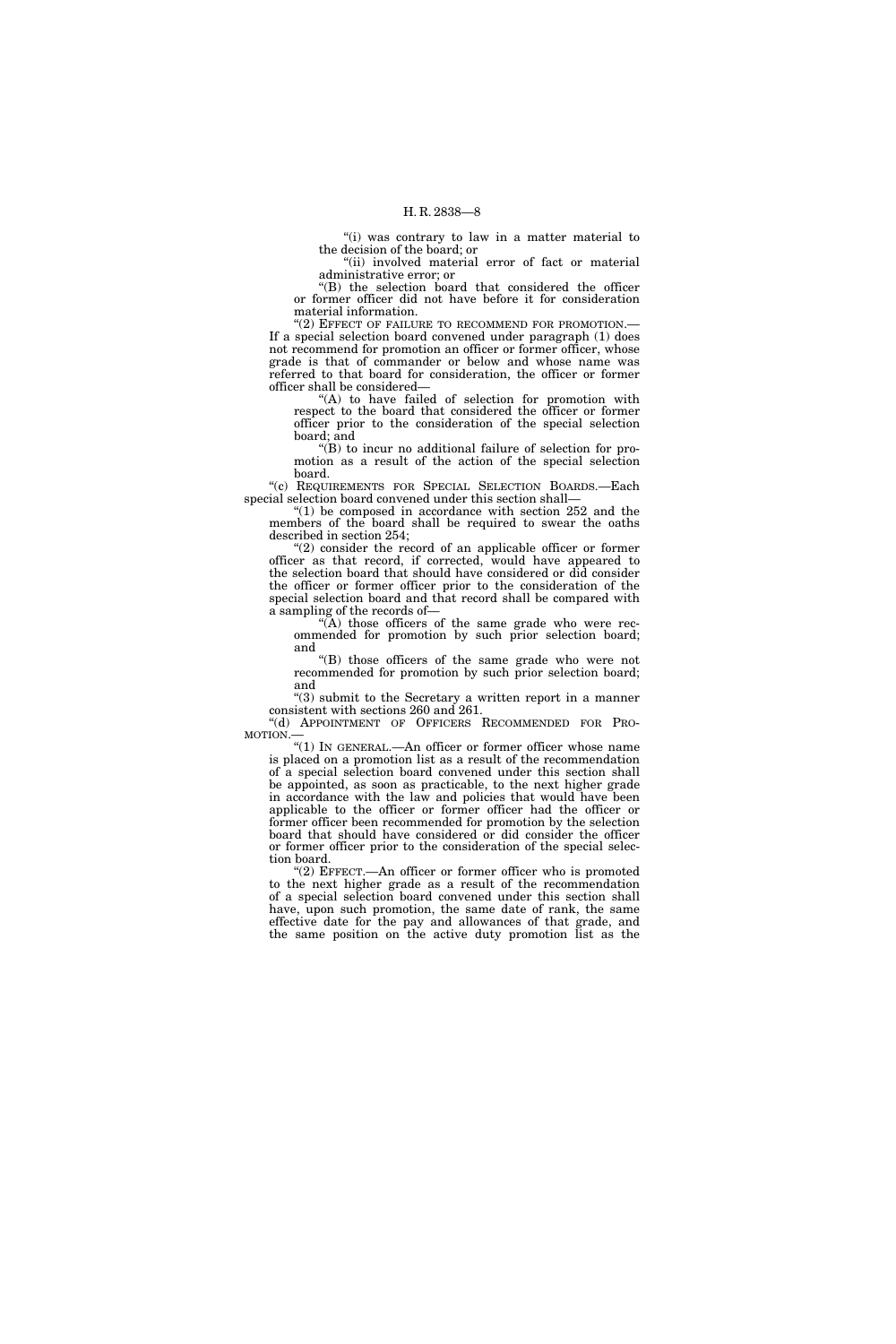officer or former officer would have had if the officer or former officer had been recommended for promotion to that grade by the selection board that should have considered or did consider the officer or former officer prior to the consideration of the special selection board.

 $(3)$  RECORD CORRECTION.—If the report of a special selection board convened under this section, as approved by the President, recommends for promotion to the next higher grade an officer not eligible for promotion or a former officer whose name was referred to the board for consideration, the Secretary may act under section 1552 of title 10 to correct the military record of the officer or former officer to correct an error or remove an injustice resulting from the officer or former officer not being selected for promotion by the selection board that should have considered or did consider the officer or former officer prior to the consideration of the special selection board.

''(e) APPLICATION PROCESS AND TIME LIMITS.—The Secretary shall issue regulations regarding the process by which an officer or former officer may apply to have a matter considered by a special selection board convened under this section, including time limits related to such applications.

''(f) LIMITATION OF OTHER JURISDICTION.—No official or court of the United States shall have authority or jurisdiction over any claim based in any way on the failure of an officer or former officer to be selected for promotion by a selection board convened under section 251, until—

''(1) the claim has been referred to a special selection board convened under this section and acted upon by that board; or

''(2) the claim has been rejected by the Secretary without consideration by a special selection board convened under this section.<br>"(g) JUDICIAL REVIEW.—

"(1) IN GENERAL  $-A$  court of the United States may review—

''(A) a decision of the Secretary not to convene a special selection board under this section to determine if the court finds that the decision of the Secretary was arbitrary or capricious, not based on substantial evidence, or otherwise contrary to law; and

''(B) an action of a special selection board under this section to determine if the court finds that the action of the special selection board was contrary to law or involved material error of fact or material administrative error.

''(2) REMAND AND RECONSIDERATION.—If, with respect to a review under paragraph (1), a court makes a finding described in subparagraph (A) or (B) of that paragraph, the court shall remand the case to the Secretary and the Secretary shall provide the applicable officer or former officer consideration by a new special selection board convened under this section.

''(h) DESIGNATION OF BOARDS.—The Secretary may designate a selection board convened under section 251 as a special selection board convened under this section. A selection board so designated may function in the capacity of a selection board convened under section 251 and a special selection board convened under this section.''.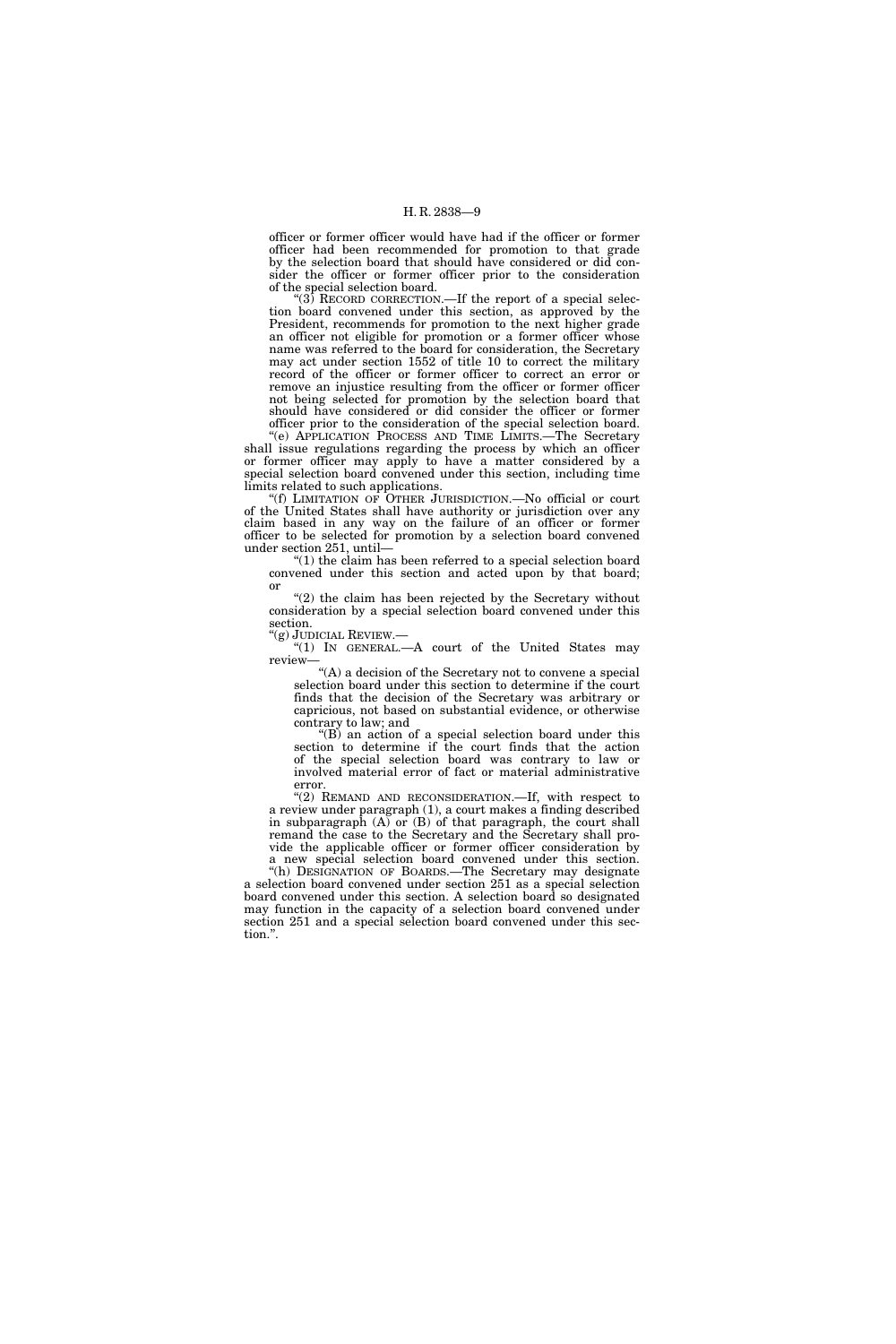(b) SELECTION BOARDS; SUBMISSION OF REPORTS.—Section 261(d) of title 14, United States Code, is amended by striking ''selection board'' and inserting ''selection board, including a special selection board convened under section 263,''.

(c) FAILURE OF SELECTION FOR PROMOTION.—Section 262 of title 14, United States Code, is amended to read as follows:

# **''§ 262. Failure of selection for promotion**

"An officer, other than an officer serving in the grade of captain, who is, or is senior to, the junior officer in the promotion zone established for his grade under section 256 of this title, fails of selection if he is not selected for promotion by the selection board which considered him, or if having been recommended for promotion by the board, his name is thereafter removed from the report of the board by the President.''.

(d) CLERICAL AMENDMENT.—The analysis for chapter 11 of title 14, United States Code, is amended by inserting after the item relating to section 262 the following:

"263. Special selection boards; correction of errors.".

(e) APPLICABILITY; RULE OF CONSTRUCTION.—

(1) APPLICABILITY.—The amendments made by this section shall take effect on the date of enactment of this Act and the Secretary may convene a special selection board on or after that date under section 263 of title 14, United States Code, with respect to any error or other action for which such a board may be convened if that error or other action occurred on or after the date that is 1 year before the date of enactment of this Act.

(2) RULE OF CONSTRUCTION.—Sections 271, 272, and 273 of title 14, United States Code, apply to the activities of—

(A) a selection board convened under section 251 of such title; and

(B) a special selection board convened under section 263 of such title.

#### **SEC. 209. PROHIBITION OF CERTAIN INVOLUNTARY ADMINISTRATIVE SEPARATIONS.**

(a) IN GENERAL.—Chapter 11 of title 14, United States Code, as amended by this Act, is further amended by inserting after section 426 the following:

#### **''§ 427. Prohibition of certain involuntary administrative separations**

"(a) IN GENERAL.—Except as provided in subsection (b), the Secretary may not authorize the involuntary administrative separation of a covered individual based on a determination that the covered individual is unsuitable for deployment or other assignment due to a medical condition of the covered individual considered by a Physical Evaluation Board during an evaluation of the covered individual that resulted in the covered individual being determined to be fit for duty.

''(b) REEVALUATION.—

"(1) IN GENERAL.—The Secretary may require a Physical Evaluation Board to reevaluate any covered individual if the Secretary determines there is reason to believe that a medical condition of the covered individual considered by a Physical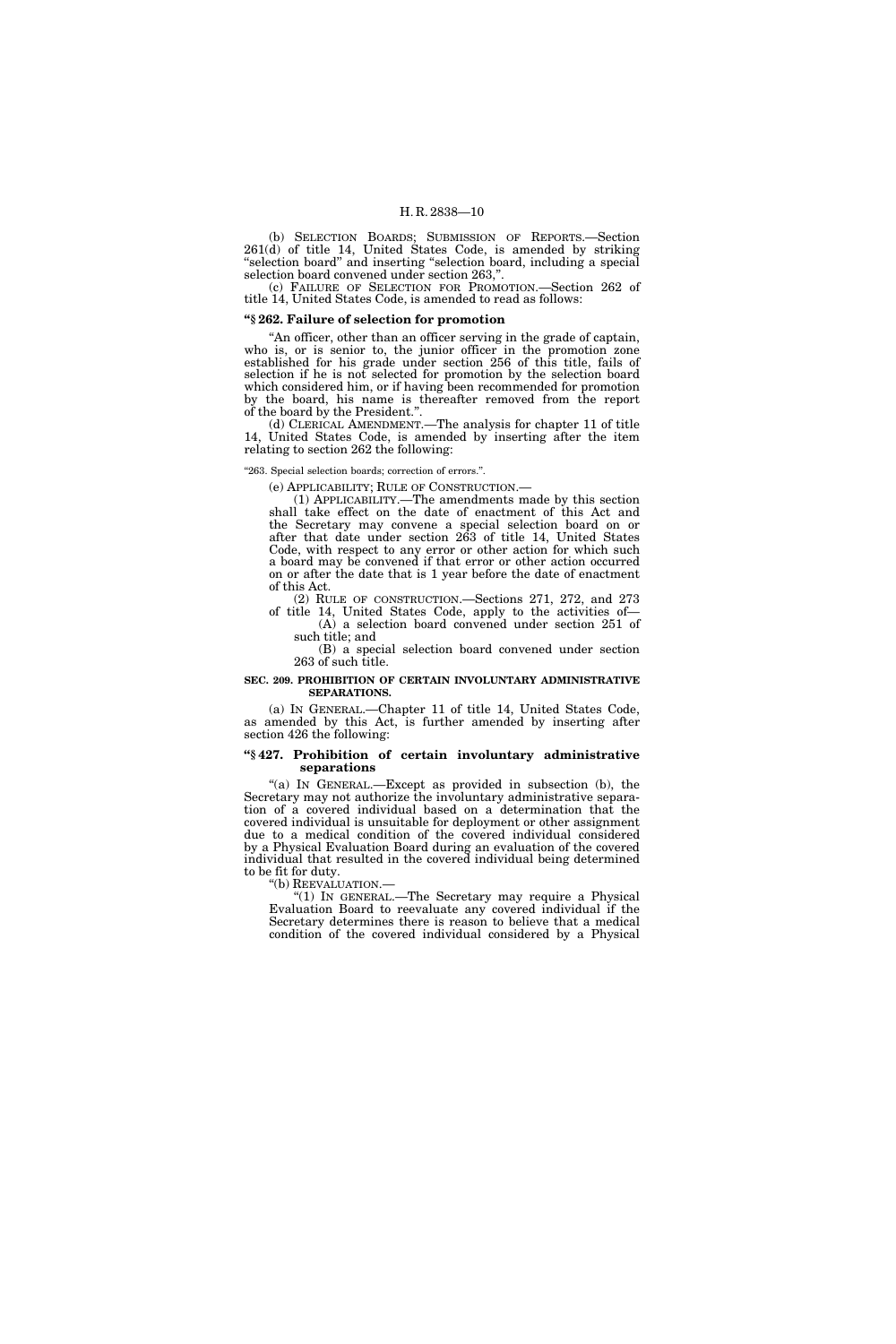Evaluation Board during an evaluation of the covered individual renders the covered individual unsuitable for continued duty.

'(2) RETIREMENTS AND SEPARATIONS.—A covered individual who is determined, based on a reevaluation under paragraph (1), to be unfit to perform the duties of the covered individual's office, grade, rank, or rating may be retired or separated for physical disability under this chapter.

 $\mathbf{F}^{\mathbf{r}}(\mathbf{c})$  COVERED INDIVIDUAL DEFINED.—In this section, the term 'covered individual' means any member of the Coast Guard who has been determined by a Physical Evaluation Board, pursuant to a physical evaluation by that board, to be fit for duty."

(b) CLERICAL AMENDMENT.—The analysis for chapter 11 of title 14, United States Code, as amended by this Act, is further amended by inserting after the item relating to section 426 the following:

''427. Prohibition of certain involuntary administrative separations.''.

#### **SEC. 210. MAJOR ACQUISITIONS.**

(a) IN GENERAL.—Subchapter I of chapter 15 of title 14, United States Code, is amended by adding at the end the following:

#### **''§ 569a. Major acquisitions**

''(a) IN GENERAL.—In conjunction with the transmittal by the President to Congress of the budget of the United States for fiscal year 2014 and biennially thereafter, the Secretary shall submit to the Committee on Commerce, Science, and Transportation of the Senate and the Committee on Transportation and Infrastructure of the House of Representatives a report on the status of all major acquisition programs.

''(b) INFORMATION TO BE INCLUDED.—Each report under subsection (a) shall include for each major acquisition program—

"(1) a statement of the Coast Guard's mission needs and performance goals relating to such program, including a justification for any change to those needs and goals subsequent to a report previously submitted under this section;

" $(2)$  a justification explaining how the projected number and capabilities of assets acquired under such program meet applicable mission needs and performance goals;

" $(3)$  an identification of any and all mission hour gaps, accompanied by an explanation of how and when the Coast Guard will close those gaps;

"(4) an identification of any changes with respect to such program, including—

''(A) any changes to the timeline for the acquisition of each new asset and the phaseout of legacy assets; and ''(B) any changes to—

"(i) the costs of new assets or legacy assets for that fiscal year or future fiscal years; or

"(ii) the total acquisition cost;

''(5) a justification explaining how any change to such program fulfills the mission needs and performance goals of the Coast Guard;

''(6) a description of how the Coast Guard is planning for the integration of each new asset acquired under such program into the Coast Guard, including needs related to shorebased infrastructure and human resources;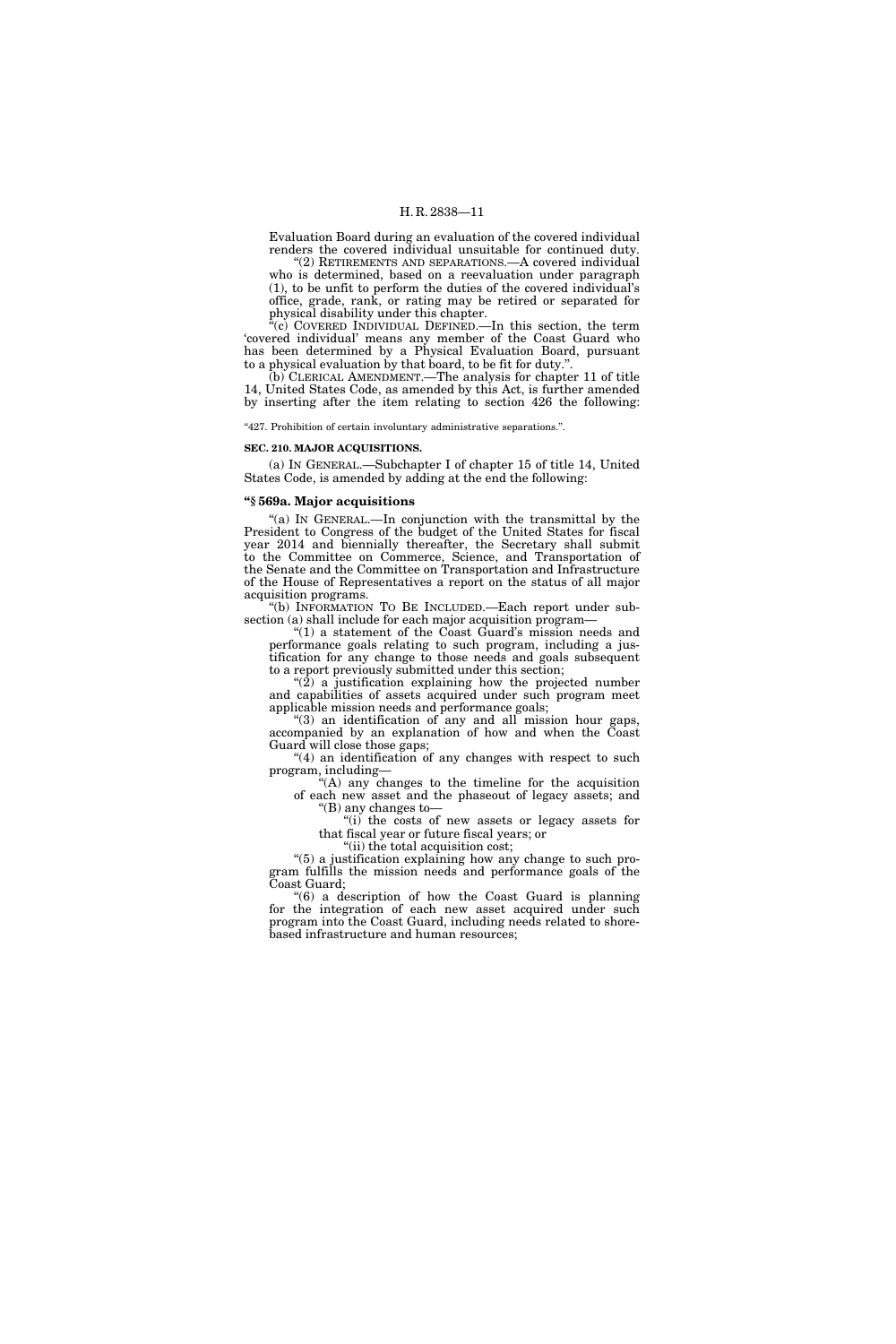" $(7)$  an identification of how funds in the applicable fiscal year's budget request will be allocated, including information on the purchase of specific assets;

''(8) a projection of the remaining operational lifespan and life-cycle cost of each legacy asset that also identifies any anticipated resource gaps;

''(9) a detailed explanation of how the costs of legacy assets are being accounted for within such program; and

 $\degree(10)$  an annual performance comparison of new assets to legacy assets.

''(c) ADEQUACY OF ACQUISITION WORKFORCE.—Each report under subsection (a) shall—

 $''(1)$  include information on the scope of the acquisition activities to be performed in the next fiscal year and on the adequacy of the current acquisition workforce to meet that anticipated workload;

"(2) specify the number of officers, members, and employees of the Coast Guard currently and planned to be assigned to each position designated under section 562(c) of this subchapter; and

''(3) identify positions that are or will be understaffed and actions that will be taken to correct such understaffing.

"(d) CUTTERS NOT MAINTAINED IN CLASS.-Each report under subsection (a) shall identify which, if any, Coast Guard cutters that have been issued a certificate of classification by the American Bureau of Shipping have not been maintained in class, with an explanation detailing the reasons why the cutters have not been maintained in class.

(e) MAJOR ACQUISITION PROGRAM DEFINED.—In this section, the term 'major acquisition program' means an ongoing acquisition undertaken by the Coast Guard with a life-cycle cost estimate greater than or equal to \$300,000,000.''.

(b) CLERICAL AMENDMENT.—The analysis for chapter 15 of title 14, United States Code, is amended by inserting after the item relating to section 569 the following:

''569a. Major acquisitions.''.

(c) REPEALS.—

(1) Section 408(a) of the Coast Guard and Maritime Transportation Act of 2006 (14 U.S.C. 663 note) is repealed. (2) Title 14, United States Code, is amended—

(A) in section 562, by repealing subsection (e); and  $(B)$  in section 573 $(c)(3)$ , by repealing subparagraph  $(B)$ .

#### **SEC. 211. ADVANCE PROCUREMENT FUNDING.**

(a) IN GENERAL.—Subchapter II of chapter 15 of title 14, United States Code, is amended by adding at the end the following:

#### **''§ 577. Advance procurement funding**

''(a) IN GENERAL.—With respect to any Coast Guard vessel for which amounts are appropriated and any amounts otherwise made available for vessels for the Coast Guard in any fiscal year, the Commandant of the Coast Guard may enter into a contract or place an order, in advance of a contract or order for construction of a vessel, for—

 $''(1)$  materials, parts, components, and labor for the vessel;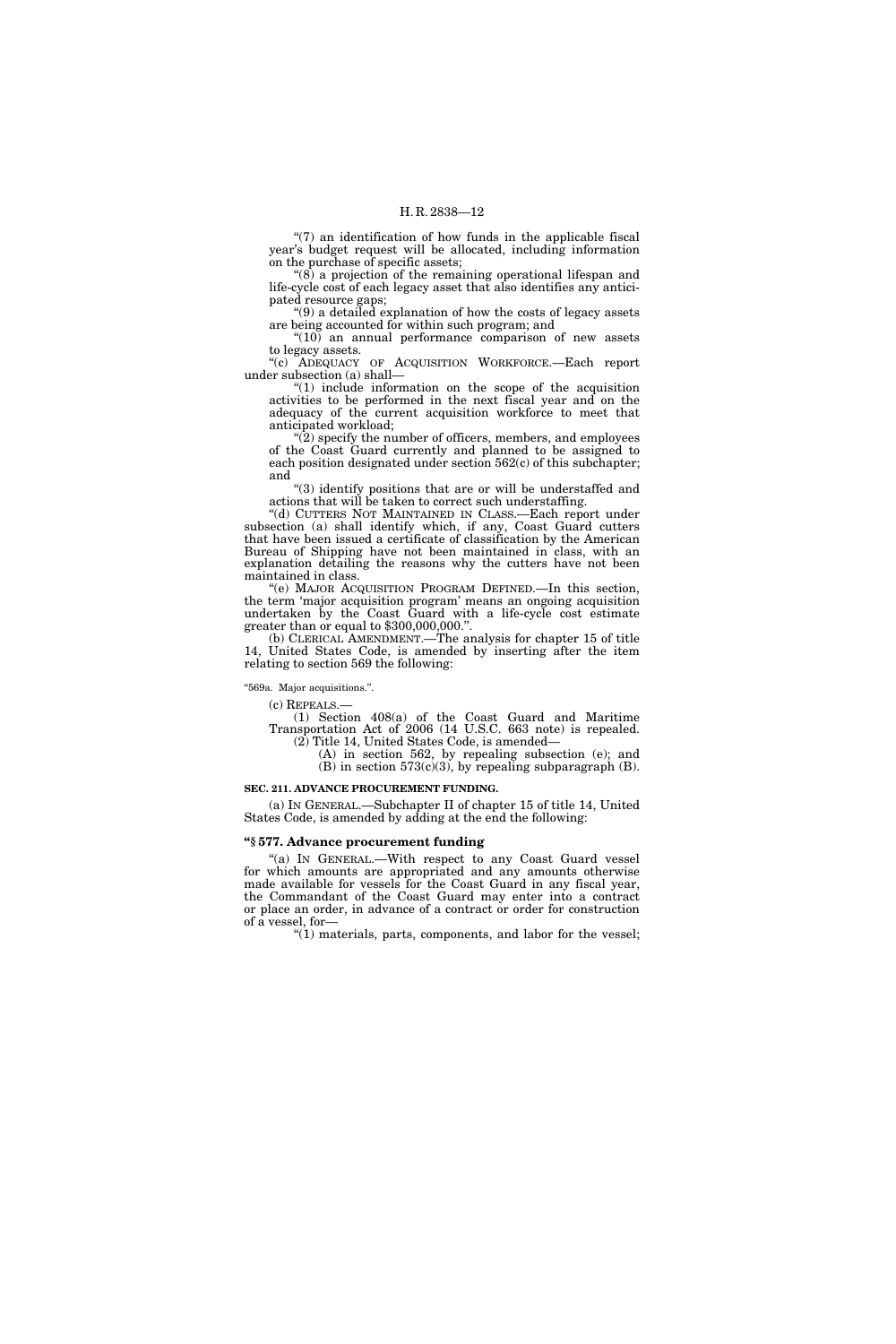"(2) the advance construction of parts or components for the vessel;

''(3) protection and storage of materials, parts, or components for the vessel; and

''(4) production planning, design, and other related support services that reduce the overall procurement lead time of the vessel.

"(b) USE OF MATERIALS, PARTS, AND COMPONENTS MANUFAC-TURED IN THE UNITED STATES.—In entering into contracts and placing orders under subsection (a), the Commandant may give priority to persons that manufacture materials, parts, and components in the United States.''.

(b) CLERICAL AMENDMENT.—The analysis for chapter 15 of title 14, United States Code, as amended by this Act, is further amended by inserting after the item relating to section 576 the following:

''577. Advance procurement funding.''.

**SEC. 212. MINOR CONSTRUCTION.** 

(a) IN GENERAL.—Section 656 of title 14, United States Code, is amended by adding at the end the following:<br>"(d) MINOR CONSTRUCTION AND IMPROVEMENT.

" $(1)$  In GENERAL.—Subject to the reporting requirements. set forth in paragraph (2), each fiscal year the Secretary may expend from amounts made available for the operating expenses of the Coast Guard not more than \$1,500,000 for minor construction and improvement projects at any location.

''(2) REPORTING REQUIREMENTS.—Not later than 90 days after the end of each fiscal year, the Secretary shall submit to the Committee on Commerce, Science, and Transportation of the Senate and the Committee on Transportation and Infrastructure of the House of Representatives a report on each project undertaken during the course of the preceding fiscal year for which the amount expended under paragraph (1) exceeded \$500,000.''.

(b) CLERICAL AMENDMENTS.— (1) HEADING.—Section 656 of title 14, United States Code, as amended by this Act, is further amended by striking the section designation and heading and inserting the following:

#### **''§ 656. Use of certain appropriated funds''.**

(2) ANALYSIS.—The analysis for chapter 17 of title 14, United States Code, is amended by striking the item relating to section 656 and inserting the following:

''656. Use of certain appropriated funds.''.

#### **SEC. 213. CAPITAL INVESTMENT PLAN AND ANNUAL LIST OF PROJECTS TO CONGRESS.**

(a) CAPITAL INVESTMENT PLAN.—Section 663 of title 14, United States Code, is amended to read as follows:

#### **''§ 663. Capital investment plan**

''(a) IN GENERAL.—On the date on which the President submits to Congress a budget pursuant to section 1105 of title 31, the Commandant of the Coast Guard shall submit to the Committee on Transportation and Infrastructure of the House of Representatives and the Committee on Commerce, Science, and Transportation of the Senate—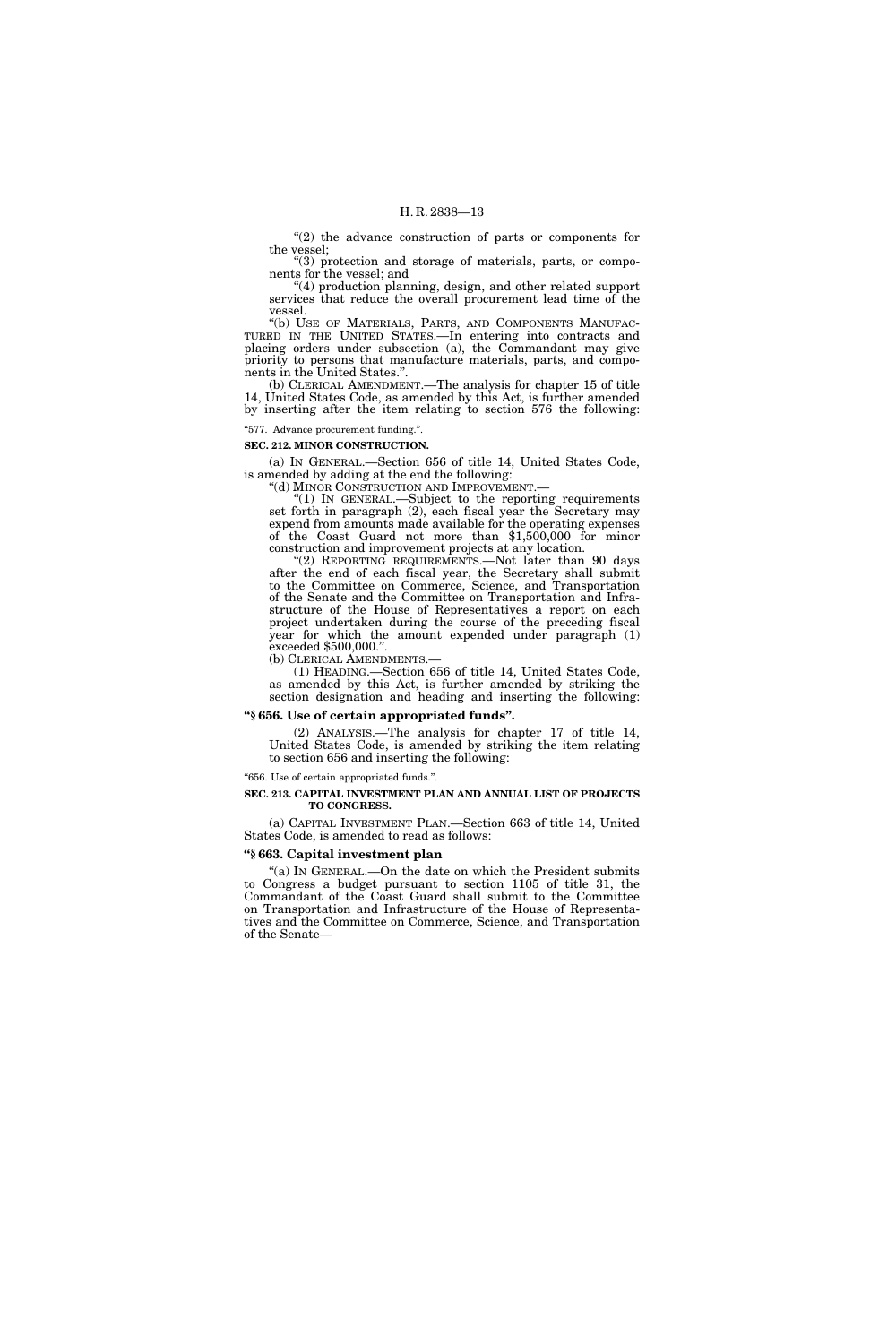" $(1)$  a capital investment plan for the Coast Guard that identifies for each capital asset for which appropriations are proposed in that budget—

''(A) the proposed appropriations included in the budget;

''(B) the total estimated cost of completion;

''(C) projected funding levels for each fiscal year for the next 5 fiscal years or until project completion, whichever is earlier;

''(D) an estimated completion date at the projected funding levels; and

 $E$ ) an acquisition program baseline, as applicable; and

"(2) a list of each unfunded priority for the Coast Guard. ''(b) UNFUNDED PRIORITY DEFINED.—In this section, the term 'unfunded priority' means a program or mission requirement that—

 $(1)$  has not been selected for funding in the applicable proposed budget;

" $(2)$  is necessary to fulfill a requirement associated with an operational need; and

''(3) the Commandant would have recommended for inclusion in the applicable proposed budget had additional resources been available or had the requirement emerged before the budget was submitted.

(b) ANNUAL LIST OF PROJECTS TO CONGRESS.—Section 693 of title 14, United States Code, is amended to read as follows:

#### **''§ 693. Annual list of projects to Congress**

''The Commandant of the Coast Guard shall submit to the Committee on Transportation and Infrastructure of the House of Representatives and the Committee on Commerce, Science, and Transportation of the Senate a prioritized list of projects eligible for environmental compliance and restoration funding for each fiscal year concurrent with the President's budget submission for that fiscal year.''.

(c) CLERICAL AND CONFORMING AMENDMENTS.—

(1) ANALYSIS FOR CHAPTER 17.—The analysis for chapter 17 of title 14, United States Code, as amended by this Act, is further amended by striking the item relating to section 663 and inserting the following:

#### ''663. Capital investment plan.''.

(2) ANALYSIS FOR CHAPTER 19.—The analysis for chapter 19 of title 14, United States Code, is amended by striking the item relating to section 693 and inserting the following:

#### ''693. Annual list of projects to Congress.''.

(3) COAST GUARD AUTHORIZATION ACT OF 2010.—Section 918 of the Coast Guard Authorization Act of 2010 (14 U.S.C. 663 note), and the item relating to that section in the table of contents in section 1(b) of that Act, are repealed.

#### **SEC. 214. AIRCRAFT ACCIDENT INVESTIGATIONS.**

(a) IN GENERAL.—Chapter 17 of title 14, United States Code, is amended by adding at the end the following: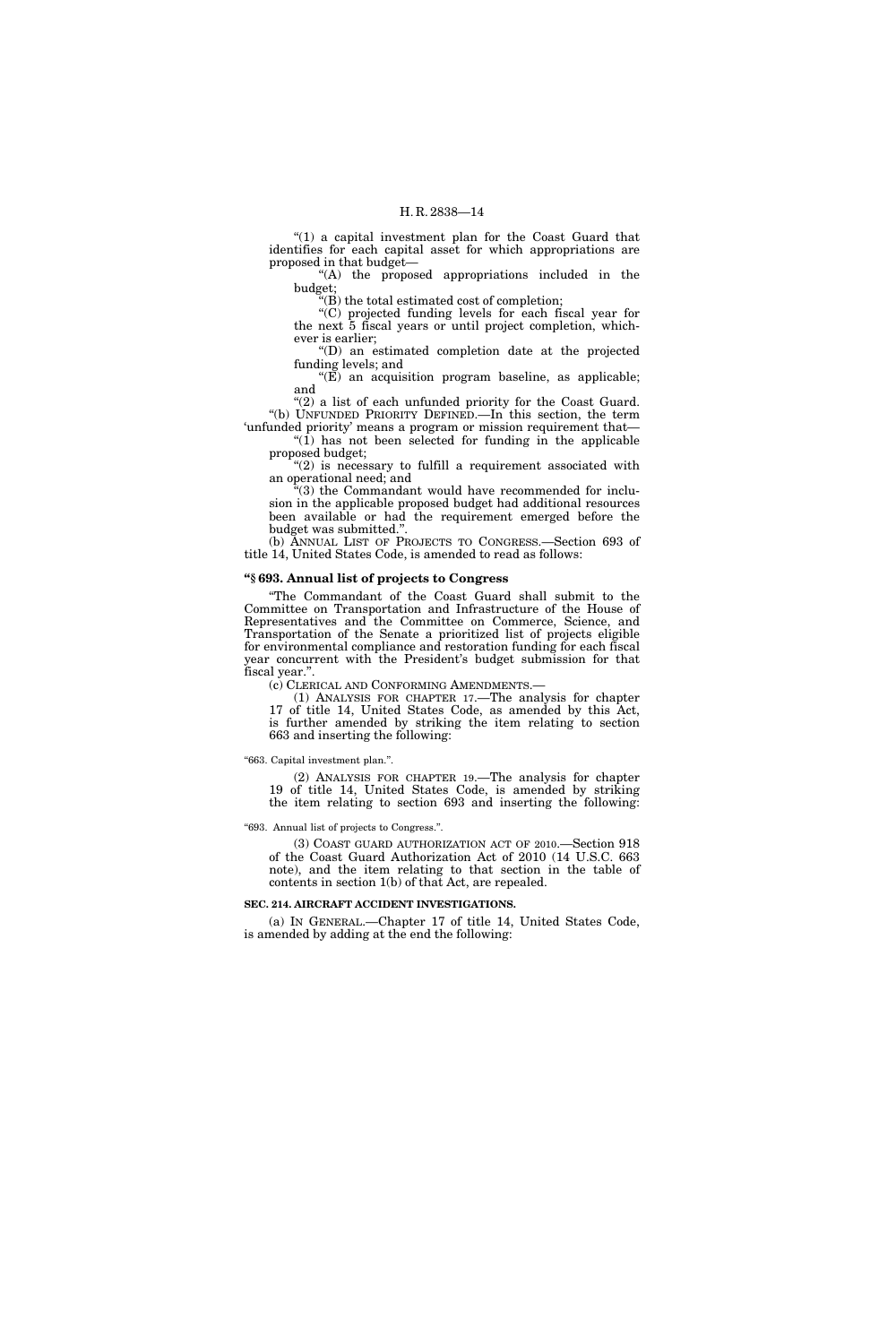# **''§ 678. Aircraft accident investigations**

''(a) IN GENERAL.—Whenever the Commandant of the Coast Guard conducts an accident investigation of an accident involving an aircraft under the jurisdiction of the Commandant, the records and report of the investigation shall be treated in accordance with this section.

"(b) PUBLIC DISCLOSURE OF CERTAIN ACCIDENT INVESTIGATION INFORMATION.—

"(1) IN GENERAL.—Subject to paragraph (2), the Commandant, upon request, shall publicly disclose unclassified tapes, scientific reports, and other factual information pertinent to an aircraft accident investigation.

''(2) CONDITIONS.—The Commandant shall only disclose information requested pursuant to paragraph (1) if the Commandant determines—

''(A) that such tapes, reports, or other information would be included within and releasable with the final accident investigation report; and

"(B) that release of such tapes, reports, or other information—

''(i) would not undermine the ability of accident or safety investigators to continue to conduct the investigation; and

''(ii) would not compromise national security.

''(3) RESTRICTION.—A disclosure under paragraph (1) may not be made by or through officials with responsibility for, or who are conducting, a safety investigation with respect to the accident.

''(c) OPINIONS REGARDING CAUSATION OF ACCIDENT.—Following an aircraft accident referred to in subsection (a)—

" $(1)$  if the evidence surrounding the accident is sufficient for the investigators who conduct the accident investigation to come to an opinion as to the cause or causes of the accident, the final report of the accident investigation shall set forth the opinion of the investigators as to the cause or causes of the accident; and

 $(2)$  if the evidence surrounding the accident is not sufficient for the investigators to come to an opinion as to the cause or causes of the accident, the final report of the accident investigation shall include a description of those factors, if any, that, in the opinion of the investigators, substantially contributed to or caused the accident.

''(d) USE OF INFORMATION IN CIVIL OR CRIMINAL PRO-CEEDINGS.—For purposes of any civil or criminal proceeding arising from an aircraft accident referred to in subsection (a), any opinion of the accident investigators as to the cause of, or the factors contributing to, the accident set forth in the accident investigation report may not be considered as evidence in such proceeding, nor may such report be considered an admission of liability by the United States or by any person referred to in such report.

''(e) DEFINITIONS.—For purposes of this section—

"(1) the term 'accident investigation' means any form of investigation by Coast Guard personnel of an aircraft accident referred to in subsection (a), other than a safety investigation; and

" $(2)$  the term 'safety investigation' means an investigation by Coast Guard personnel of an aircraft accident referred to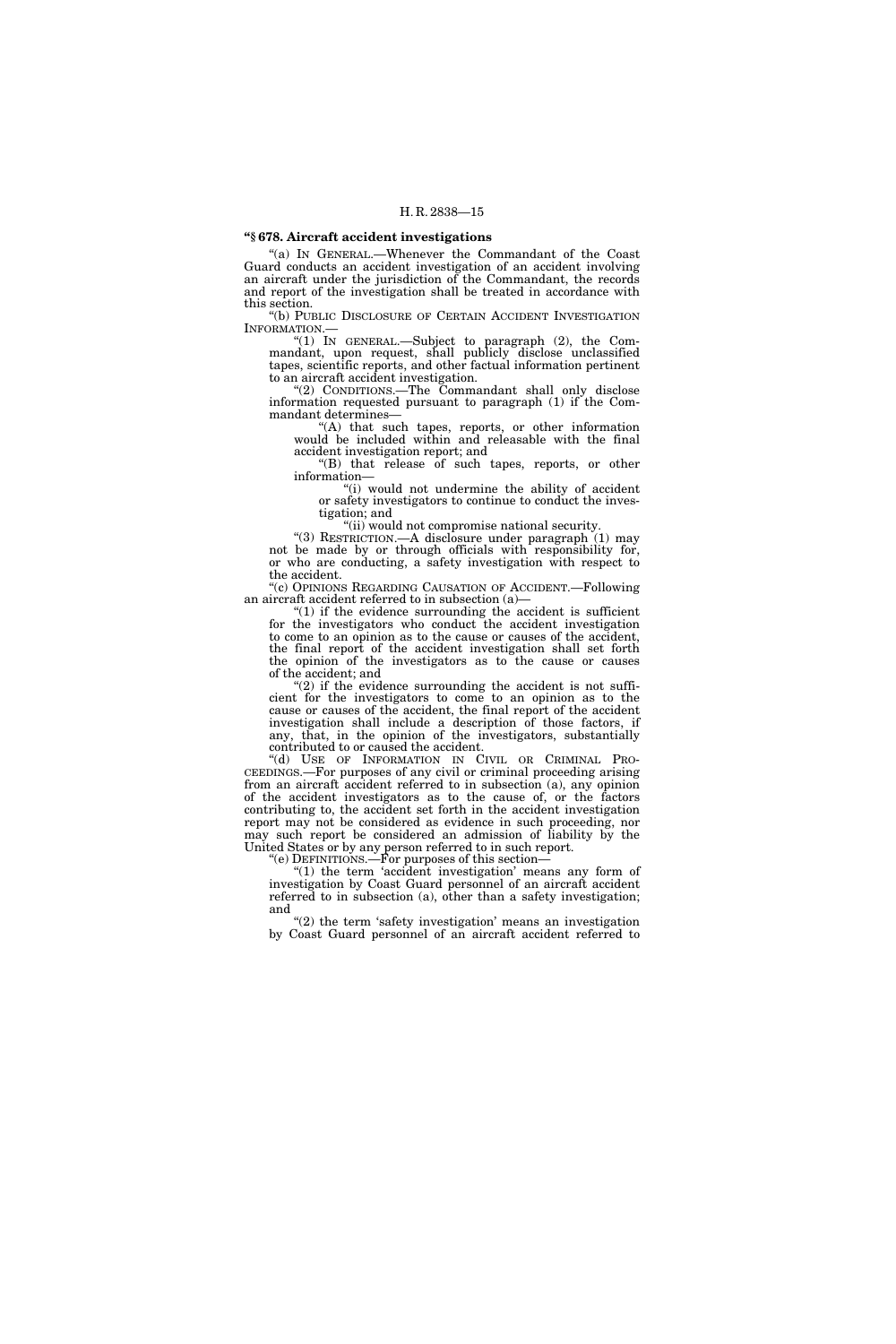in subsection (a) that is conducted solely to determine the cause of the accident and to obtain information that may prevent the occurrence of similar accidents.''.

(b) CLERICAL AMENDMENT.—The analysis for chapter 17 of title 14, United States Code, as amended by this Act, is further amended by adding at the end the following:

#### ''678. Aircraft accident investigations.''.

#### **SEC. 215. COAST GUARD AUXILIARY ENROLLMENT ELIGIBILITY.**

(a) IN GENERAL.—Section 823 of title 14, United States Code, is amended to read as follows:

#### **''§ 823. Eligibility; enrollments**

''The Auxiliary shall be composed of nationals of the United States, as defined in section  $10(1a)(22)$  of the Immigration and Nationality Act (8 U.S.C. 1101(a)(22)), and aliens lawfully admitted for permanent residence, as defined in section  $101(a)(20)$  of the Immigration and Nationality Act (8 U.S.C. 1101(a)(20))—

 $\degree$ (1) who $-$ 

''(A) are owners, sole or part, of motorboats, yachts, aircraft, or radio stations; or

" $(B)$  by reason of their special training or experience are deemed by the Commandant to be qualified for duty in the Auxiliary; and

"(2) who may be enrolled therein pursuant to applicable regulations.''.

(b) CLERICAL AMENDMENT.—The analysis for chapter 23 of title 14, United States Code, is amended by striking the item relating to section 823 and inserting the following:

#### ''823. Eligibility; enrollments.''.

**SEC. 216. REPEALS.** 

(a) DISTRICT OMBUDSMEN.—Section 55 of title 14, United States Code, and the item relating to such section in the analysis for chapter 3 of such title, are repealed.

(b) COOPERATION WITH RESPECT TO AIDS TO AIR NAVIGATION.— Section 82 of title 14, United States Code, and the item relating to such section in the analysis for chapter 5 of such title, are repealed.

(c) OCEAN STATIONS.—Section 90 of title 14, United States Code, and the item relating to such section in the analysis for chapter 5 of such title, are repealed.<br>(d) DETAIL OF MEMBERS TO ASSIST FOREIGN GOVERNMENTS.

Section  $149(a)$  of title 14, United States Code, is amended by striking the second and third sentences.

(e) ADVISORY COMMITTEE.—Section 193 of title 14, United States Code, and the item relating to such section in the analysis for chapter 9 of such title, are repealed.

(f) HISTORY FELLOWSHIPS.—Section 198 of title 14, United States Code, and the item relating to such section in the analysis for chapter 9 of such title, are repealed.

**SEC. 217. TECHNICAL CORRECTIONS TO TITLE 14.** 

Title 14, United States Code, as amended by this Act, is further amended—

(1) by amending chapter 1 to read as follows: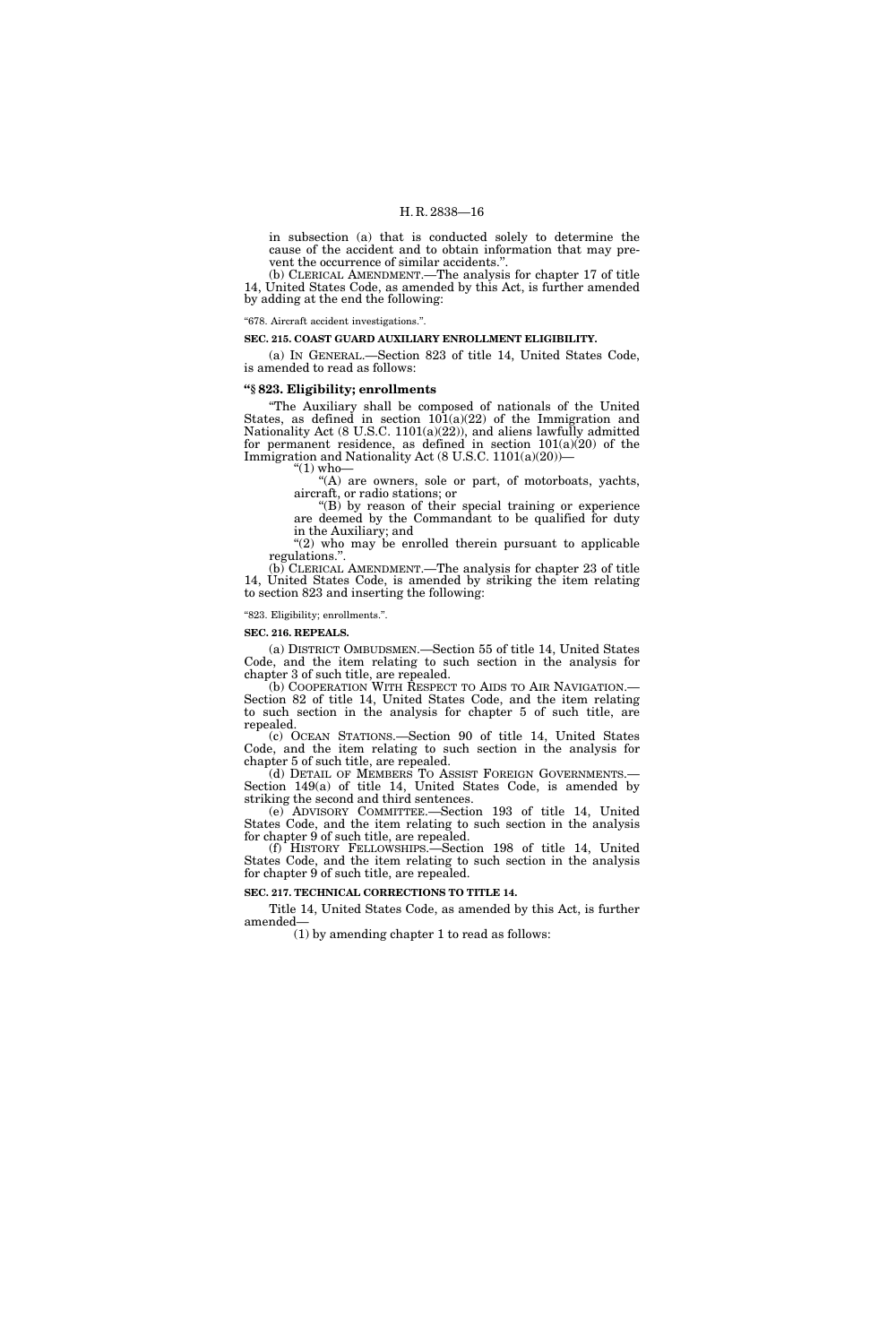#### **''CHAPTER 1—ESTABLISHMENT AND DUTIES**

''Sec.

''1. Establishment of Coast Guard.

"2. Primary duties.

''3. Department in which the Coast Guard operates.

"4. Secretary defined.

### **''§ 1. Establishment of Coast Guard**

''The Coast Guard, established January 28, 1915, shall be a military service and a branch of the armed forces of the United States at all times.

# **''§ 2. Primary duties**

''The Coast Guard shall—

" $(1)$  enforce or assist in the enforcement of all applicable Federal laws on, under, and over the high seas and waters subject to the jurisdiction of the United States;

"(2) engage in maritime air surveillance or interdiction to enforce or assist in the enforcement of the laws of the United States;

''(3) administer laws and promulgate and enforce regulations for the promotion of safety of life and property on and under the high seas and waters subject to the jurisdiction of the United States, covering all matters not specifically delegated by law to some other executive department;

"(4) develop, establish, maintain, and operate, with due regard to the requirements of national defense, aids to maritime navigation, icebreaking facilities, and rescue facilities for the promotion of safety on, under, and over the high seas and waters subject to the jurisdiction of the United States;

''(5) pursuant to international agreements, develop, establish, maintain, and operate icebreaking facilities on, under, and over waters other than the high seas and waters subject to the jurisdiction of the United States;

 $\ddot{6}$ ) engage in oceanographic research of the high seas and in waters subject to the jurisdiction of the United States; and

" $(7)$  maintain a state of readiness to function as a specialized service in the Navy in time of war, including the fulfillment of Maritime Defense Zone command responsibilities.

#### **''§ 3. Department in which the Coast Guard operates**

''(a) IN GENERAL.—The Coast Guard shall be a service in the Department of Homeland Security, except when operating as a service in the Navy.

''(b) TRANSFERS.—Upon the declaration of war if Congress so directs in the declaration or when the President directs, the Coast Guard shall operate as a service in the Navy, and shall so continue until the President, by Executive order, transfers the Coast Guard back to the Department of Homeland Security. While operating as a service in the Navy, the Coast Guard shall be subject to the orders of the Secretary of the Navy, who may order changes in Coast Guard operations to render them uniform, to the extent such Secretary deems advisable, with Navy operations.

"(c) OPERATION AS A SERVICE IN THE NAVY.—Whenever the Coast Guard operates as a service in the Navy—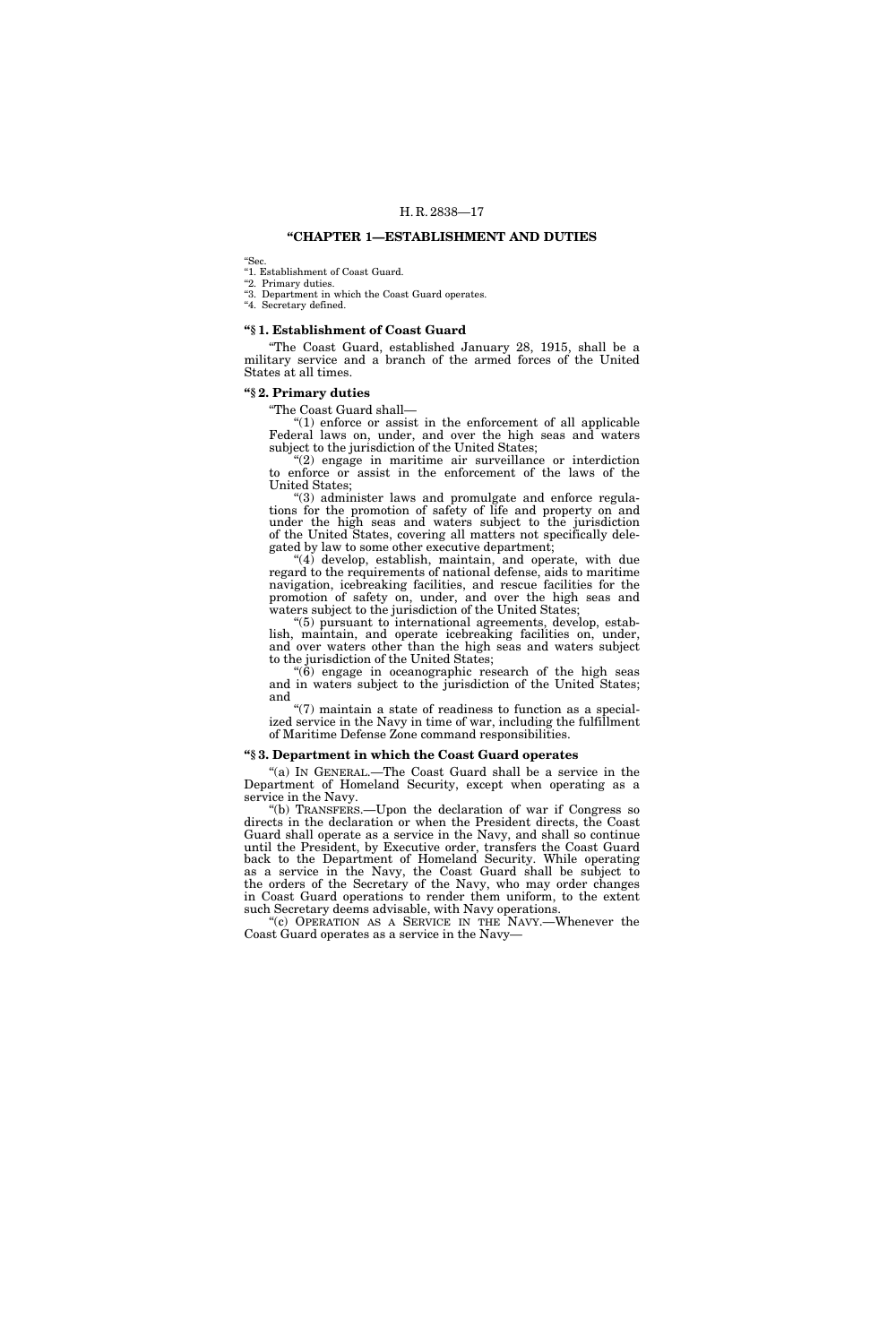''(1) applicable appropriations of the Navy Department shall be available for the expense of the Coast Guard;

"(2) applicable appropriations of the Coast Guard shall be available for transfer to the Navy Department;

''(3) precedence between commissioned officers of corresponding grades in the Coast Guard and the Navy shall be determined by the date of rank stated by their commissions in those grades;

''(4) personnel of the Coast Guard shall be eligible to receive gratuities, medals, and other insignia of honor on the same basis as personnel in the naval service or serving in any capacity with the Navy; and

''(5) the Secretary may place on furlough any officer of the Coast Guard and officers on furlough shall receive one half of the pay to which they would be entitled if on leave of absence, but officers of the Coast Guard Reserve shall not be so placed on furlough.

#### **''§ 4. Secretary defined**

''In this title, the term 'Secretary' means the Secretary of the respective department in which the Coast Guard is operating.'';

 $(2)$  in section 95 $(c)$ , by striking "of Homeland Security"; (3) in section  $259(c)(1)$ , by striking "After selecting" and inserting "In selecting";

(4) in section 286a(d), by striking ''severance pay'' each place it appears and inserting ''separation pay'';

(5) in the second sentence of section  $290(a)$ , by striking "in the grade of vice admiral" and inserting "in or above the grade of vice admiral'';

 $(6)$  in section 516(a), by striking "of Homeland Security"; (7) by amending section 564 to read as follows:

#### **''§ 564. Prohibition on use of lead systems integrators**

''(a) IN GENERAL.—

''(1) USE OF LEAD SYSTEMS INTEGRATOR.—The Commandant may not use a private sector entity as a lead systems integrator.

''(2) FULL AND OPEN COMPETITION.—The Commandant shall use full and open competition for any acquisition contract unless otherwise excepted in accordance with Federal acquisition laws and regulations promulgated under those laws, including the Federal Acquisition Regulation.

''(3) NO EFFECT ON SMALL BUSINESS ACT.—Nothing in this subsection shall be construed to supersede or otherwise affect the authorities provided by and under the Small Business Act  $(15 \text{ U.S.C. } 63\overline{1} \text{ et seq.}).$ 

''(b) LIMITATION ON FINANCIAL INTEREST IN SUBCONTRACTORS.— Neither an entity performing lead systems integrator functions for a Coast Guard acquisition nor a Tier 1 subcontractor for any acquisition may have a financial interest in a subcontractor below the Tier 1 subcontractor level unless—

 $(1)$  the subcontractor was selected by the prime contractor through full and open competition for such procurement;

 $\tilde{P}(2)$  the procurement was awarded by an entity performing lead systems integrator functions or a subcontractor through full and open competition;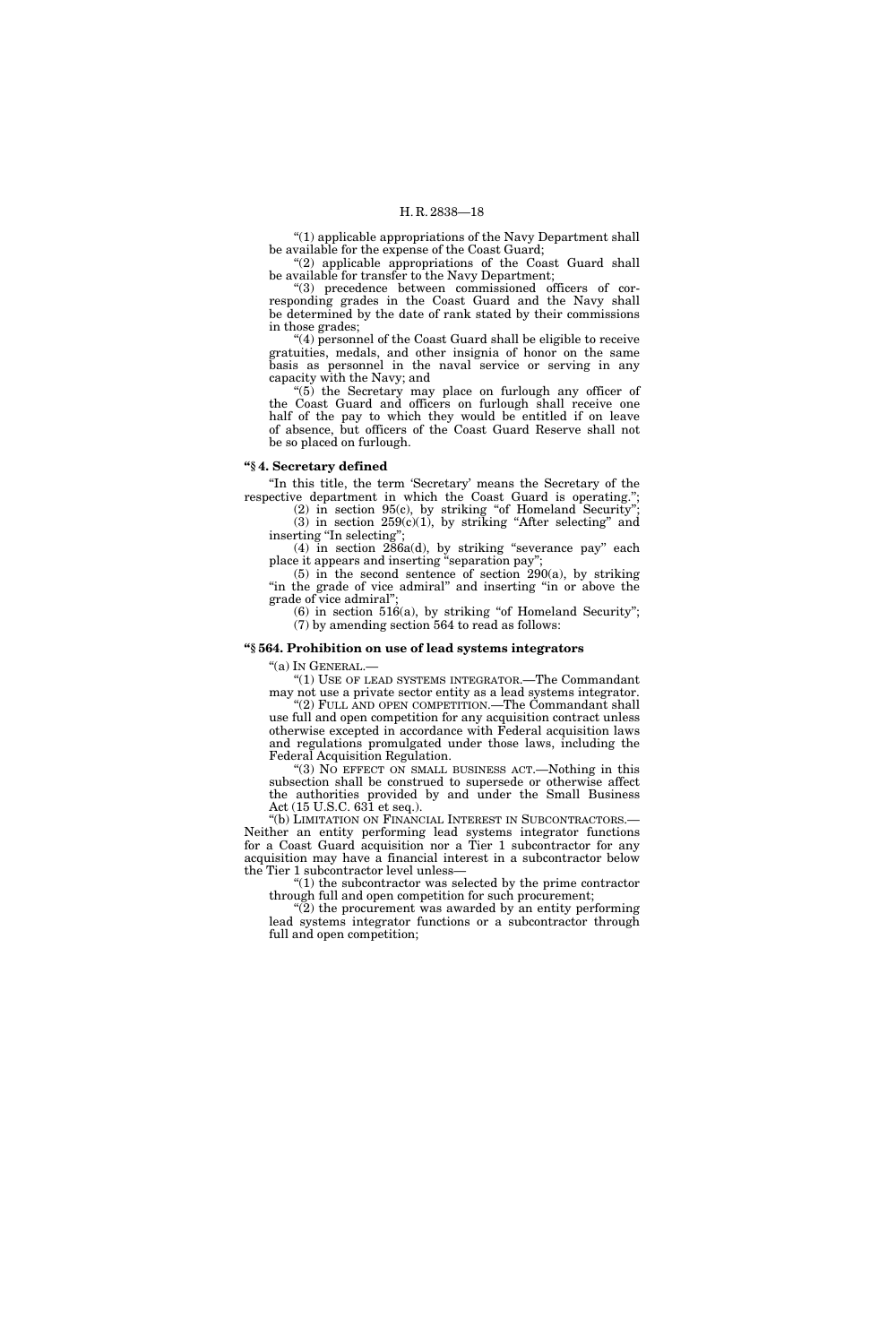"(3) the procurement was awarded by a subcontractor through a process over which the entity performing lead systems integrator functions or a Tier 1 subcontractor exercised no control; or

''(4) the Commandant has determined that the procurement was awarded in a manner consistent with Federal acquisition laws and regulations promulgated under those laws, including the Federal Acquisition Regulation.'';

 $(8)$  in section 569 $(a)$ , by striking "and annually thereafter,"; (9) in the analysis for chapter 17—

(A) by striking the item relating to section 669 and inserting the following:

''669. Telephone installation and charges.''; and

(B) by striking the item relating to section 674 and inserting the following:

''674. Small boat station rescue capability.'';

 $(10)$  in section 666 $(a)$ , by striking "of Homeland Security" and inserting ''of the department in which the Coast Guard is operating'';

 $(11)$  in section 673(a)(3), by striking "of Homeland Security (when the Coast Guard is not operating as a service in the Navy)"

(12) in section 674, by striking ''of Homeland Security''; (13) in section 675(a), by striking ''Secretary'' and all that follows through "may not" and inserting "Secretary may not"; and

 $(14)$  in the first sentence of section 740 $(d)$ , by striking ''that appointment'' and inserting ''that appointment to the Reserve<sup>"</sup>.

### **SEC. 218. ACQUISITION WORKFORCE EXPEDITED HIRING AUTHORITY.**

Section 404 of the Coast Guard Authorization Act of 2010 (Public Law 111–281; 124 Stat. 2950) is amended—

 $(1)$  in subsection  $(a)(1)$ , by striking "as shortage category positions;'' and inserting ''as positions for which there exists a shortage of candidates or there is a critical hiring need;'';  $(2)$  in subsection  $(b)$ —

(A) by striking "paragraph" and inserting "section"; and

(B) by striking "2012." and inserting "2015."; and

(3) in subsection (c), by striking "section  $562(d)$  of title 14, United States Code, as added by this title,'' and inserting ''section 569a of title 14, United States Code,''.

# **SEC. 219. RENEWAL OF TEMPORARY EARLY RETIREMENT AUTHORITY.**

For fiscal years 2013 through 2018—

(1) notwithstanding subsection  $(c)(2)(A)$  of section 4403 of the National Defense Authorization Act for Fiscal Year 1993 (10 U.S.C. 1293 note), such section shall apply to the Coast Guard in the same manner and to the same extent it applies to the Department of Defense, except that—

(A) the Secretary of Homeland Security shall implement such section with respect to the Coast Guard and, for purposes of that implementation, shall apply the applicable provisions of title 14, United States Code, relating to retirement of Coast Guard personnel; and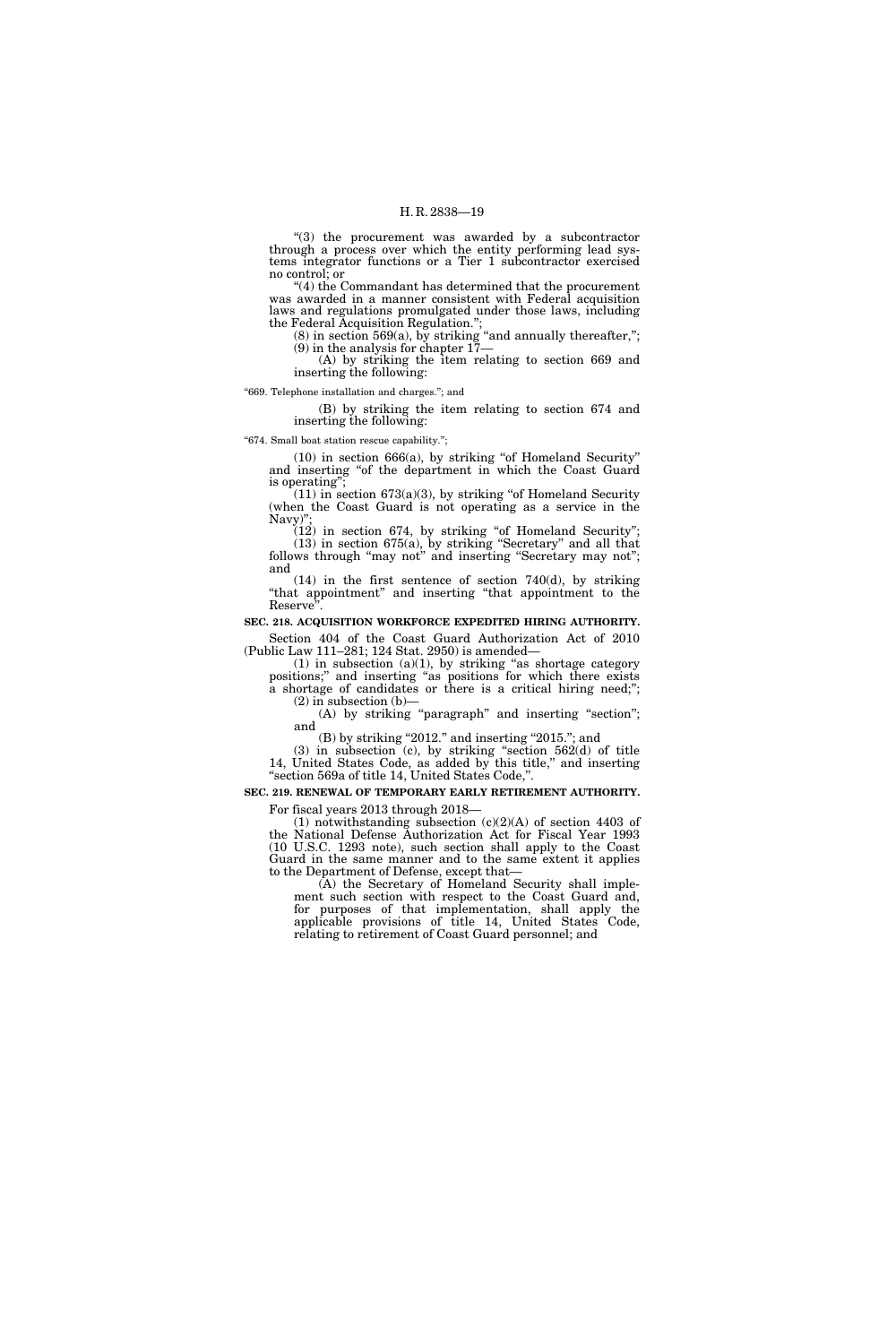(B) the total number of commissioned officers who retire pursuant to this section may not exceed 200, and the total number of enlisted members who retire pursuant to this section may not exceed 300; and

(2) only appropriations available for necessary expenses for the operation and maintenance of the Coast Guard shall be expended for the retired pay of personnel who retire pursuant to this section.

#### **SEC. 220. RESPONSE BOAT-MEDIUM PROCUREMENT.**

(a) REQUIREMENT TO FULFILL APPROVED PROGRAM OF RECORD.—Except as provided in subsection (b), the Commandant of the Coast Guard shall maintain the schedule and requirements for the total acquisition of 180 boats as specified in the approved program of record for the Response Boat-Medium acquisition program in effect on June 1, 2012.

(b) APPLICABILITY.—Subsection (a) shall not apply on and after the date on which the Commandant submits to the Committee on Transportation and Infrastructure of the House of Representatives and the Committee on Commerce, Science, and Transportation of the Senate such documentation as the Coast Guard Major Systems Acquisition Manual requires to justify reducing the approved program of record for Response Boat-Medium to a total acquisition of less than 180 boats.

#### **SEC. 221. NATIONAL SECURITY CUTTERS.**

(a) IN GENERAL.—

(1) MULTIYEAR AUTHORITY.—In fiscal year 2013 and each fiscal year thereafter, the Secretary of the department in which the Coast Guard is operating may enter into, in accordance with section 2306b of title 10, United States Code, a multiyear contract for the procurement of Coast Guard National Security Cutters and Government-furnished equipment associated with the National Security Cutter program.

(2) LIMITATION.—The Secretary may not enter into a contract under paragraph (1) until the date that is 30 days after the date the Secretary submits to the Committee on Commerce, Science, and Transportation of the Senate and the Committee on Transportation and Infrastructure of the House of Representatives a certification that the Secretary has made, with respect to the contract, each of the findings specified under section 2306b(a) of title 10, United States Code, and has done so in accordance with paragraph (3) of this subsection.

(3) DETERMINATION OF SUBSTANTIAL SAVINGS.—For purposes of this section, in conducting an analysis with respect to substantial savings under section  $2306b(a)(1)$  of title 10, United States Code, the Secretary—

(A) may not limit the analysis to a simple percentagebased metric; and

(B) shall employ a full-scale analysis of cost avoidance—

(i) based on a multiyear procurement; and

(ii) taking into account the potential benefit any accrued savings might have for future shipbuilding programs if the cost avoidance savings were subsequently utilized for further ship construction.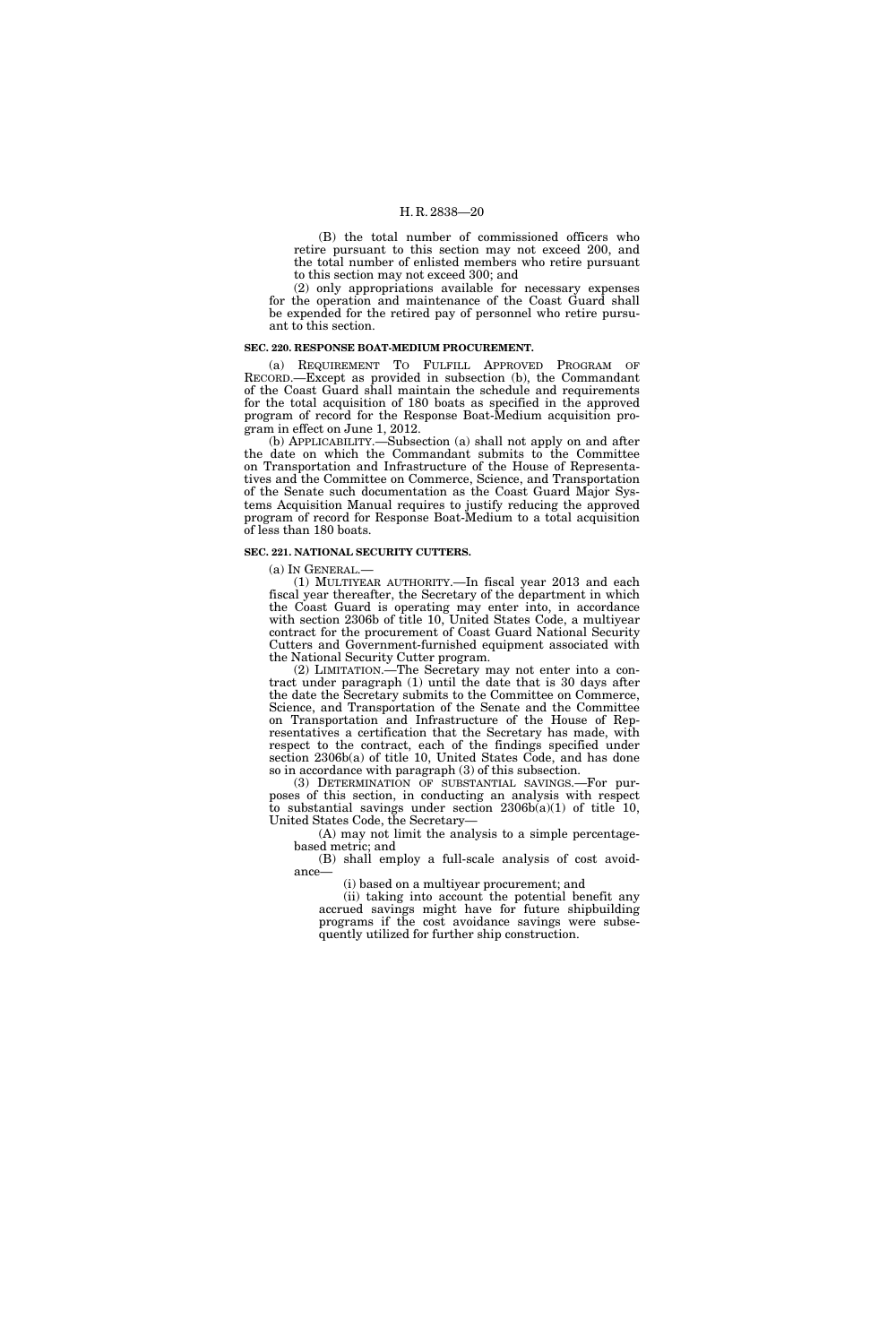(b) CERTIFICATE TO OPERATE.—The Commandant of the Coast Guard may not certify a sixth National Security Cutter as Ready for Operations before the Commandant has—

(1) submitted to the Committee on Commerce, Science, and Transportation of the Senate and the Committee on Transportation and Infrastructure of the House of Representatives program execution plans detailing—

(A) how the first 3 National Security Cutters will achieve the goal of 225 days away from homeport in fiscal years following the completion of the Structural Enhancement Drydock Availability of the first 2 National Security Cutters; and

(B) increased aerial coverage to support National Security Cutter operations; and

(2) awarded a contract for detailed design and construction for the Offshore Patrol Cutter.

#### **SEC. 222. COAST GUARD POLAR ICEBREAKERS.**

(a) IN GENERAL.—The Secretary of the department in which the Coast Guard is operating shall conduct a business case analysis of the options for and costs of reactivating and extending the service life of the Polar Sea until at least September 30, 2022, to maintain United States polar icebreaking capabilities and fulfill the Coast Guard's high latitude mission needs, as identified in the Coast Guard's July 2010, High Latitude Study Mission Analysis Report, during the Coast Guard's recapitalization of its polar class icebreaker fleet. The analysis shall include—

(1) an assessment of the current condition of the Polar Sea;

 $(2)$  a determination of the Polar Sea's operational capabilities with respect to fulfilling the Coast Guard's high latitude operating requirements if renovated and reactivated;

 $(3)$  a detailed estimate of costs with respect to reactivating and extending the service life of the Polar Sea;

(4) a life cycle cost estimate with respect to operating and maintaining the Polar Sea for the duration of its extended service life; and

(5) a determination of whether it is cost-effective to reactivate the Polar Sea compared with other options to provide icebreaking services as part of a strategy to maintain polar icebreaking services.

(b) RESTRICTIONS.—The Secretary shall not remove any part of the Polar Sea until the Secretary submits the analysis required under subsection (a).

(c) DEADLINE.—Not later than 270 days after the date of enactment of this Act, the Secretary shall submit to the Committee on Transportation and Infrastructure of the House of Representatives and the Committee on Commerce, Science, and Transportation of the Senate the analysis required under subsection (a).

(d) REQUIREMENT FOR REACTIVATION OF POLAR SEA.<br>(1) SERVICE LIFE EXTENSION PLAN.—

(A) IN GENERAL.—If the Secretary determines based on the analysis required under subsection (a) that it is cost-effective to reactivate the Polar Sea compared with other options to provide icebreaking services, the Secretary shall develop a service life extension plan for such reactivation, including a timetable for such reactivation.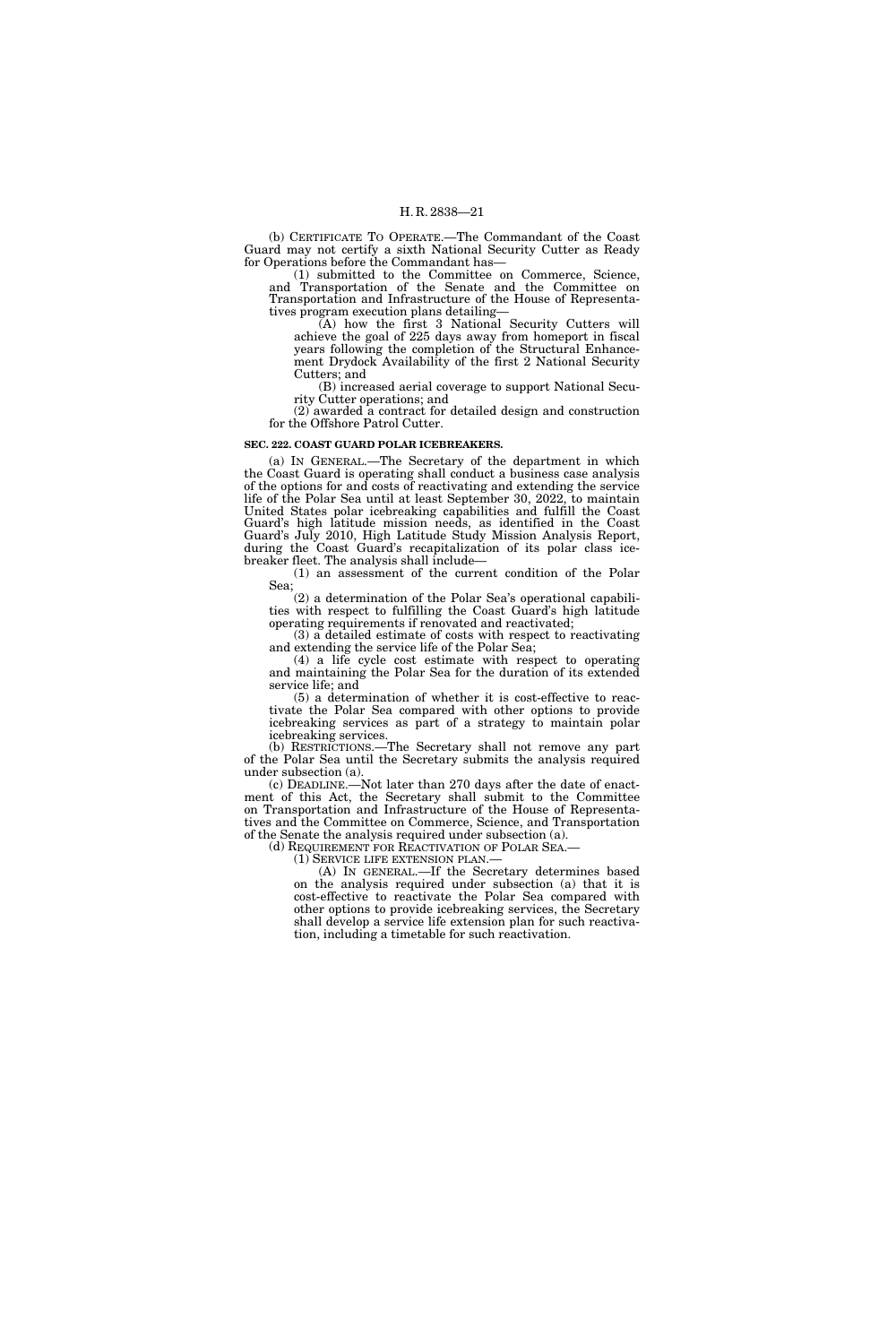(B) UTILIZATION OF EXISTING RESOURCES.—In the development of the plan required under subparagraph (A), the Secretary shall utilize to the greatest extent practicable recent plans, studies, assessments, and analyses regarding the Coast Guard's icebreakers and high latitude mission needs and operating requirements.

(C) SUBMISSION.—The Secretary shall submit the plan required under subparagraph (A), if so required, to the Committee on Transportation and Infrastructure of the House of Representatives and the Committee on Commerce, Science, and Transportation of the Senate not later than 180 days after the submission of the analysis required under subsection (a).

(2) DECOMMISSIONING; BRIDGING STRATEGY.—If the analysis required under subsection (a) is submitted in accordance with subsection (c) and the Secretary determines under subsection (a)(5) that it is not cost-effective to reactivate the Polar Sea, then not later than 180 days after the date on which the analysis is required to be submitted under subsection (c) the Commandant of the Coast Guard—

(A) may decommission the Polar Sea; and

(B) shall submit a bridging strategy for maintaining the Coast Guard's polar icebreaking services until at least September 30, 2022, to the Committee on Transportation and Infrastructure of the House of Representatives and the Committee on Commerce, Science, and Transportation of the Senate.

(e) RESTRICTION.—Except as provided in subsection (d), the Commandant of the Coast Guard may not—

(1) transfer, relinquish ownership of, dismantle, or recycle the Polar Sea or Polar Star;

(2) change the current homeport of either of the vessels; or

(3) expend any funds—

(A) for any expenses directly or indirectly associated with the decommissioning of either of the vessels, including expenses for dock use or other goods and services;

(B) for any personnel expenses directly or indirectly associated with the decommissioning of either of the vessels, including expenses for a decommissioning officer;

(C) for any expenses associated with a decommissioning ceremony for either of the vessels;

(D) to appoint a decommissioning officer to be affiliated with either of the vessels; or (E) to place either of the vessels in inactive status.

(f) DEFINITION.—For purposes of this section— (1) the term ''Polar Sea'' means Coast Guard Cutter Polar

Sea (WAGB 11); and (2) the term ''Polar Star'' means Coast Guard Cutter Polar Star (WAGB 10).

(g) REPEAL.—This section shall cease to have effect on September 30, 2022.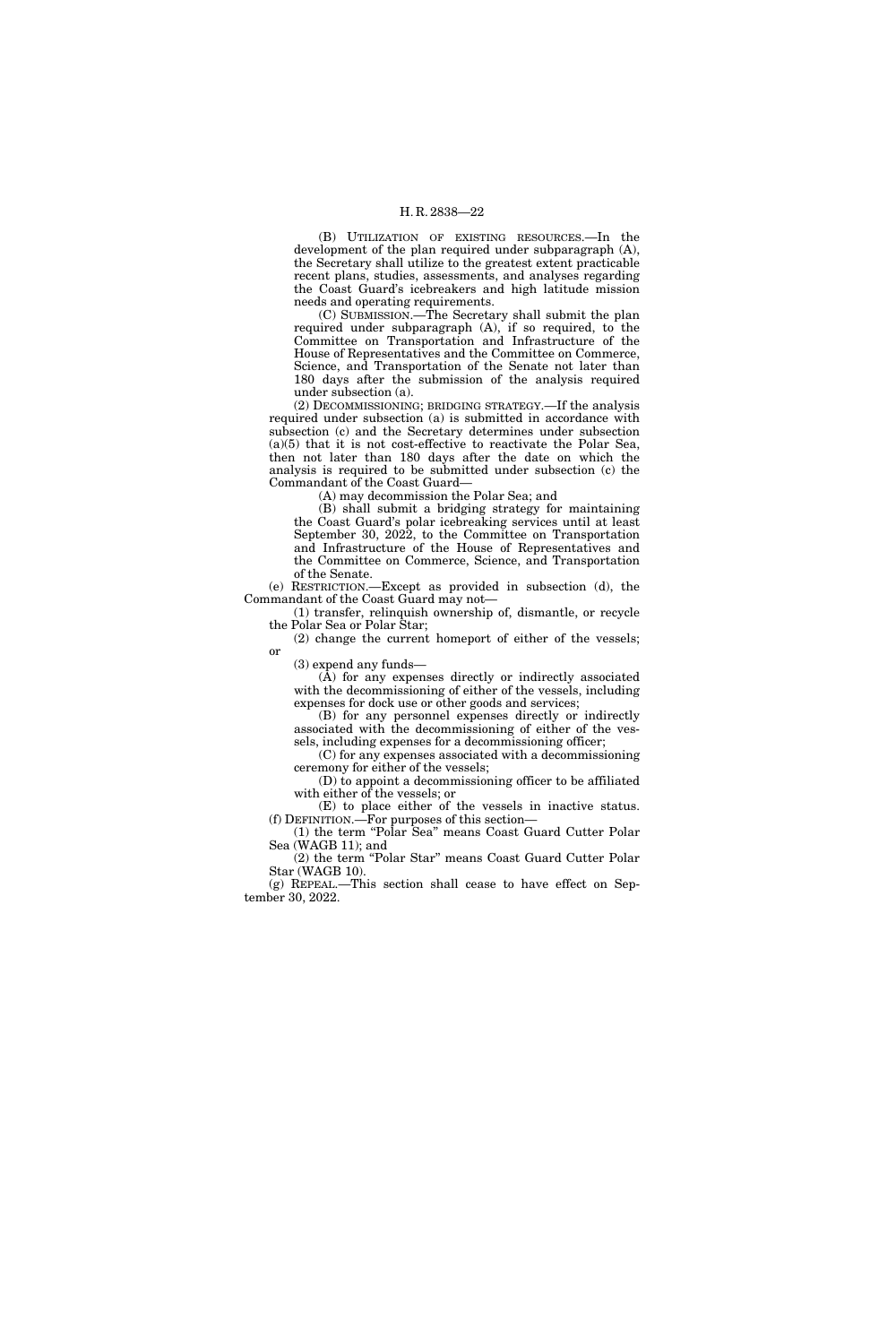# **TITLE III—SHIPPING AND NAVIGATION**

#### **SEC. 301. IDENTIFICATION OF ACTIONS TO ENABLE QUALIFIED UNITED STATES FLAG CAPACITY TO MEET NATIONAL DEFENSE REQUIREMENTS.**

Section 501(b) of title 46, United States Code, is amended— (1) by striking ''When the head'' and inserting the following: ''(1) IN GENERAL.—When the head''; and

(2) by adding at the end the following:<br>" $(2)$  DETERMINATIONS.—The Mari

DETERMINATIONS.—The Maritime Administrator shall—

"(A) for each determination referred to in paragraph (1), identify any actions that could be taken to enable qualified United States flag capacity to meet national defense requirements;

''(B) provide notice of each such determination to the Secretary of Transportation and the head of the agency referred to in paragraph (1) for which the determination is made; and

''(C) publish each such determination on the Internet Web site of the Department of Transportation not later than 48 hours after notice of the determination is provided to the Secretary of Transportation.

"(3) NOTICE TO CONGRESS.-

"(A) IN GENERAL.-The head of an agency referred to in paragraph (1) shall notify the Committee on Transportation and Infrastructure of the House of Representatives and the Committee on Commerce, Science, and Transportation of the Senate—

''(i) of any request for a waiver of the navigation or vessel-inspection laws under this section not later

than 48 hours after receiving such a request; and "(ii) of the issuance of any such waiver not later than 48 hours after such issuance.

''(B) CONTENTS.—Such head of an agency shall include in each notification under subparagraph (A)(ii) an explanation of—

''(i) the reasons the waiver is necessary; and

''(ii) the reasons actions referred to in paragraph  $(2)(A)$  are not feasible.".

#### **SEC. 302. LIMITATION OF LIABILITY FOR NON-FEDERAL VESSEL TRAFFIC SERVICE OPERATORS.**

(a) IN GENERAL.—Section 2307 of title 46, United States Code, is amended—

(1) by striking the section designation and heading and inserting the following:

#### **''§ 2307. Limitation of liability for Coast Guard Vessel Traffic Service pilots and non-Federal vessel traffic service operators'';**

(2) by striking ''Any pilot'' and inserting the following: ''(a) COAST GUARD VESSEL TRAFFIC SERVICE PILOTS.—Any pilot''; and

(3) by adding at the end the following: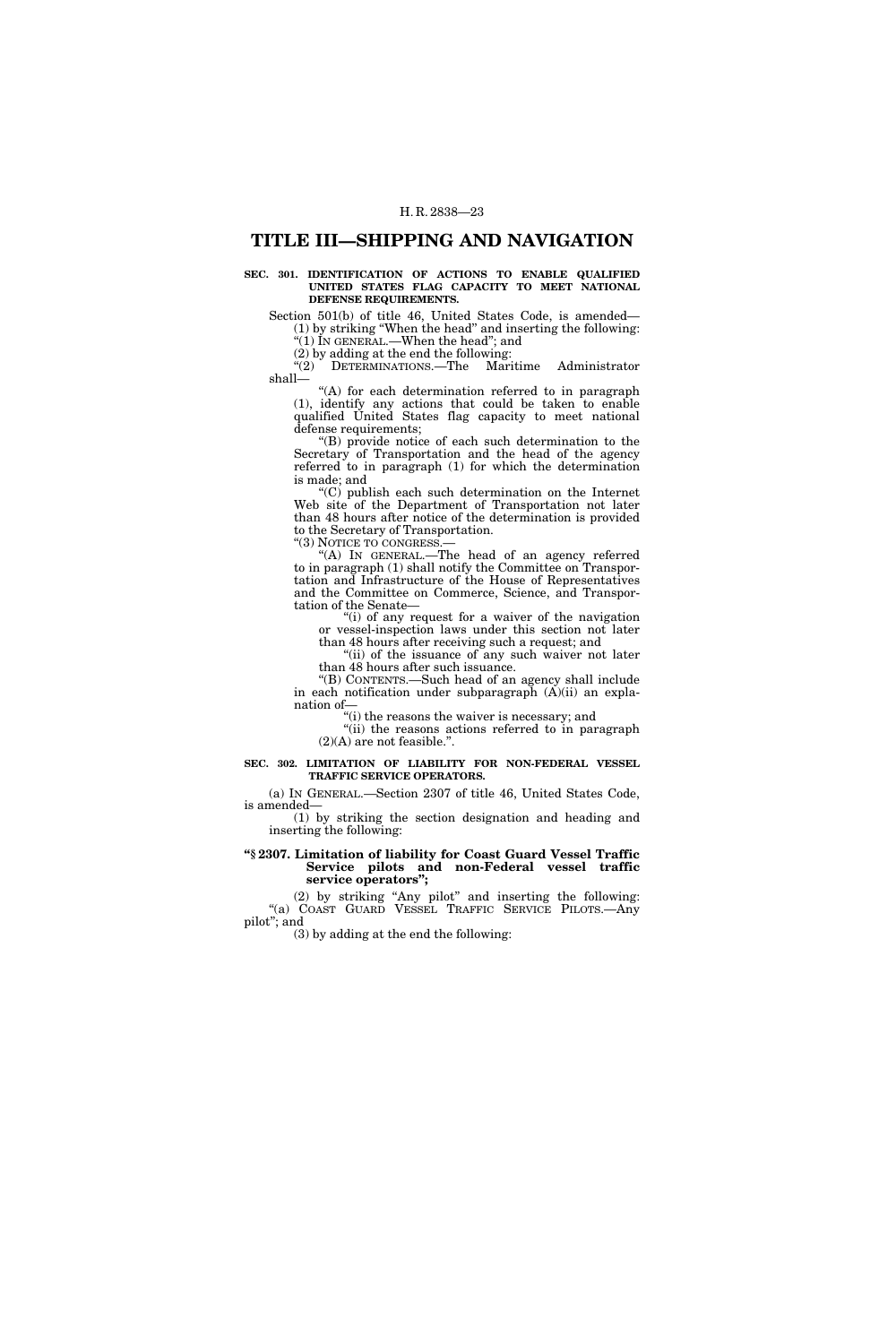''(b) NON-FEDERAL VESSEL TRAFFIC SERVICE OPERATORS.—An entity operating a non-Federal vessel traffic information service or advisory service pursuant to a duly executed written agreement with the Coast Guard, and any pilot acting on behalf of such entity, is not liable for damages caused by or related to information, advice, or communication assistance provided by such entity or pilot while so operating or acting unless the acts or omissions of such entity or pilot constitute gross negligence or willful misconduct."

(b) CLERICAL AMENDMENT.—The analysis for chapter 23 of title 46, United States Code, is amended by striking the item relating to section 2307 and inserting the following:

"2307. Limitation of liability for Coast Guard Vessel Traffic Service pilots and non-Federal vessel traffic service operators.''.

#### **SEC. 303. SURVIVAL CRAFT.**

Section 3104 of title 46, United States Code, is amended— (1) in subsection (b) by striking ''January 1, 2015'' and inserting ''the date that is 30 months after the date on which the report described in subsection (c) is submitted''; and

(2) by adding at the end the following:

"(c) REPORT.—Not later than 180 days after the date of enactment of this subsection, the Commandant of the Coast Guard shall submit to the Committee on Transportation and Infrastructure of the House of Representatives and the Committee on Commerce, Science, and Transportation of the Senate a report on the carriage of survival craft that ensures no part of an individual is immersed in water, which shall include—

"(1) the number of casualties, by vessel type and area of operation, as the result of immersion in water reported to the Coast Guard for each of fiscal years 1991 through 2011;

"(2) the effect the carriage of such survival craft has on— "(A) vessel safety, including stability and safe naviga-

tion; and ''(B) survivability of individuals, including persons with

disabilities, children, and the elderly; ''(3) the efficacy of alternative safety systems, devices, or

measures; "(4) the cost and cost effectiveness of requiring the carriage

of such survival craft on vessels; and ''(5) the number of small businesses and nonprofit entities that would be affected by requiring the carriage of such survival

craft on vessels.''.

### **SEC. 304. CLASSIFICATION SOCIETIES.**

Section 3316 of title 46, United States Code, is amended—  $(1)$  in subsection  $(b)(2)$ —

(A) by striking "and" at the end of subparagraph  $(A)$ ; (B) by striking the period at the end of subparagraph (B) and inserting ''; and''; and

(C) by adding at the end the following:

''(C) if the Secretary of State determines that the foreign classification society does not provide comparable services in or for a state sponsor of terrorism.'';  $(2)$  in subsection  $(d)(2)$ –

(A) by striking "and" at the end of subparagraph  $(A)$ ;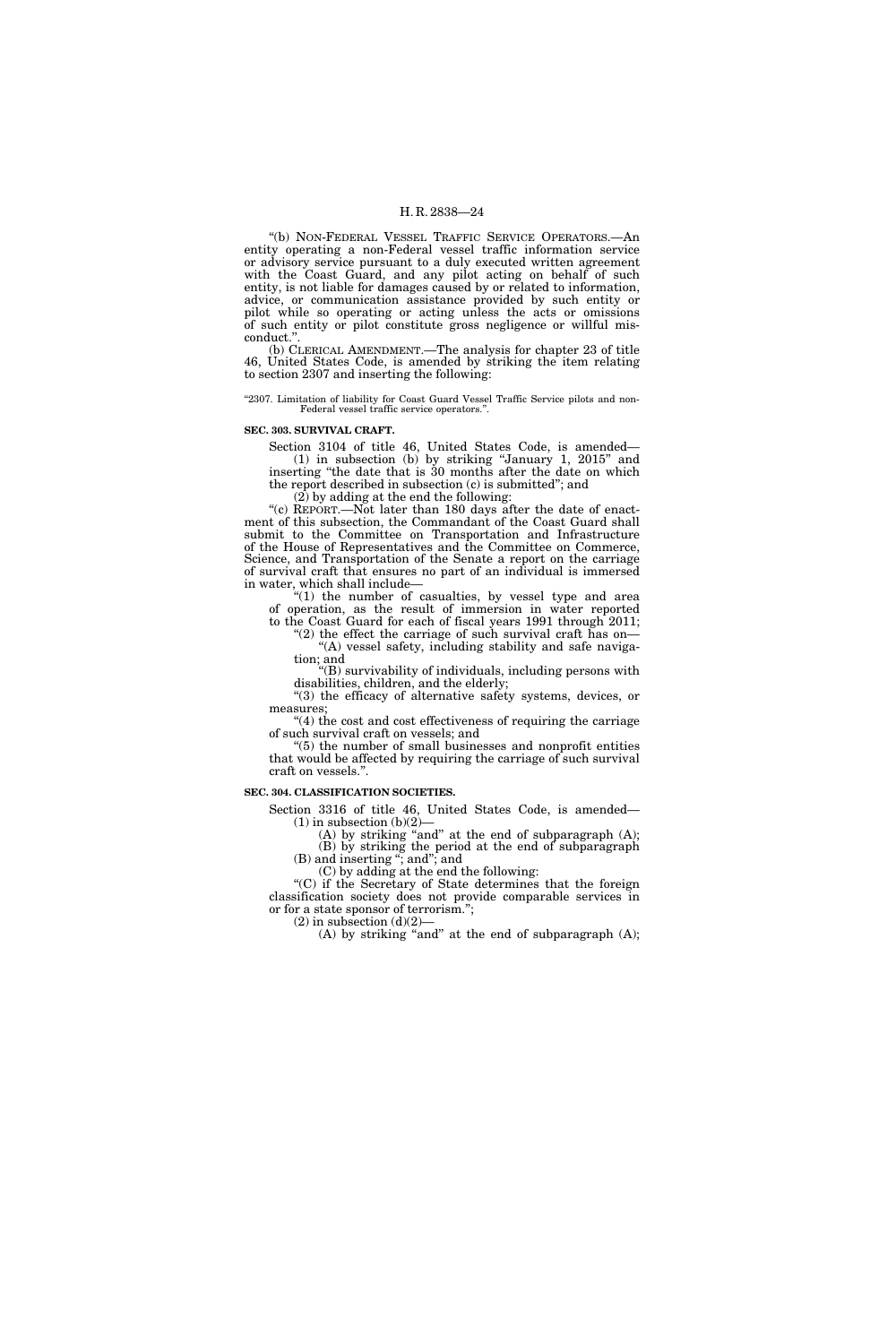(B) by striking the period at the end of subparagraph (B) and inserting ''; and''; and

(C) by adding at the end the following:

''(C) the Secretary of State determines that the foreign classification society does not provide comparable services in or for a state sponsor of terrorism.''; and

(3) by adding at the end the following:

''(e) The Secretary shall revoke a delegation made to a classification society under subsection (b) or (d) if the Secretary of State determines that the classification society provides comparable services in or for a state sponsor of terrorism.

"(f) In this section, the term 'state sponsor of terrorism' means any country the government of which the Secretary of State has determined has repeatedly provided support for acts of international terrorism pursuant to section 6(j) of the Export Administration Act of 1979 (as continued in effect under the International Emergency Economic Powers Act), section 620A of the Foreign Assistance Act of 1961, section 40 of the Arms Export Control Act, or any other provision of law.''.

#### **SEC. 305. DOCKSIDE EXAMINATIONS.**

(a) IN GENERAL.—Section 4502(f) of title 46, United States Code, is amended—

 $(1)$  in paragraph  $(1)$ , by striking "and" at the end;

 $(2)$  in paragraph  $(2)$ -

 $(A)$  by striking "at least once every 2 years" and inserting "at least once every 5 years"; and

(B) by striking the period at the end and inserting ''; and''; and

(3) by adding at the end the following:

 $(3)$  shall complete the first dockside examination of a vessel under this subsection not later than October 15, 2015.''. (b) DATABASE.—Section  $4502(g)(4)$  of title 46, United States Code, is amended by striking ''a publicly accessible'' and inserting  $\lq$ an".

(c) CERTIFICATION.—Section 4503 of title 46, United States Code, is amended—

(1) in subsection (c), by striking ''July 1, 2012.'' and inserting ''July 1, 2013.'';

 $(2)$  in subsection  $(d)$ (A) in paragraph  $(1)(B)$ , by striking "July 1, 2012;"

and inserting ''July 1, 2013;''; and  $(B)$  in paragraph  $(2)$ -

(i) by striking ''July 1, 2012,'' each place it appears

and inserting ''July 1, 2013,''; and

(ii) by striking ''substantial change to the dimension of or type of vessel'' and inserting ''major conversion''; and

(3) by adding at the end the following:

"(e) For the purposes of this section, the term 'built' means, with respect to a vessel, that the vessel's construction has reached any of the following stages:

''(1) The vessel's keel is laid.

"(2) Construction identifiable with the vessel has begun and assembly of that vessel has commenced comprising of at least 50 metric tons or one percent of the estimated mass of all structural material, whichever is less.''.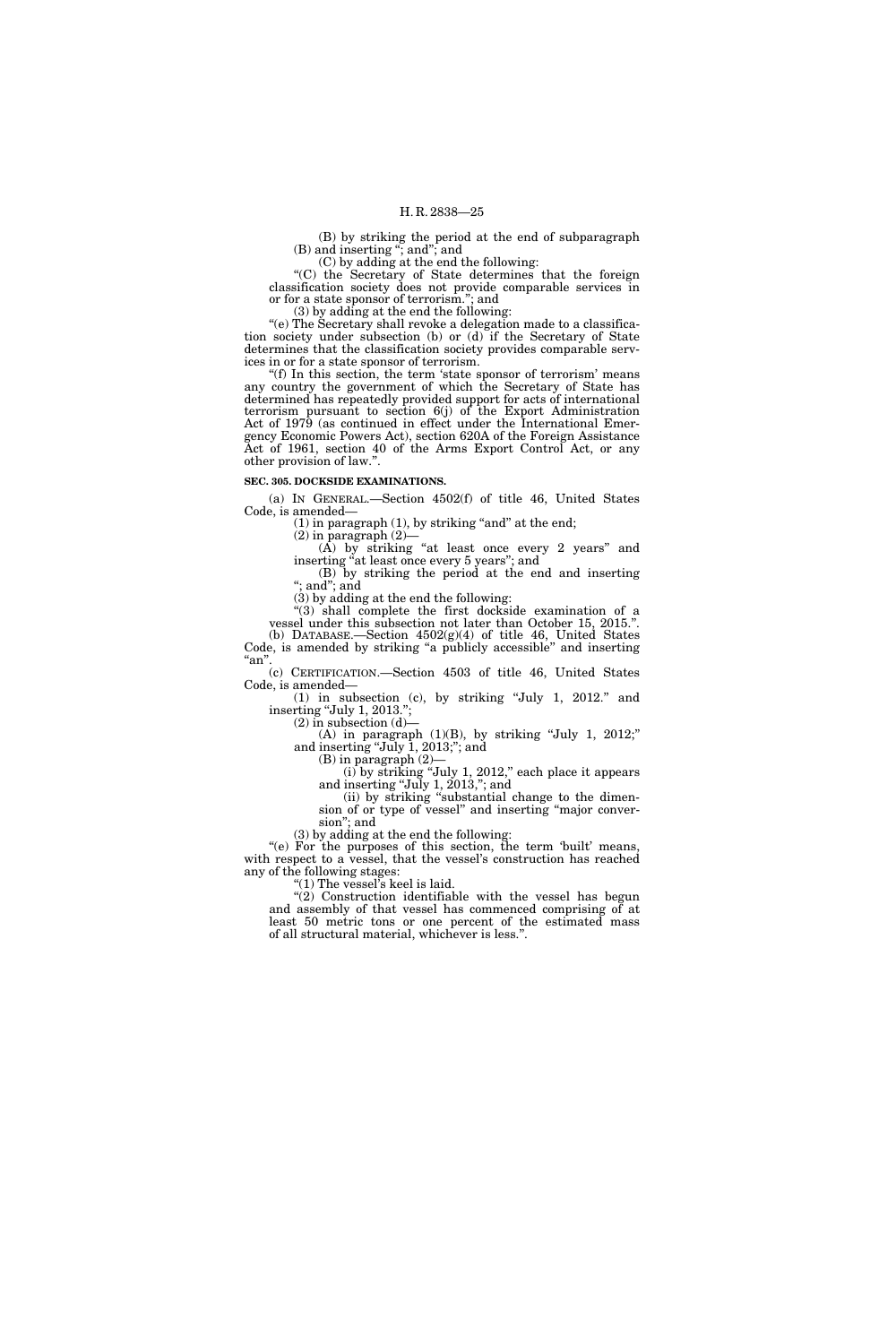(d) CONFORMING AMENDMENTS.—Chapter 51 of title 46, United States Code, is amended—

 $(1)$  in section 5102(b)(3), by striking "July 1, 2012." and inserting "July 1, 2013."; and

 $(2)$  in section 5103 $(c)$ 

(A) by striking ''July 1, 2012,'' each place it appears and inserting ''July 1, 2013,''; and

(B) by striking ''substantial change to the dimension of or type of the vessel'' and inserting ''major conversion''. **SEC. 306. AUTHORITY TO EXTEND THE DURATION OF MEDICAL CER-**

**TIFICATES.** 

(a) IN GENERAL.—Chapter 75 of title 46, United States Code, is amended by adding at the end the following:

#### **''§ 7508. Authority to extend the duration of medical certificates**

"(a) GRANTING OF EXTENSIONS.—Notwithstanding any other provision of law, the Secretary may extend for not more than one year a medical certificate issued to an individual holding a license, merchant mariner's document, or certificate of registry issued under chapter 71 or 73 if the Secretary determines that the extension is required to enable the Coast Guard to eliminate a backlog in processing applications for medical certificates or is in response to a national emergency or natural disaster.

''(b) MANNER OF EXTENSION.—An extension under this section may be granted to individual seamen or a specifically identified group of seamen.''.

(b) CLERICAL AMENDMENT.—The analysis for chapter 75 of title 46, United States Code, is amended by adding at the end the following:

''7508. Authority to extend the duration of medical certificates.''.

#### **SEC. 307. CLARIFICATION OF RESTRICTIONS ON AMERICAN FISHERIES ACT VESSELS.**

Section 12113(d)(2) of title 46, United States Code, is amended—

 $(1)$  in subparagraph  $(B)$ —

(A) by striking ''that the regional'' and inserting the following: ''that—

"(i) the regional";

(B) by striking the semicolon and inserting "; and"; and

(C) by adding at the end the following:

''(ii) in the case of a vessel listed in paragraphs (1) through (20) of section 208(e) of the American Fisheries Act (title II of division C of Public Law 105– 277; 112 Stat. 2681–625 et seq.), the vessel is neither participating in nor eligible to participate in the non-AFA trawl catcher processor subsector (as that term is defined under section 219(a)(7) of the Department of Commerce and Related Agencies Appropriations Act, 2005 (Public Law 108–447; 118 Stat. 2887));''; and

(2) by amending subparagraph (C) to read as follows:

" $(C)$  the vessel—

"(i) is either a rebuilt vessel or replacement vessel under section 208(g) of the American Fisheries Act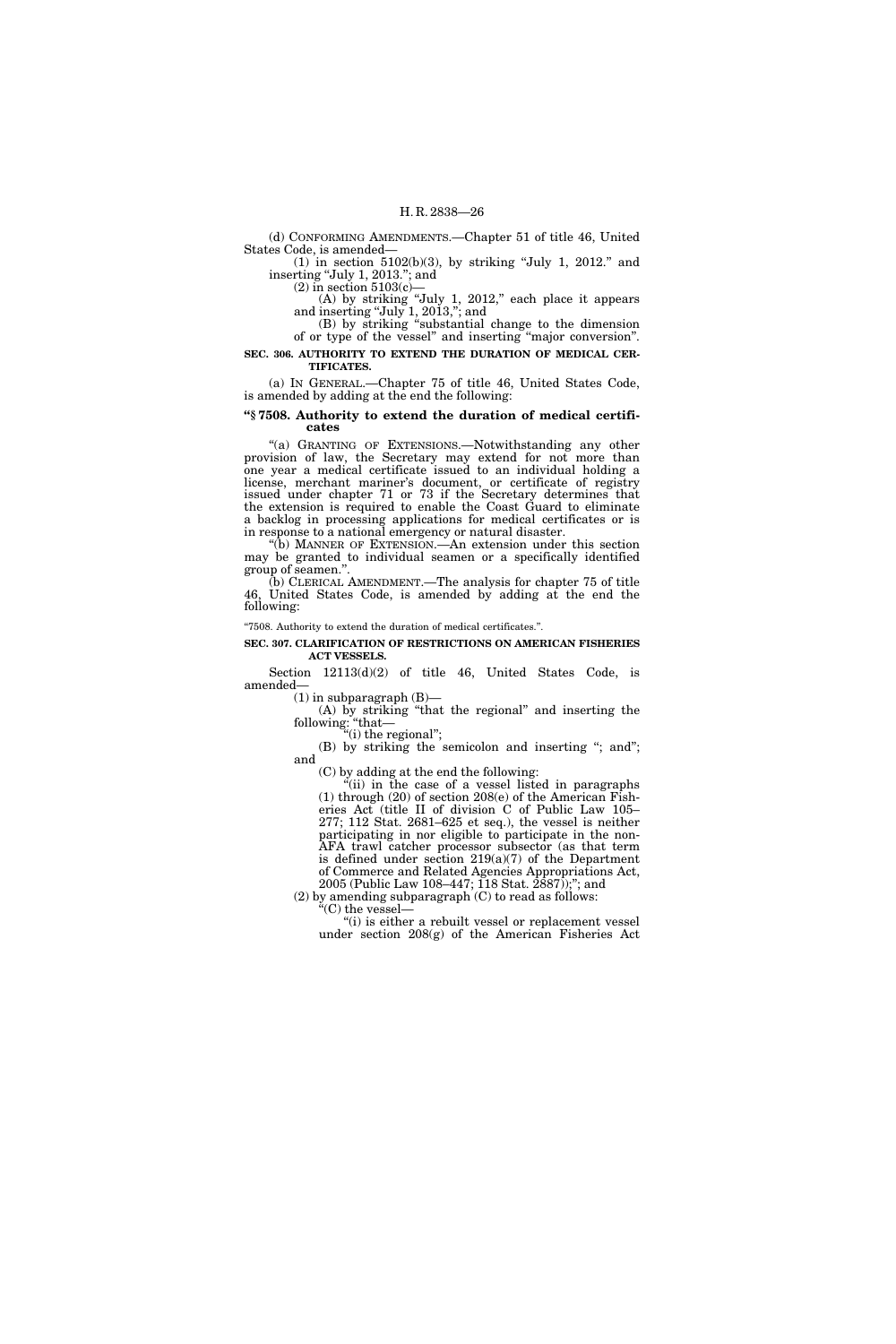(title II of division C of Public Law 105–277; 112 Stat. 2681–627);

"(ii) is eligible for a fishery endorsement under this section; and

"(iii) in the case of a vessel listed in paragraphs (1) through (20) of section 208(e) of the American Fisheries Act (title II of division C of Public Law 105– 277; 112 Stat. 2681–625 et seq.), is neither participating in nor eligible to participate in the non-AFA trawl catcher processor subsector (as that term is defined under section 219(a)(7) of the Department of Commerce and Related Agencies Appropriations Act, 2005 (Public Law 108–447; 118 Stat. 2887); or''.

#### **SEC. 308. INVESTIGATIONS BY SECRETARY.**

(a) IN GENERAL.—Chapter 121 of title 46, United States Code, is amended by inserting after section 12139 the following:

#### **''§ 12140. Investigations by Secretary**

''(a) IN GENERAL.—The Secretary may conduct investigations and inspections regarding compliance with this chapter and regulations prescribed under this chapter.<br>"(b) AUTHORITY TO OBTAIN EVIDENCE.—

"(1) IN GENERAL.—For the purposes of any investigation conducted under this section, the Secretary may issue a subpoena to require the attendance of a witness or the production of documents or other evidence relevant to the matter under investigation if—

''(A) before the issuance of the subpoena, the Secretary requests a determination by the Attorney General as to whether the subpoena—

''(i) is reasonable; and

"(ii) will interfere with a criminal investigation; and

''(B) the Attorney General—

''(i) determines that the subpoena is reasonable and will not interfere with a criminal investigation; or

"(ii) fails to make a determination with respect to the subpoena before the date that is 30 days after the date on which the Secretary makes a request under subparagraph (A) with respect to the subpoena.

"(2) ENFORCEMENT.—In the case of a refusal to obey a subpoena issued to any person under this section, the Secretary may invoke the aid of the appropriate district court of the United States to compel compliance.''.

(b) CLERICAL AMENDMENT.—The analysis for chapter 121 of title 46, United States Code, is amended by inserting after the item relating to section 12139 the following:

''12140. Investigations by Secretary.''.

#### **SEC. 309. PENALTIES.**

Section 12151(a) of title 46, United States Code, is amended— (1) by striking ''A person that violates'' and inserting the following:

"(1) CIVIL PENALTIES.—Except as provided in paragraph (2), a person that violates'';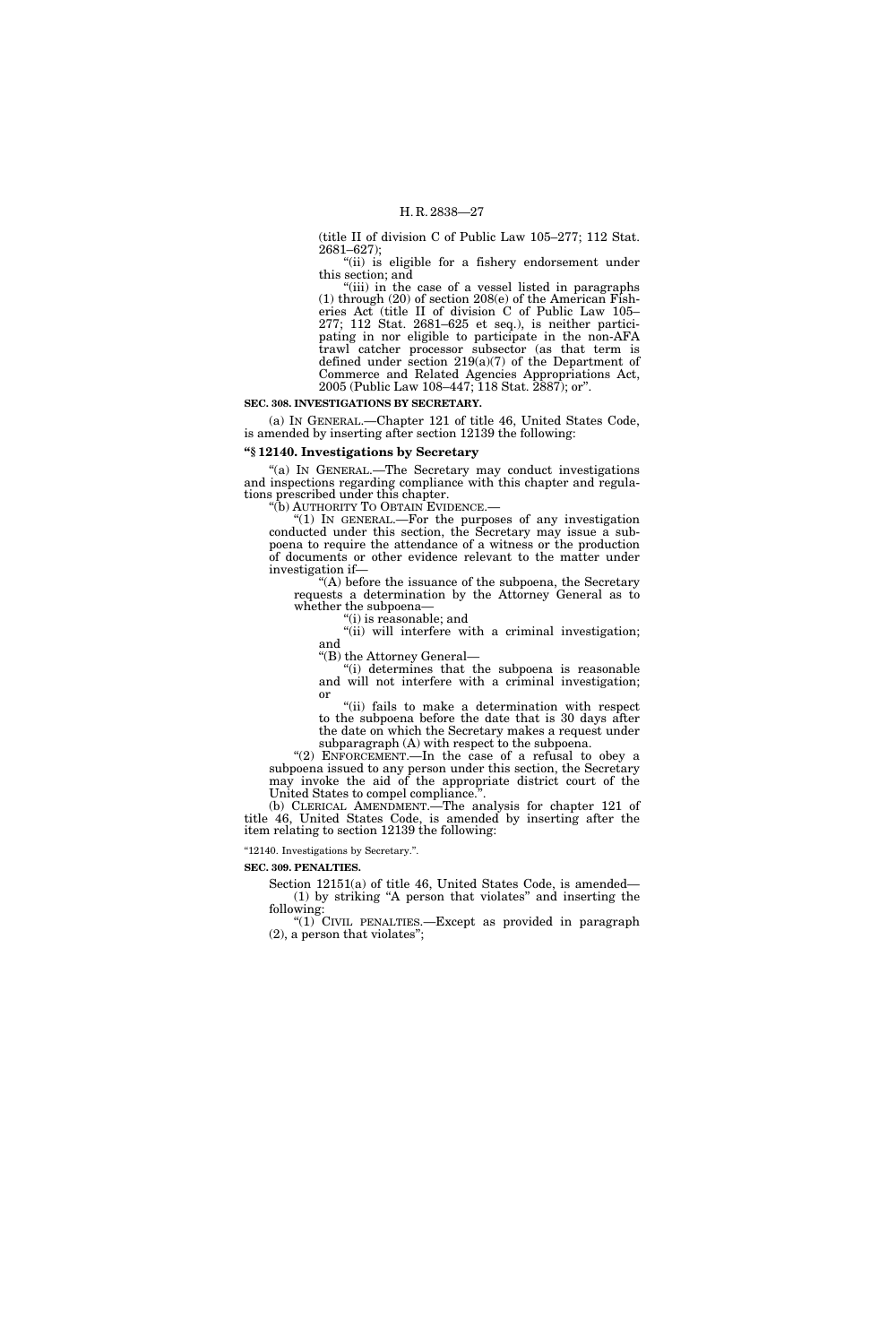(2) by striking ''\$10,000'' and inserting ''\$15,000''; and (3) by adding at the end the following:

"(2) ACTIVITIES INVOLVING MOBILE OFFSHORE DRILLING UNITS.—A person that violates section 12111(d) or a regulation prescribed under that section is liable to the United States Government for a civil penalty in an amount that is \$25,000 or twice the charter rate of the vessel involved in the violation (as determined by the Secretary), whichever is greater. Each day of a continuing violation is a separate violation.''.

**SEC. 310. UNITED STATES COMMITTEE ON THE MARINE TRANSPOR-TATION SYSTEM.** 

(a) IN GENERAL.—Chapter 555 of title 46, United States Code, is amended by adding at the end the following:

#### **''§ 55502. United States Committee on the Marine Transportation System**

''(a) ESTABLISHMENT.—There is established a United States Committee on the Marine Transportation System (in this section referred to as the 'Committee').

''(b) PURPOSE.—The Committee shall serve as a Federal interagency coordinating committee for the purpose of—

 $''(1)$  assessing the adequacy of the marine transportation system (including ports, waterways, channels, and their intermodal connections);

''(2) promoting the integration of the marine transportation system with other modes of transportation and other uses of the marine environment; and

''(3) coordinating, improving the coordination of, and making recommendations with regard to Federal policies that impact the marine transportation system.<br>"(c) MEMBERSHIP.—

" $(1)$  In GENERAL.—The Committee shall consist of—

'(A) the Secretary of Transportation;

''(B) the Secretary of Defense;

''(C) the Secretary of Homeland Security;

''(D) the Secretary of Commerce;

''(E) the Secretary of the Treasury; "(F) the Secretary of State;

''(G) the Secretary of the Interior;

"(H) the Secretary of Agriculture;

''(I) the Attorney General;

"(J) the Secretary of Labor;

"(K) the Secretary of Energy

''(L) the Administrator of the Environmental Protection Agency

"(M) the Chairman of the Federal Maritime Commission;

''(N) the Chairman of the Joint Chiefs of Staff; and ''(O) the head of any other Federal agency who a majority of the voting members of the Committee determines can further the purpose and activities of the Committee.

"(2) NONVOTING MEMBERS.—The Committee may include as many nonvoting members as a majority of the voting members of the Committee determines is appropriate to further the purpose and activities of the Committee.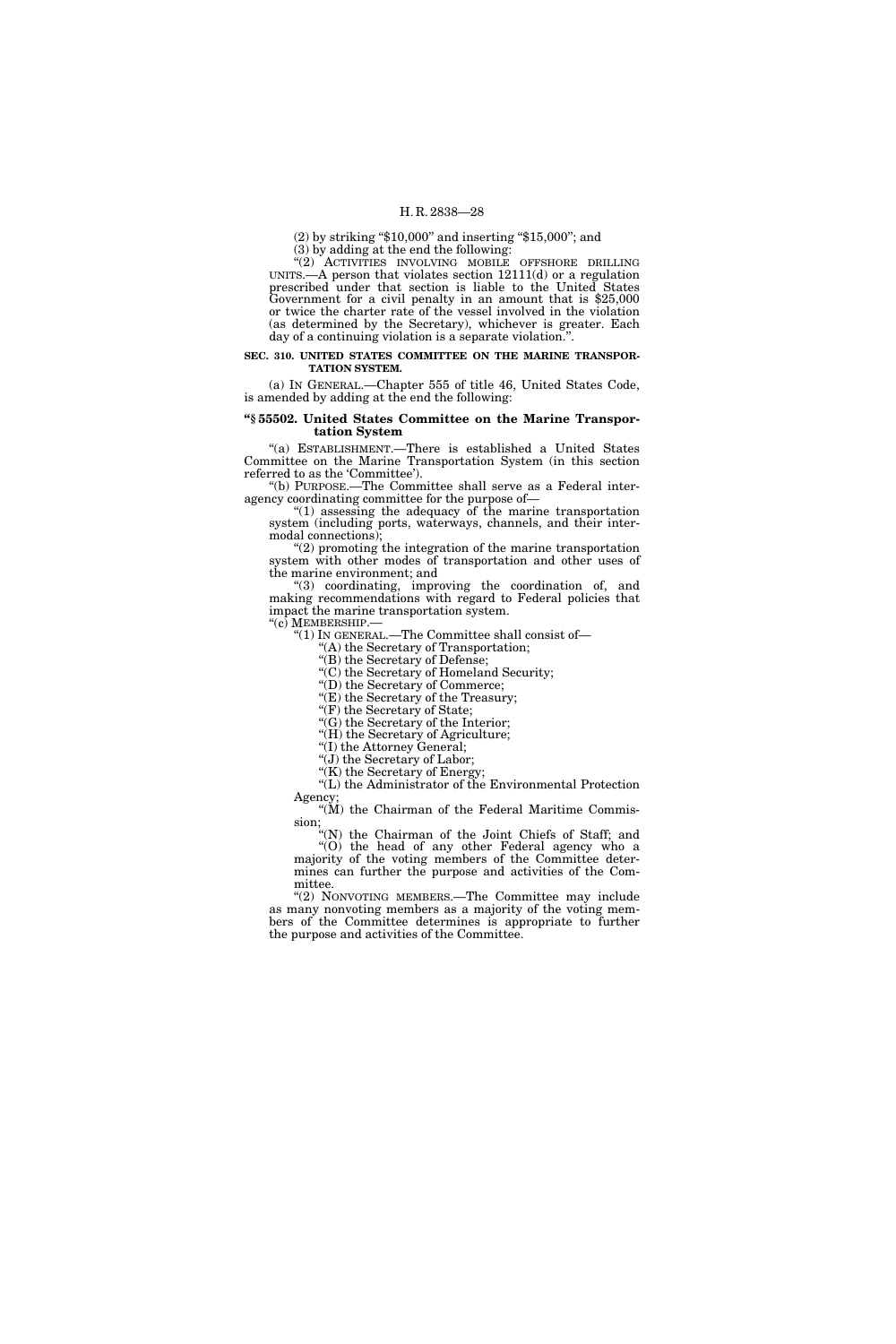''(d) SUPPORT.—

''(1) COORDINATING BOARD.—

''(A) IN GENERAL.—There is hereby established, within the Committee, a Coordinating Board. Each member of the Committee may select a senior level representative to serve on such Board. The Board shall assist the Committee in carrying out its purpose and activities.

''(B) CHAIR.—There shall be a Chair of the Coordinating Board. The Chair of the Coordinating Board shall rotate each year among the Secretary of Transportation, the Secretary of Defense, the Secretary of Homeland Security, and the Secretary of Commerce. The order of rotation shall be determined by a majority of the voting members of the Committee.

''(2) EXECUTIVE DIRECTOR.—The Secretary of Transportation, in consultation with the Secretary of Defense, the Secretary of Homeland Security, and the Secretary of Commerce, shall appoint an Executive Director of the Committee.

''(3) TRANSFERS.—Notwithstanding any other provision of law, the head of a Federal department or agency who is a member of the Committee may—

"(A) provide, on a reimbursable or nonreimbursable basis, facilities, equipment, services, personnel, and other support services to carry out the activities of the Committee; and

 $\mathrm{H}(B)$  transfer funds to another Federal department or agency in order to carry out the activities of the Committee. ''(e) MARINE TRANSPORTATION SYSTEM ASSESSMENT AND STRATEGY.—Not later than one year after the date of enactment of this Act and every 5 years thereafter, the Committee shall provide to the Committee on Commerce, Science, and Transportation and the Committee on Environment and Public Works of the Senate and the Committee on Transportation and Infrastructure of the House of Representatives a report that includes—

 $''(1)$  steps taken to implement actions recommended in the document titled 'National Strategy for the Marine Transportation System: A Framework for Action' and dated July 2008; "(2) an assessment of the condition of the marine transpor-

tation system;

 $\degree$ (3) a discussion of the challenges the marine transportation system faces in meeting user demand, including estimates of investment levels required to ensure system infrastructure meets such demand;

 $(4)$  a plan, with recommended actions, for improving the marine transportation system to meet current and future challenges; and

''(5) steps taken to implement actions recommended in previous reports required under this subsection.

''(f) CONSULTATION.—In carrying out its purpose and activities, the Committee may consult with marine transportation systemrelated advisory committees, interested parties, and the public.''. (b) CLERICAL AMENDMENT.—The analysis for chapter 555 of

title 46, United States Code, is amended by adding at the end the following:

''55502. United States Committee on the Marine Transportation System.''.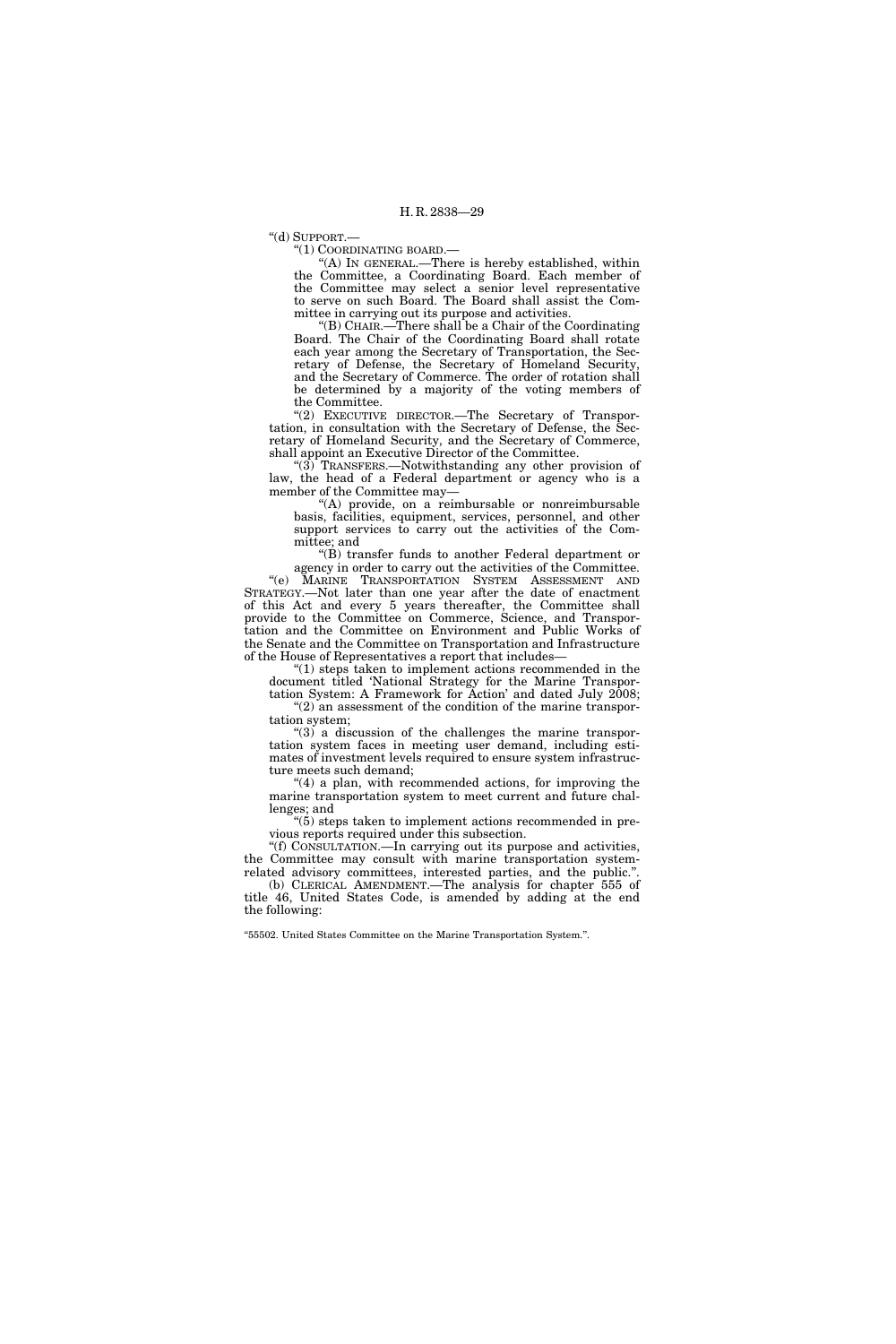#### **SEC. 311. TECHNICAL CORRECTION TO TITLE 46.**

Section 7507(a) of title 46, United States Code, is amended by striking "73" each place it appears and inserting "71".

#### **SEC. 312. DEEPWATER PORTS.**

Section 3(9)(A) of the Deepwater Port Act of 1974 (33 U.S.C.  $1502(9)(A)$ ) is amended by inserting "or from" before "any State".

# **TITLE IV—MARITIME ADMINISTRATION AUTHORIZATION**

#### **SEC. 401. SHORT TITLE.**

This title may be cited as the ''Maritime Administration Authorization Act for Fiscal Year 2013''.

#### **SEC. 402. AUTHORIZATION OF APPROPRIATIONS FOR NATIONAL SECU-RITY ASPECTS OF THE MERCHANT MARINE FOR FISCAL YEAR 2013.**

Funds are hereby authorized to be appropriated for fiscal year 2013, to be available without fiscal year limitation if so provided in appropriations Acts, for the use of the Department of Transportation for Maritime Administration programs associated with maintaining national security aspects of the merchant marine, as follows:

(1) For expenses necessary for operations of the United States Merchant Marine Academy, \$77,253,000, of which—

(A) \$67,253,000 shall remain available until expended for Academy operations; and

(B) \$10,000,000 shall remain available until expended for capital asset management at the Academy. (2) For expenses necessary to support the State maritime

academies, \$16,045,000, of which— (A) \$2,400,000 shall remain available until expended

for student incentive payments;

(B) \$2,545,000 shall remain available until expended for direct payments to such academies; and

(C) \$11,100,000 shall remain available until expended for maintenance and repair of State maritime academy training vessels.

(3) For expenses necessary to dispose of vessels in the National Defense Reserve Fleet, \$12,717,000, to remain available until expended.

(4) For expenses to maintain and preserve a United Statesflag merchant marine to serve the national security needs of the United States under chapter 531 of title 46, United States Code, \$186,000,000.

(5) For the cost (as defined in section 502(5) of the Federal Credit Reform Act of 1990 (2 U.S.C. 661a(5))) of loan guarantees under the program authorized by chapter 537 of title 46, United States Code, \$3,750,000, all of which shall remain available until expended for administrative expenses of the program.

**SEC. 403. MARITIME ENVIRONMENTAL AND TECHNICAL ASSISTANCE.** 

(a) IN GENERAL.—Chapter 503 of title 46, United States Code, is amended by adding at the end the following: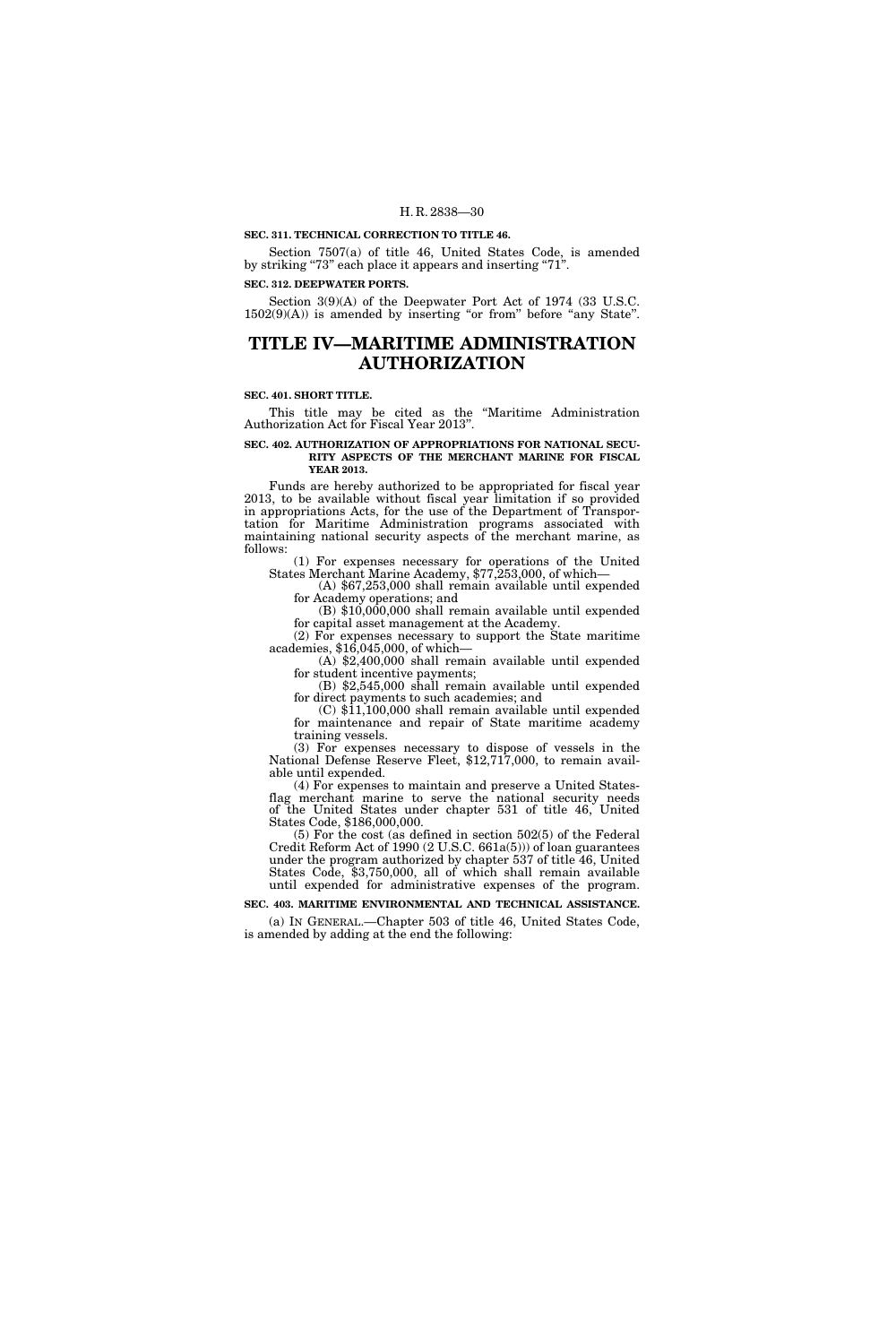#### **''§ 50307. Maritime environmental and technical assistance program**

''(a) IN GENERAL.—The Secretary of Transportation may engage in the environmental study, research, development, assessment, and deployment of emerging marine technologies and practices related to the marine transportation system through the use of public vessels under the control of the Maritime Administration or private vessels under United States registry, and through partnerships and cooperative efforts with academic, public, private, and nongovernmental entities and facilities.

''(b) COMPONENTS.—Under this section, the Secretary of Transportation may—

''(1) identify, study, evaluate, test, demonstrate, or improve emerging marine technologies and practices that are likely to achieve environmental improvements by—

"(A) reducing air emissions, water emissions, or other ship discharges;

''(B) increasing fuel economy or the use of alternative fuels and alternative energy (including the use of shore power); or

 $C'(\tilde{C})$  controlling aquatic invasive species; and

''(2) coordinate with the Environmental Protection Agency, the Coast Guard, and other Federal, State, local, or tribal agencies, as appropriate.

" $(c)$  COORDINATION.—Coordination under subsection  $(b)(2)$  may include—

" $(1)$  activities that are associated with the development or approval of validation and testing regimes; and

 $(2)$  certification or validation of emerging technologies or practices that demonstrate significant environmental benefits. (d) ASSISTANCE.—The Secretary of Transportation may accept gifts, or enter into cooperative agreements, contracts, or other agreements with academic, public, private, and nongovernmental entities

and facilities to carry out the activities authorized under subsection  $(a)$ ." (b) CONFORMING AMENDMENT.—The analysis for chapter 503

of title 46, United States Code, is amended by inserting after the item relating to section 50306 the following:

#### ''50307. Maritime environmental and technical assistance program.''.

#### **SEC. 404. PROPERTY FOR INSTRUCTIONAL PURPOSES.**

Section 51103(b) of title 46, United States Code, is amended— (1) in the subsection heading, by striking ''SURPLUS'';

(2) by amending paragraph  $(1)$  to read as follows:

''(1) IN GENERAL.—The Secretary may cooperate with and assist the institutions named in paragraph  $(2)$  by making vessels, fuel, shipboard equipment, and other marine equipment, owned by the United States Government and determined by the entity having custody and control of such property to be excess or surplus, available to those institutions for instructional purposes, by gift, loan, sale, lease, or charter on terms and conditions the Secretary considers appropriate. The consent of the Secretary of the Navy shall be obtained with respect to any property from National Defense Reserve Fleet vessels, if such vessels are either Ready Reserve Force vessels or other National Defense Reserve Fleet vessels determined to be of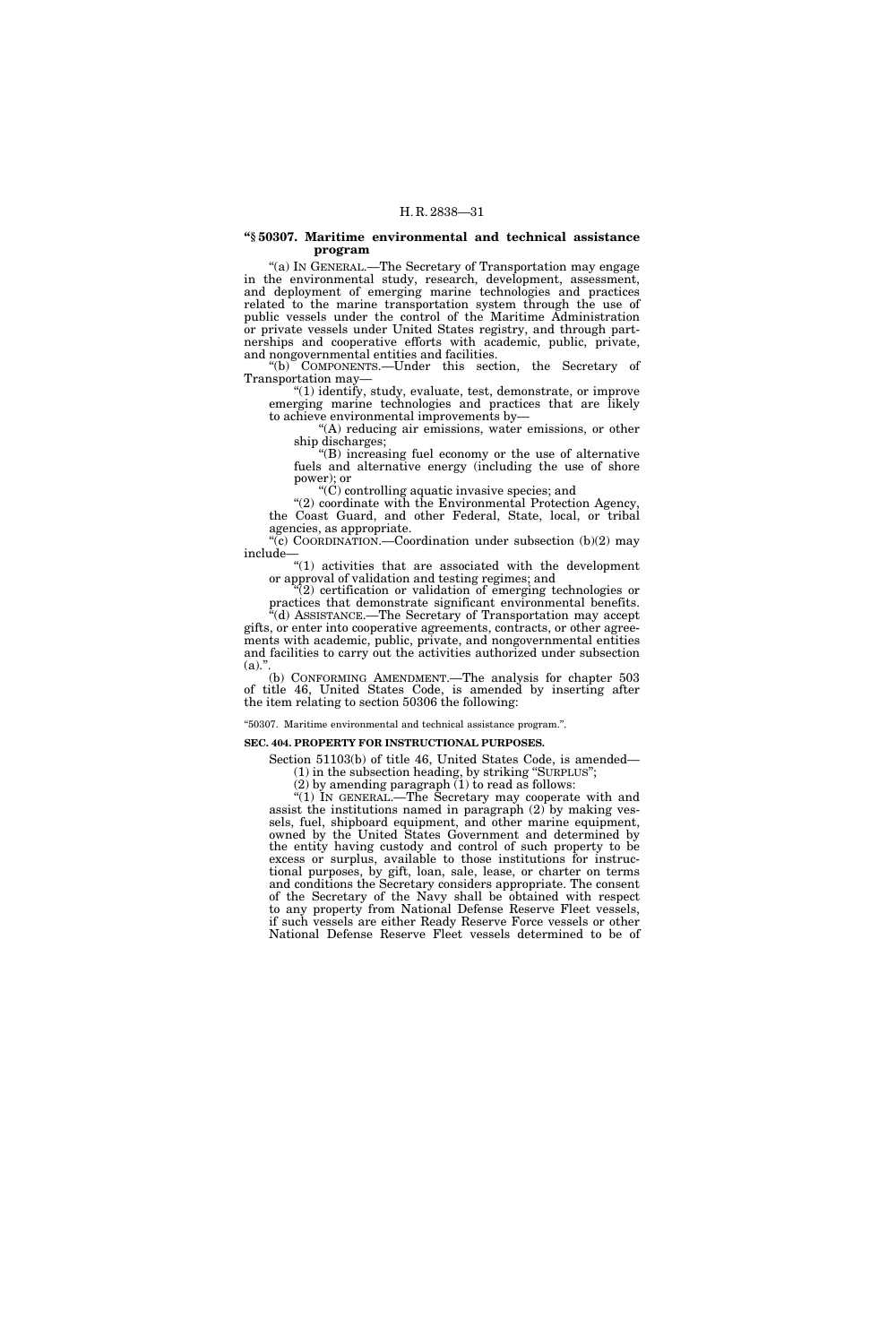sufficient value to the Navy to warrant their further preservation and retention.''; and

 $(3)$  in paragraph  $(2)(C)$ , by inserting "or a training institution that is an instrumentality of a State, the District of Columbia, a territory or possession of the United States, or a unit of local government thereof" after "a nonprofit training institution''.

#### **SEC. 405. SHORT SEA TRANSPORTATION.**

(a) PURPOSE.—Section 55601 of title 46, United States Code, is amended—

(1) in subsection (a), by striking ''landside congestion.'' and inserting ''landside congestion or to promote short sea transportation."

(2) in subsection (c), by striking ''coastal corridors'' and inserting "coastal corridors or to promote short sea transportation'';

 $(3)$  in subsection (d), by striking "that the project may" and all that follows through the end of the subsection and inserting ''that the project uses documented vessels and—

''(1) mitigates landside congestion; or

''(2) promotes short sea transportation.''; and (4) in subsection (f), by striking ''shall'' each place it appears and inserting "may".

(b) DOCUMENTATION.—Section 55605 is amended in the matter preceding paragraph (1) by striking ''by vessel'' and inserting ''by a documented vessel''.

#### **SEC. 406. LIMITATION OF NATIONAL DEFENSE RESERVE FLEET VES-SELS TO THOSE OVER 1,500 GROSS TONS.**

Section 57101(a) of title 46, United States Code, is amended by inserting "of 1,500 gross tons or more or such other vessels as the Secretary of Transportation determines are appropriate'' after ''Administration''.

#### **SEC. 407. TRANSFER OF VESSELS TO THE NATIONAL DEFENSE RESERVE FLEET.**

Section 57101 of title 46, United States Code, is amended by adding at the end the following:

''(c) AUTHORITY OF FEDERAL ENTITIES TO TRANSFER VESSELS.— All Federal entities are authorized to transfer vessels to the National Defense Reserve Fleet without reimbursement subject to the approval of the Secretary of Transportation and the Secretary of the Navy with respect to Ready Reserve Force vessels and the Secretary of Transportation with respect to all other vessels.''.

#### **SEC. 408. CLARIFICATION OF HEADING.**

(a) IN GENERAL.—The section designation and heading for section 57103 of title 46, United States Code, is amended to read as follows:

#### **''§ 57103. Donation of nonretention vessels in the National Defense Reserve Fleet''.**

(b) CLERICAL AMENDMENT.—The analysis for chapter 571 of title 46, United States Code, is amended by striking the item relating to section 57103 and inserting the following:

''57103. Donation of nonretention vessels in the National Defense Reserve Fleet.''.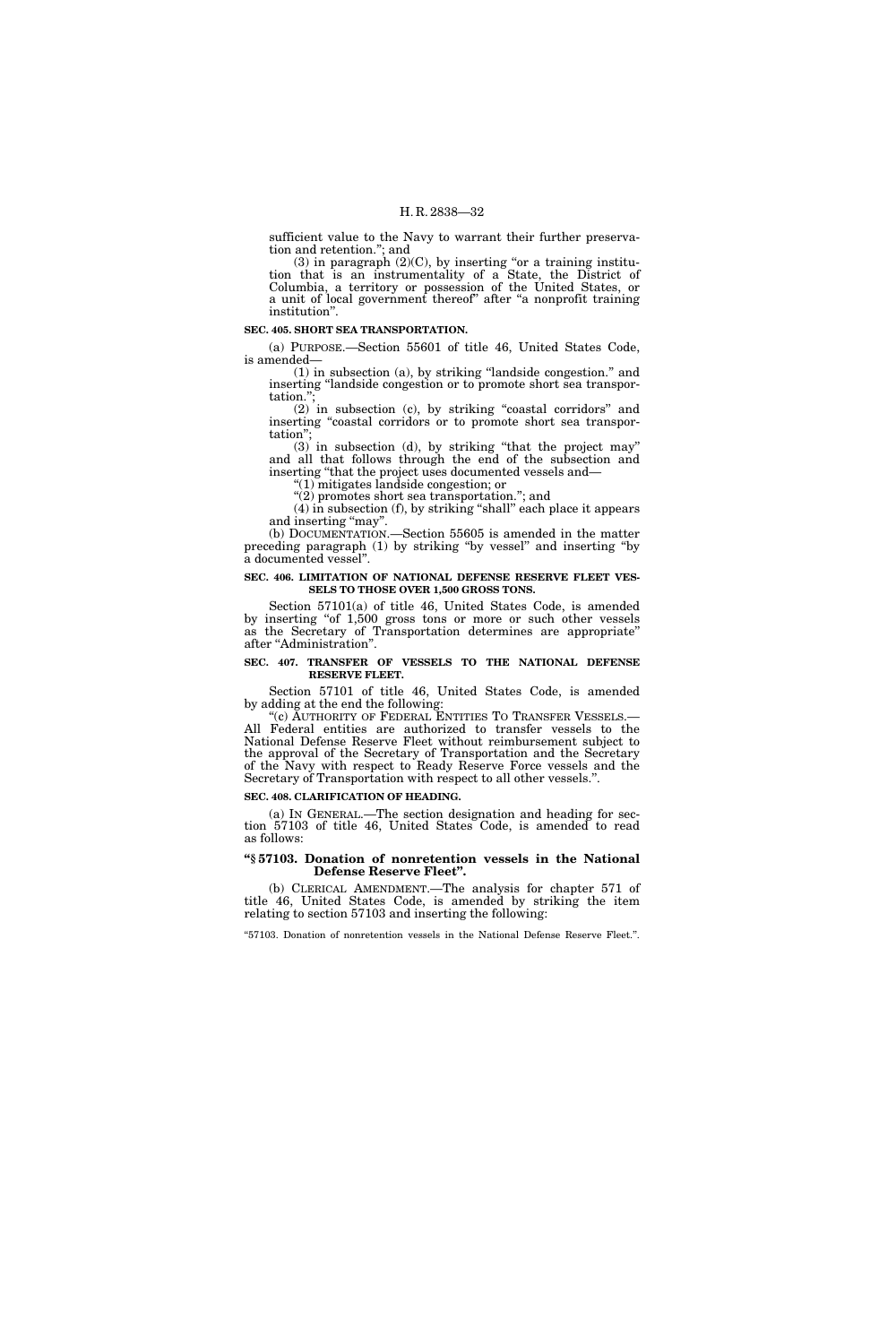#### **SEC. 409. MISSION OF THE MARITIME ADMINISTRATION.**

Section 109(a) of title 49, United States Code, is amended— (1) in the subsection heading by striking ''ORGANIZATION'' and inserting ''ORGANIZATION AND MISSION''; and

(2) by adding at the end the following: ''The mission of the Maritime Administration is to foster, promote, and develop the merchant maritime industry of the United States.''.

#### **SEC. 410. AMENDMENTS RELATING TO THE NATIONAL DEFENSE RESERVE FLEET.**

Subparagraphs  $(B)$ ,  $(C)$ , and  $(D)$  of section  $11(c)(1)$  of the Merchant Ship Sales Act of 1946 (50 U.S.C. App.  $1744(c)(1)$ ) are amended to read as follows:

''(B) activate and conduct sea trials on each vessel at a frequency that is considered by the Secretary to be necessary;

''(C) maintain and adequately crew, as necessary, in an enhanced readiness status those vessels that are scheduled to be activated in 5 or less days;

''(D) locate those vessels that are scheduled to be activated near embarkation ports specified for those vessels; and''.

#### **SEC. 411. REQUIREMENT FOR BARGE DESIGN.**

Not later than 270 days after the date of enactment of this Act, the Administrator of the Maritime Administration shall complete the design for a containerized, articulated barge, as identified in the dual-use vessel study carried out by the Administrator and the Secretary of Defense, that is able to utilize roll-on/roll-off or load-on/load-off technology in marine highway maritime commerce.

### **SEC. 412. CONTAINER-ON-BARGE TRANSPORTATION.**

(a) ASSESSMENT.—The Administrator of the Maritime Administration shall assess the potential for using container-on-barge transportation in short sea transportation (as such term is defined in section 55605 of title 46, United States Code).

(b) FACTORS.—In conducting the assessment under subsection (a), the Administrator shall consider—

(1) the environmental benefits of increasing container-onbarge movements in short sea transportation;

(2) the regional differences in the use of short sea transportation;

(3) the existing programs established at coastal and Great Lakes ports for establishing awareness of deep sea shipping operations;

(4) the mechanisms necessary to ensure that implementation of a plan under subsection (c) will not be inconsistent with antitrust laws; and

(5) the potential frequency of container-on-barge service at short sea transportation ports.

(c) RECOMMENDATIONS.—The assessment under subsection (a) may include recommendations for a plan to increase awareness of the potential for use of container-on-barge transportation.

(d) DEADLINE.—Not later than 180 days after the date of enactment of this Act, the Administrator shall submit the assessment required under this section to the Committee on Commerce, Science, and Transportation of the Senate and the Committee on Transportation and Infrastructure of the House of Representatives.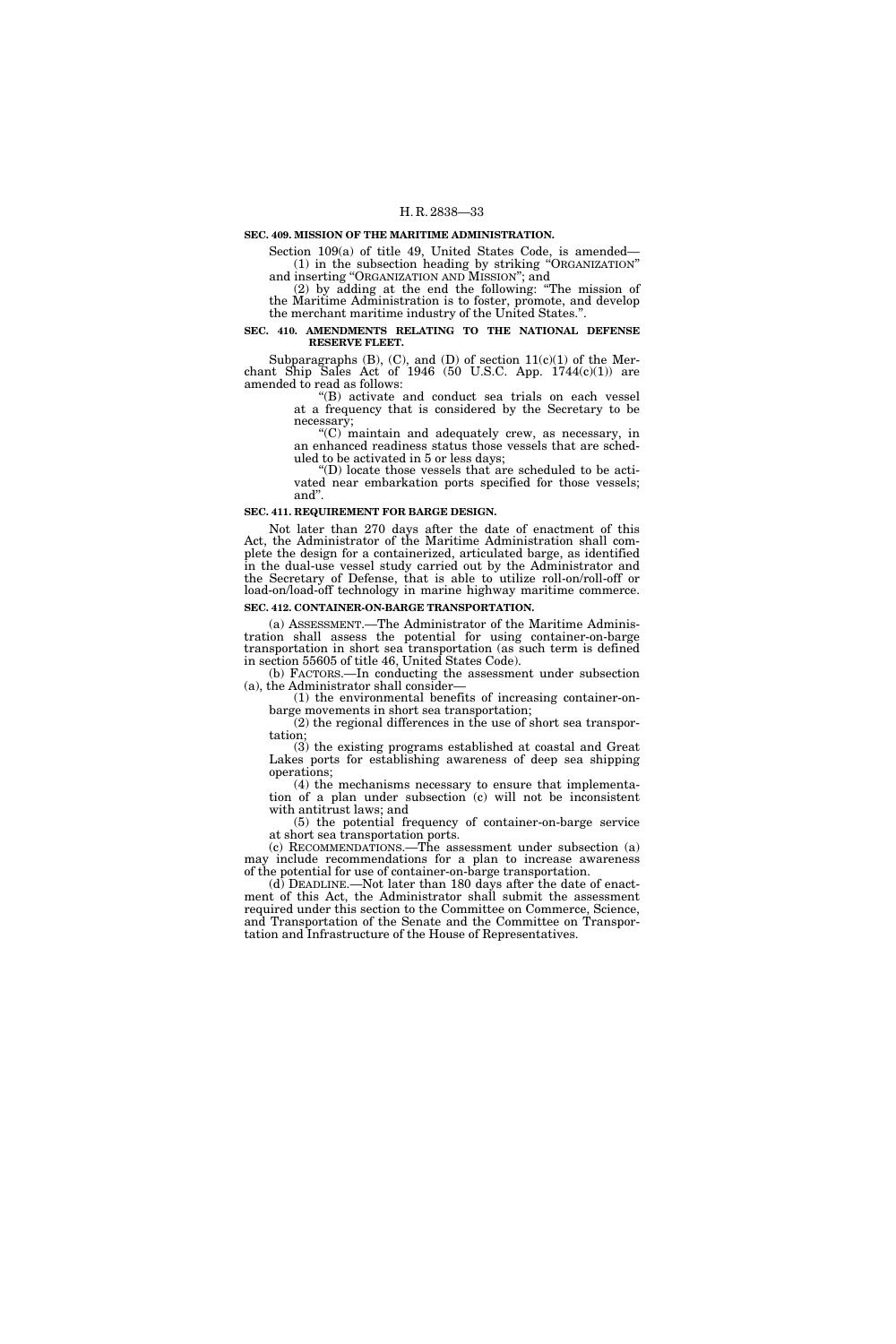#### **SEC. 413. DEPARTMENT OF DEFENSE NATIONAL STRATEGIC PORTS STUDY AND COMPTROLLER GENERAL STUDIES AND REPORTS ON STRATEGIC PORTS.**

(a) SENSE OF CONGRESS ON COMPLETION OF DOD REPORT.— It is the sense of Congress that the Secretary of Defense should expedite completion of the study of strategic ports in the United States called for in the conference report to accompany the National Defense Authorization Act for Fiscal Year 2012 (Conference Report 112–329) so that it can be submitted to Congress before July 1, 2013.

(b) SUBMISSION OF REPORT TO COMPTROLLER GENERAL.—In addition to submitting the report referred to in subsection (a) to Congress, the Secretary of Defense shall submit the report to the Comptroller General of the United States for consideration under subsection (c).

(c) COMPTROLLER GENERAL STUDIES AND REPORTS ON STRA-TEGIC PORTS.—

(1) COMPTROLLER GENERAL REVIEW.—Not later than 90 days after receipt of the report referred to in subsection (a), the Comptroller General shall conduct an assessment of the report and submit to the Committee on Armed Services of the House of Representatives and the Committee on Armed Services of the Senate a report of such assessment.

(2) COMPTROLLER GENERAL STUDY AND REPORT.—Not later than 270 days after the date of enactment of this Act, the Comptroller General shall conduct a study of the Department of Defense's programs and efforts related to the state of strategic ports with respect to the Department's operational and readiness requirements, and report to the Committee on Armed Services of the House of Representatives and the Committee on Armed Services of the Senate on the findings of such study. The report may include an assessment of—

(A) the extent to which the facilities at strategic ports meet the Department of Defense's requirements;

(B) the extent to which the Department has identified gaps in the ability of existing strategic ports to meet its needs and identified and undertaken efforts to address any gaps; and

 $(C)$  the Department's ability to oversee, coordinate, and provide security for military deployments through strategic ports.

(d) STRATEGIC PORT DEFINED.—In this section, the term ''strategic port'' means a United States port designated by the Secretary of Defense as a significant transportation hub important to the readiness and cargo throughput capacity of the Department of Defense.

#### **SEC. 414. MARITIME WORKFORCE STUDY.**

(a) TRAINING STUDY.—The Comptroller General of the United States shall conduct a study on the training needs of the maritime workforce.

(b) STUDY COMPONENTS.—The study shall—

(1) analyze the impact of maritime training requirements imposed by domestic and international regulations and conventions, companies, and government agencies that charter or operate vessels;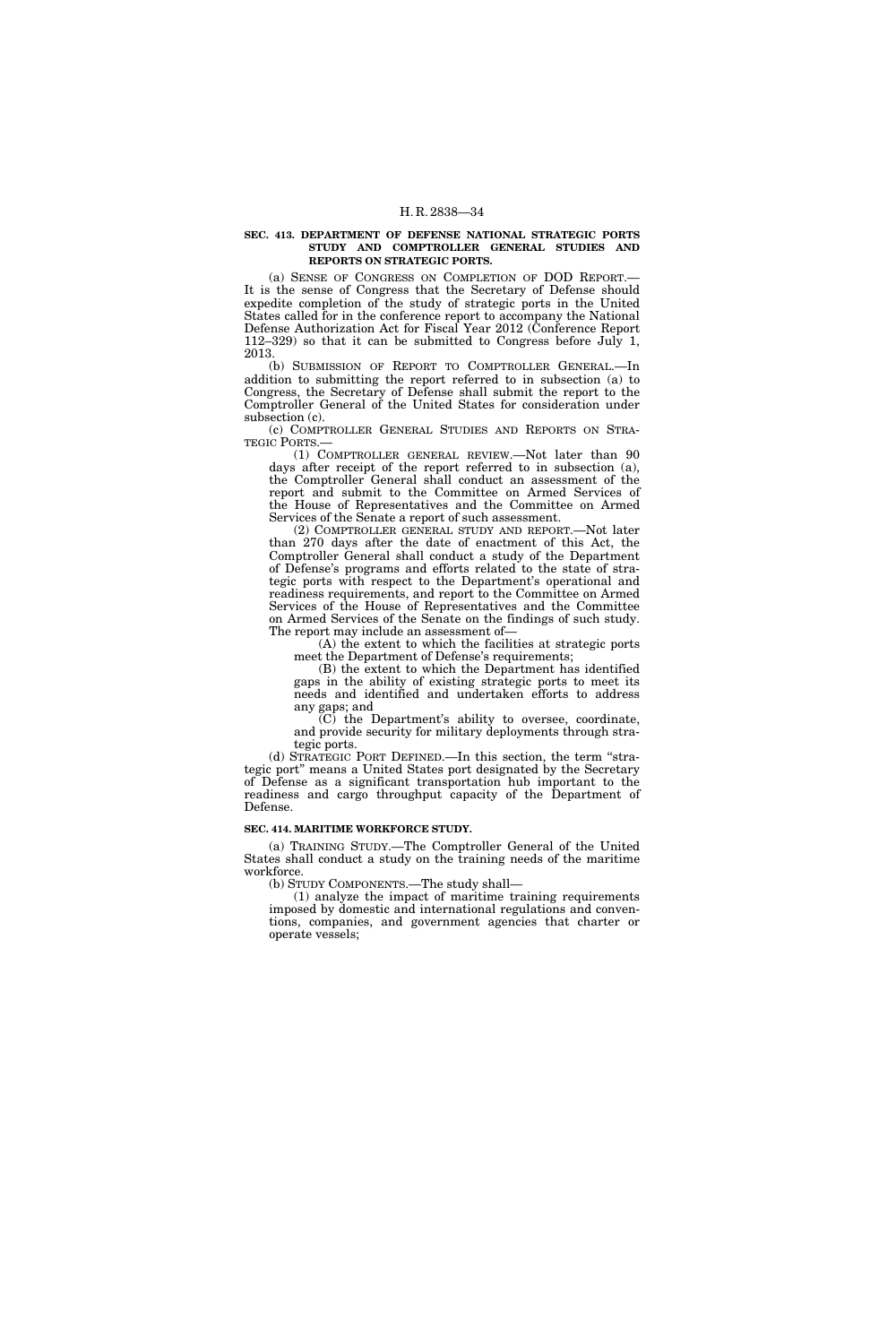(2) evaluate the ability of the United States maritime training infrastructure to meet the needs of the maritime industry;

(3) identify trends in maritime training;

(4) compare the training needs of United States mariners with the vocational training and educational assistance programs available from Federal agencies to evaluate the ability of Federal programs to meet the training needs of United States mariners;

(5) include recommendations to enhance the capabilities of the United States maritime training infrastructure; and

(6) include recommendations to assist United States mariners and those entering the maritime profession to achieve the required training.

(c) FINAL REPORT.—Not later than 1 year after the date of enactment of this Act, the Comptroller General shall submit a report on the results of the study to the Committee on Commerce, Science, and Transportation of the Senate and the Committee on Transportation and Infrastructure of the House of Representatives.

#### **SEC. 415. MARITIME ADMINISTRATION VESSEL RECYCLING CONTRACT AWARD PRACTICES.**

(a) ASSESSMENT.—The Comptroller General of the United States shall conduct an assessment of the source selection procedures and practices used to award the Maritime Administration's National Defense Reserve Fleet vessel recycling contracts.

(b) CONTENTS.—The assessment under subsection (a) shall include a review of—

(1) whether the Maritime Administration's contract source selection procedures and practices are consistent with law, including the Federal Acquisition Regulation, and Federal best practices associated with making source selection decisions; (2) the process, procedures, and practices used for the Mari-

time Administration's qualification of vessel recycling facilities; and

(3) any other aspect of the Maritime Administration's vessel recycling process that the Comptroller General deems appropriate to review.

(c) FINDINGS.—Not later than one year after the date of enactment of this Act, the Comptroller General shall report the findings of the assessment under subsection (a) to the Committee on Commerce, Science, and Transportation and the Committee on Armed Services of the Senate and the Committee on Transportation and Infrastructure and the Committee on Armed Services of the House of Representatives.

# **TITLE V—PIRACY**

#### **SEC. 501. SHORT TITLE.**

This title may be cited as the "Piracy Suppression Act of 2012".

**SEC. 502. TRAINING FOR USE OF FORCE AGAINST PIRACY.** 

(a) IN GENERAL.—Chapter 517 of title 46, United States Code, is amended by adding at the end the following: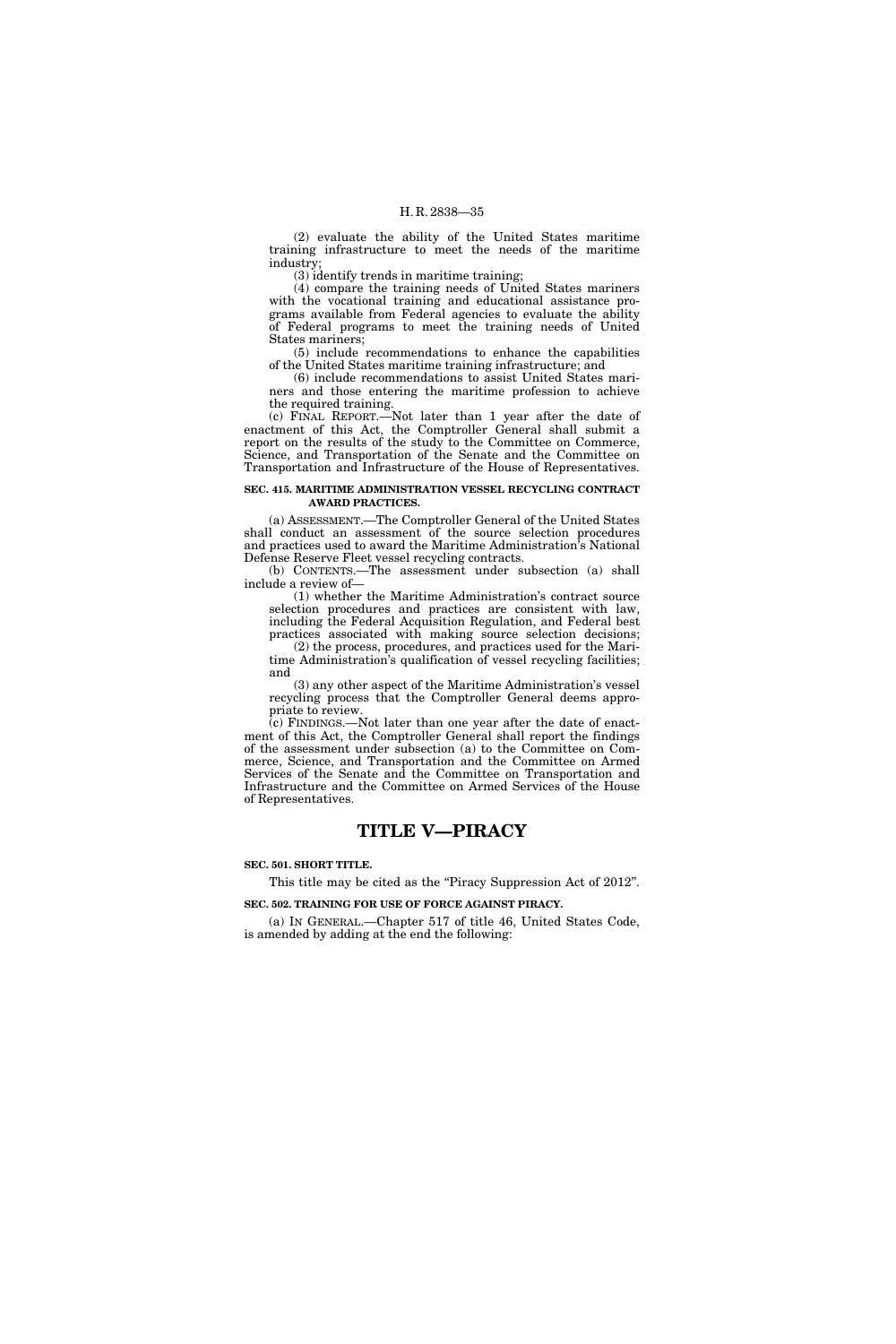# **''§ 51705. Training for use of force against piracy**

''The Secretary of Transportation, in consultation with the Secretary of Defense and the Secretary of the department in which the Coast Guard is operating, shall certify a training curriculum for United States mariners on the use of force against pirates. The curriculum shall include—

''(1) information on waters designated as high-risk waters by the Commandant of the Coast Guard;

"(2) information on current threats and patterns of attack by pirates;

''(3) tactics for defense of a vessel, including instruction on the types, use, and limitations of security equipment;

''(4) standard rules for the use of force for self-defense as developed by the Secretary of the department in which the Coast Guard is operating under section 912(c) of the Coast Guard Authorization Act of 2010 (Public Law 111–281; 46 U.S.C. 8107 note), including instruction on firearm safety for crewmembers of vessels carrying cargo under section 55305 of this title; and

''(5) procedures to follow to improve crewmember survivability if captured and taken hostage by pirates.''.

(b) DEADLINE.—The Secretary of Transportation shall certify the curriculum required under the amendment made by subsection (a) not later than 270 days after the date of enactment of this Act.

(c) CLERICAL AMENDMENT.—The analysis for chapter 517 of title 46, United States Code, is amended by adding at the end the following:

''51705. Training program for use of force against piracy.''.

**SEC. 503. SECURITY OF GOVERNMENT-IMPELLED CARGO.** 

Section 55305 of title 46, United States Code, is amended by adding at the end the following:

''(e) SECURITY OF GOVERNMENT-IMPELLED CARGO.— ''(1) In order to ensure the safety of vessels and crewmembers transporting equipment, materials, or commodities under this section, the Secretary of Transportation shall direct each department or agency (except the Department of Defense), when responsible for the carriage of such equipment, materials, or commodities, to provide armed personnel aboard vessels of the United States carrying such equipment, materials, or commodities if the vessels are transiting high-risk waters.

"(2) The Secretary of Transportation shall direct each department or agency responsible to provide armed personnel under paragraph (1) to reimburse, subject to the availability of appropriations, the owners or operators of applicable vessels for the cost of providing armed personnel.

"(3) In this subsection, the term 'high-risk waters' means waters so designated by the Commandant of the Coast Guard in the Port Security Advisory in effect on the date on which an applicable voyage begins.''.

#### **SEC. 504. ACTIONS TAKEN TO PROTECT FOREIGN-FLAGGED VESSELS FROM PIRACY.**

Not later than 180 days after the date of enactment of this Act, the Secretary of Defense, in consultation with the Secretary of the department in which the Coast Guard is operating, shall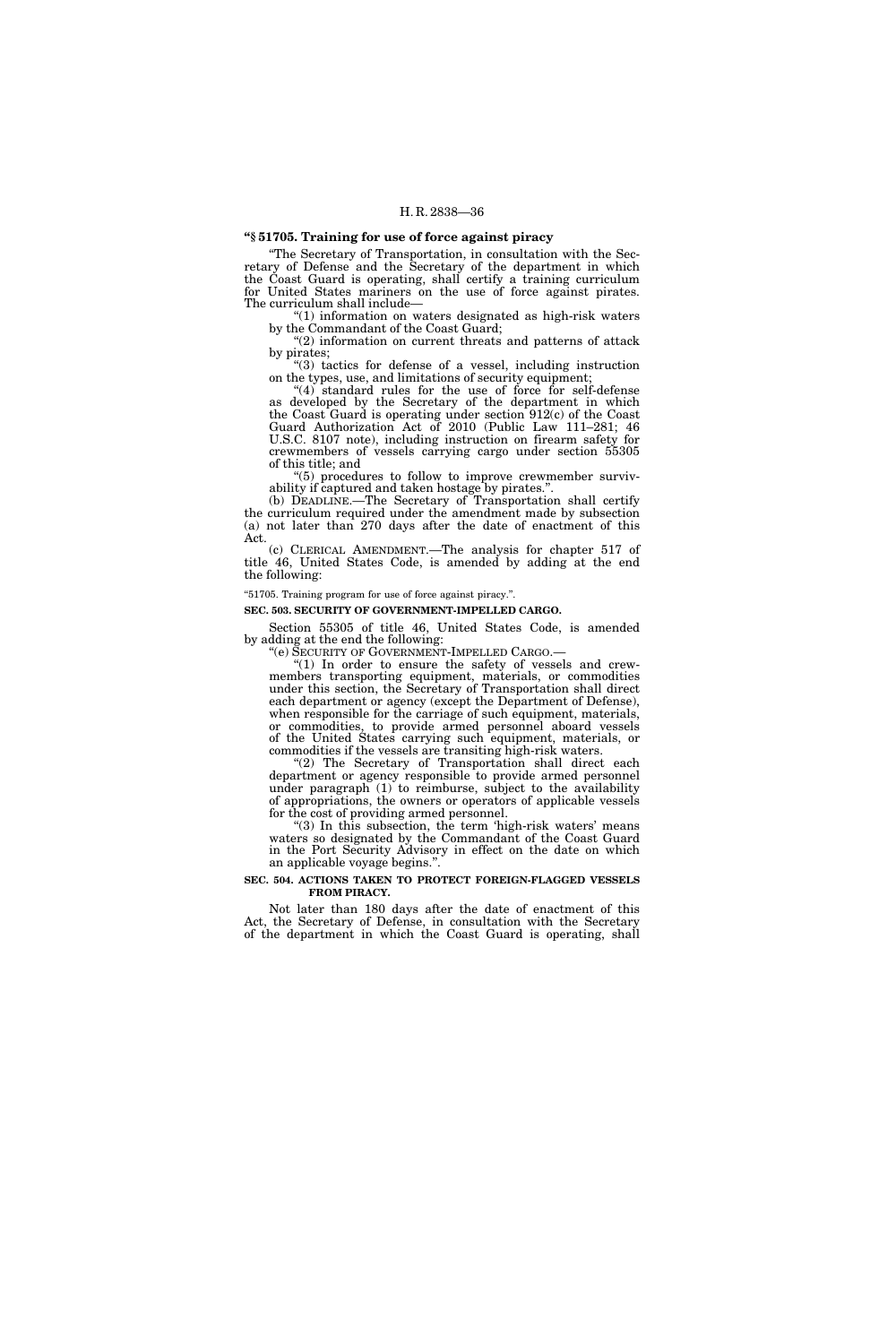provide to the Committee on Armed Services and the Committee on Transportation and Infrastructure of the House of Representatives and the Committee on Armed Services and the Committee on Commerce, Science, and Transportation of the Senate a report on actions taken by the Secretary of Defense to protect foreignflagged vessels from acts of piracy on the high seas. The report shall include—

(1) the total number of incidents for each of the fiscal years 2009 through 2012 in which a member of the armed services or an asset under the control of the Secretary of Defense was used to interdict or defend against an act of piracy directed against any vessel not documented under the laws of the United States; and

(2) the estimated cost for each of the fiscal years 2009 through 2012 for such incidents.

# **TITLE VI—MARINE DEBRIS**

#### **SEC. 601. SHORT TITLE.**

This title may be cited as the ''Marine Debris Act Amendments of 2012''.

#### **SEC. 602. SHORT TITLE AMENDMENT; REFERENCES.**

(a) SHORT TITLE AMENDMENT.—Section 1 of the Marine Debris Research, Prevention, and Reduction Act (33 U.S.C. 1951 note) is amended by striking ''Research, Prevention, and Reduction''.

(b) REFERENCES.—Except as otherwise expressly provided, whenever in this title an amendment is expressed as an amendment to a section or other provision, the reference shall be considered to be made to a section or other provision of the Marine Debris Act (33 U.S.C. 1951 et seq.), as so retitled by subsection (a) of this section.

#### **SEC. 603. PURPOSE.**

Section 2 (33 U.S.C. 1951) is amended to read as follows:

**''SEC. 2. PURPOSE.** 

''The purpose of this Act is to address the adverse impacts of marine debris on the United States economy, the marine environment, and navigation safety through the identification, determination of sources, assessment, prevention, reduction, and removal of marine debris.''.

#### **SEC. 604. NOAA MARINE DEBRIS PROGRAM.**

(a) NAME OF PROGRAM.—Section 3 (33 U.S.C. 1952) is amended—

(1) in the section heading by striking ''**PREVENTION AND REMOVAL**''; and

(2) in subsection (a)—

(A) by striking ''Prevention and Removal Program to reduce and prevent the occurrence and" and inserting "Program to identify, determine sources of, assess, prevent, reduce, and remove marine debris and address the<sup>"</sup>

(B) by inserting ''the economy of the United States,'' after ''marine debris on''; and

(C) by inserting a comma after ''environment''.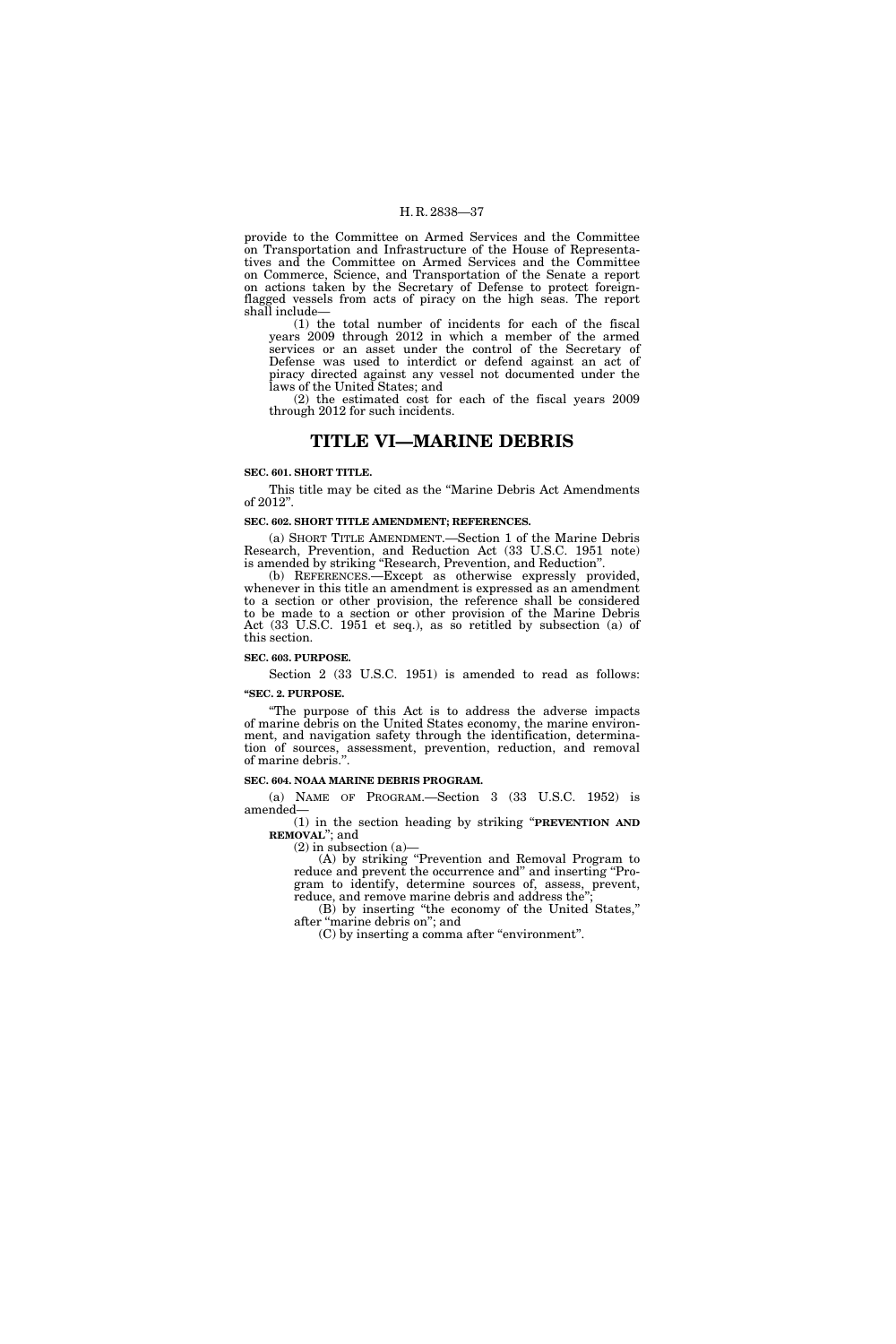(b) PROGRAM COMPONENTS.—Section 3(b) (33 U.S.C. 1952(b)) is amended to read as follows:

''(b) PROGRAM COMPONENTS.—The Administrator, acting through the Program and subject to the availability of appropriations, shall—

''(1) identify, determine sources of, assess, prevent, reduce, and remove marine debris, with a focus on marine debris posing a threat to living marine resources and navigation safety;

"(2) provide national and regional coordination to assist States, Indian tribes, and regional organizations in the identification, determination of sources, assessment, prevention, reduction, and removal of marine debris;

''(3) undertake efforts to reduce the adverse impacts of lost and discarded fishing gear on living marine resources and navigation safety, including—

''(A) research and development of alternatives to gear posing threats to the marine environment and methods for marking gear used in certain fisheries to enhance the tracking, recovery, and identification of lost and discarded gear; and

 $\sqrt[4]{(B)}$  the development of effective nonregulatory measures and incentives to cooperatively reduce the volume of lost and discarded fishing gear and to aid in gear recovery;

"(4) undertake outreach and education activities for the public and other stakeholders on sources of marine debris, threats associated with marine debris, and approaches to identifying, determining sources of, assessing, preventing, reducing, and removing marine debris and its adverse impacts on the United States economy, the marine environment, and navigation safety, including outreach and education activities through public-private initiatives; and

 $(5)$  develop, in consultation with the Interagency Committee, interagency plans for the timely response to events determined by the Administrator to be severe marine debris events, including plans to—

 $(A)$  coordinate across agencies and with relevant State, tribal, and local governments to ensure adequate, timely, and efficient response;

''(B) assess the composition, volume, and trajectory of marine debris associated with a severe marine debris event; and

''(C) estimate the potential impacts of a severe marine debris event, including economic impacts on human health, navigation safety, natural resources, tourism, and livestock, including aquaculture."

(c) GRANT CRITERIA AND GUIDELINES.—Section 3(c) (33 U.S.C.  $1952(c)$ ) is amended-

(1) in paragraph (1), by striking "section  $2(1)$ " and inserting "section 2";

(2) by striking paragraph (5); and

(3) by redesignating paragraphs (6) and (7) as paragraphs (5) and (6), respectively.

(d) REPEAL.—Section 2204 of the Marine Plastic Pollution Research and Control Act of 1987 (33 U.S.C. 1915), and the item relating to that section in the table of contents contained in section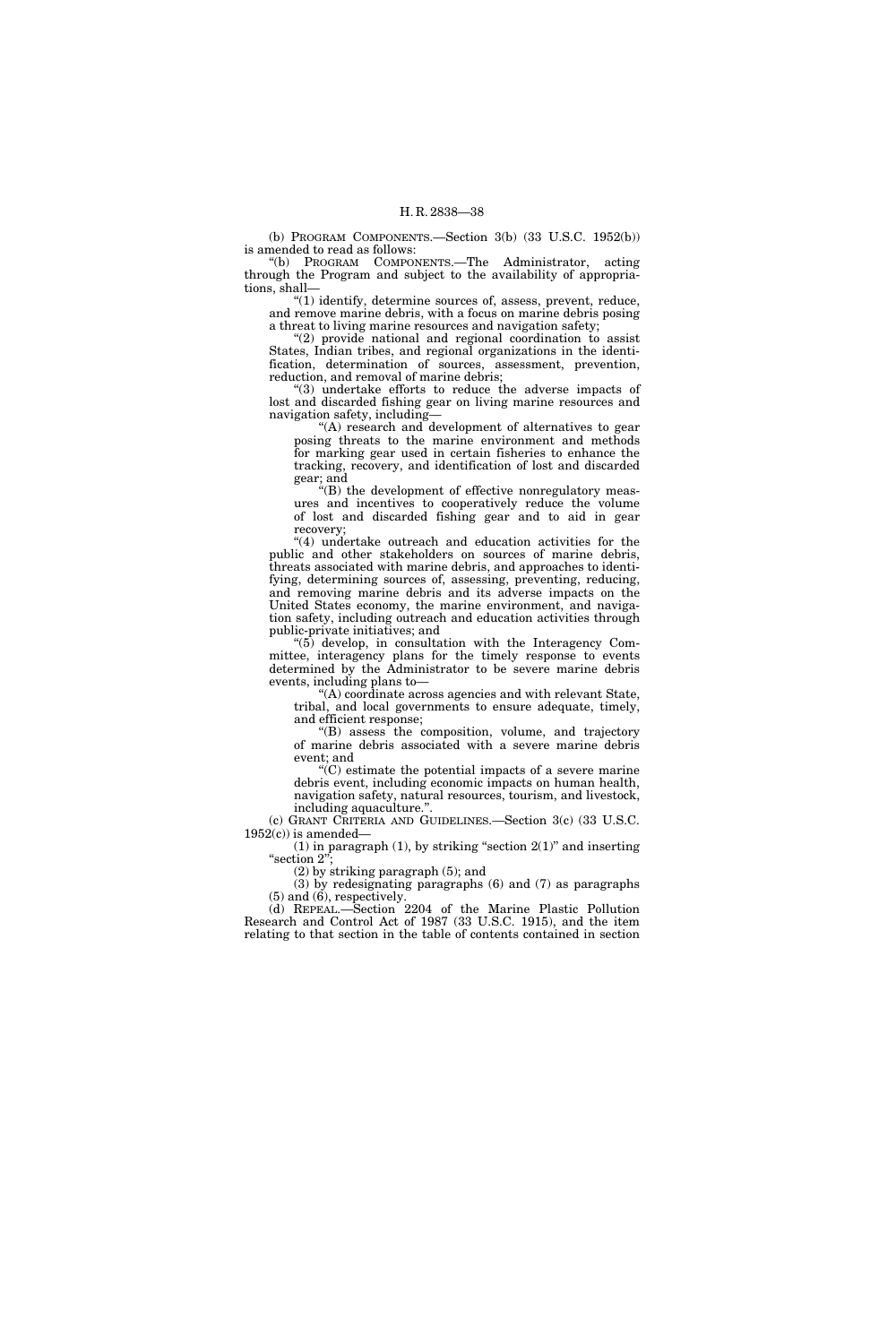2 of the United States-Japan Fishery Agreement Approval Act of 1987, are repealed.

#### **SEC. 605. REPEAL OF OBSOLETE PROVISIONS.**

Section 4 (33 U.S.C. 1953) is amended—

(1) by striking ''(a) STRATEGY.—''; and

(2) by striking subsections (b) and (c).

#### **SEC. 606. COORDINATION.**

(a) INTERAGENCY MARINE DEBRIS COORDINATING COMMITTEE.— (1) IN GENERAL.—Section 2203 of the Marine Plastic Pollution Research and Control Act of 1987 (33 U.S.C. 1914) is redesignated and moved to replace and appear as section 5 of the Marine Debris Act (33 U.S.C. 1954), as so retitled by section 602(a) of this title.

(2) CONFORMING AMENDMENT.—Section 5 of the Marine Debris Act (33 U.S.C. 1954), as amended by paragraph (1) of this subsection, is further amended in subsection  $(d)(2)$ —

(A) by striking ''this Act'' and inserting ''the Marine Plastic Pollution Research and Control Act of 1987''; and (B) by inserting ''of the Marine Plastic Pollution

Research and Control Act of 1987'' after ''section 2201''. (3) CLERICAL AMENDMENT.—The item relating to section 2203 in the table of contents contained in section 2 of the

United States-Japan Fishery Agreement Approval Act of 1987 is repealed.

(b) BIENNIAL PROGRESS REPORTS.—Section 5(c)(2) of the Marine Debris Research, Prevention, and Reduction Act (33 U.S.C.  $1954(c)(2)$ , as in effect immediately before the enactment of this Act—

(1) is redesignated and moved to appear as subsection (e) at the end of section 5 of the Marine Debris Act, as amended by subsection (a) of this section; and

(2) is amended—

(A) by striking ''ANNUAL PROGRESS REPORTS.—'' and all that follows through ''thereafter'' and inserting ''BIENNIAL PROGRESS REPORTS.—Biennially'';

(B) by striking ''Interagency'' each place it appears; (C) by striking ''chairperson'' and inserting ''Chairperson'';

(D) by inserting "Natural" before "Resources";

(E) by redesignating subparagraphs (A) through (E) as paragraphs (1) through (5), respectively; and

(F) by moving all text 2 ems to the left.

# **SEC. 607. CONFIDENTIALITY OF SUBMITTED INFORMATION.**

Section  $6(2)$   $(33 \text{ U.S.C. } 1955(2))$  is amended by striking "by the fishing industry''.

#### **SEC. 608. DEFINITIONS.**

Section 7 (33 U.S.C. 1956) is amended—

(1) in paragraph (2), by striking ''2203 of the Marine Plastic Pollution Research and Control Act of 1987 (33 U.S.C. 1914)'' and inserting ''5 of this Act'';

(2) by striking paragraph (3) and inserting the following: ''(3) MARINE DEBRIS.—The term 'marine debris' means any persistent solid material that is manufactured or processed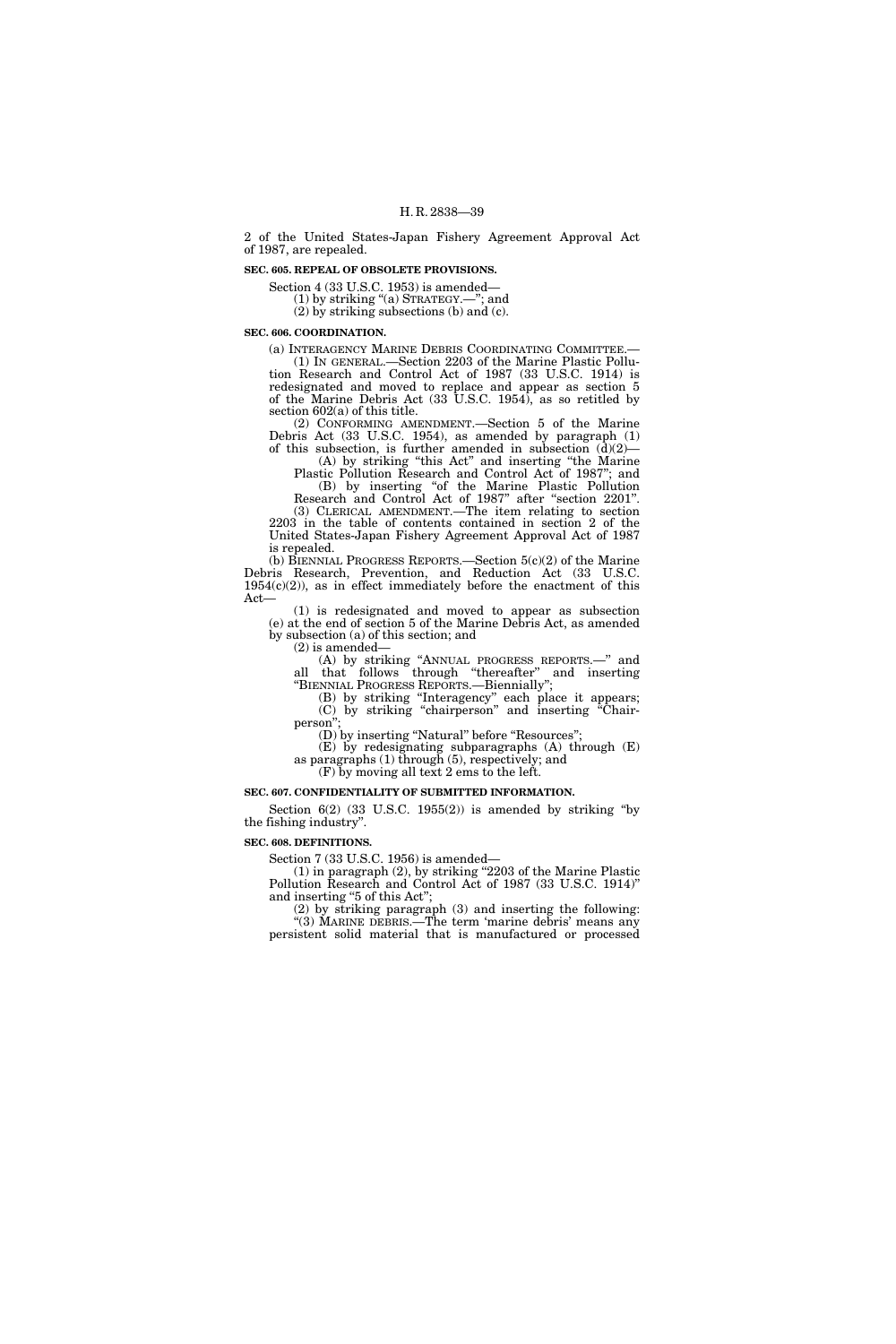and directly or indirectly, intentionally or unintentionally, disposed of or abandoned into the marine environment or the Great Lakes."

(3) by striking paragraph (5);

(4) by redesignating paragraph (7) as paragraph (5); (5) in paragraph (5), as redesignated by paragraph (4)

of this section, by striking ''Prevention and Removal''; (6) by striking paragraph (6) and inserting the following:

''(6) SEVERE MARINE DEBRIS EVENT.—The term 'severe marine debris event' means atypically large amounts of marine debris caused by a natural disaster, including a tsunami, flood, landslide, or hurricane, or other source."; and

(7) by redesignating paragraph (8) as paragraph (7).

# **SEC. 609. SEVERE MARINE DEBRIS EVENT DETERMINATION.**

(a) IN GENERAL.—The Administrator of the National Oceanic and Atmospheric Administration shall determine whether the March 2011, Tohoku earthquake and subsequent tsunami and the October 2012, hurricane Sandy each caused a severe marine debris event (as that term is defined in section 7(6) of the Marine Debris Act (33 U.S.C. 1956(6)), as amended by this Act).

(b) DEADLINE.—Not later than 30 days after the date of enactment of this Act, the Administrator shall provide the determination required under subsection (a) to the Committee on Commerce, Science, and Transportation of the Senate and the Committee on Transportation and Infrastructure and the Committee on Natural Resources of the House of Representatives.

# **TITLE VII—MISCELLANEOUS**

#### **SEC. 701. DISTANT WATER TUNA FLEET.**

Section 421 of the Coast Guard and Maritime Transportation Act of 2006 (Public Law 109–241; 120 Stat. 547) is amended— (1) by striking subsection (b) and inserting the following:

''(b) LICENSING RESTRICTIONS.— " $(1)$  In GENERAL.—Subsection  $(a)$  only applies to a foreign citizen who holds a credential that is equivalent to the creden-

tial issued by the Coast Guard to a United States citizen for the position, with respect to requirements for experience, training, and other qualifications.

''(2) TREATMENT OF CREDENTIAL.—An equivalent credential under paragraph (1) shall be considered as meeting the requirements of section 8304 of title 46, United States Code, but only while a person holding the credential is in the service of the vessel to which this section applies.'';

(2) in subsection (c) by inserting ''or Guam'' before the period at the end; and

(3) in subsection (d) by striking ''on December 31, 2012'' and inserting ''on the date the Treaty on Fisheries Between the Governments of Certain Pacific Island States and the Government of the United States of America ceases to have effect for any party under Article 12.6 or 12.7 of such treaty, as in effect on the date of enactment of the Coast Guard and Maritime Transportation Act of 2012''.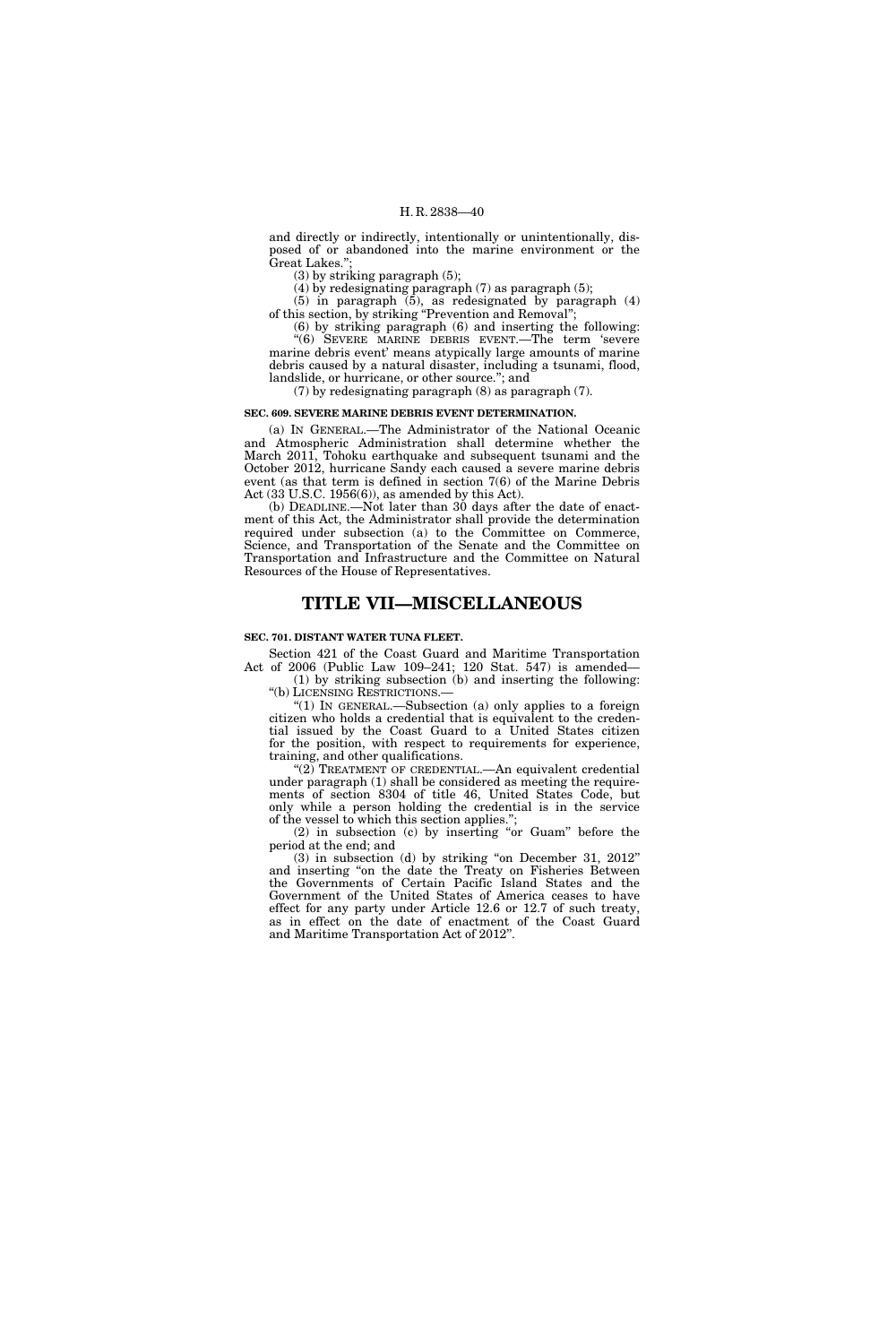#### **SEC. 702. TECHNICAL CORRECTIONS.**

(a) STUDY OF BRIDGES.—Section 905 of the Coast Guard Authorization Act of 2010 (Public Law 111–281; 33 U.S.C. 494a) is amended to read as follows:

#### **''SEC. 905. STUDY OF BRIDGES OVER NAVIGABLE WATERS.**

''The Commandant of the Coast Guard shall submit to the Committee on Commerce, Science, and Transportation of the Senate and the Committee on Transportation and Infrastructure of the House of Representatives a comprehensive study on the construction or alteration of any bridge, drawbridge, or causeway over the navigable waters of the United States with a channel depth of 25 feet or greater that may impede or obstruct future navigation to or from port facilities and for which a permit under the Act of March 23, 1906 (33 U.S.C. 491 et seq.), popularly known as the Bridge Act of 1906, was requested during the period beginning on January 1, 2006, and ending on August 3, 2011.'

(b) WAIVER.—Section 7(c) of the America's Cup Act of 2011 (125 Stat. 755) is amended by inserting ''located in Ketchikan, Alaska" after "moorage".

#### **SEC. 703. EXTENSION OF MORATORIUM.**

Section 2(a) of Public Law 110–299 (33 U.S.C. 1342 note) is amended by striking "2013" and inserting "2014".

#### **SEC. 704. NOTICE OF ARRIVAL.**

The regulations required under section 109(a) of the Security and Accountability For Every Port Act of 2006 (33 U.S.C. 1223 note) dealing with notice of arrival requirements for foreign vessels on the Outer Continental Shelf shall not apply to a vessel documented under section 12105 of title 46, United States Code, unless the vessel arrives from a foreign port or place.

#### **SEC. 705. WAIVERS.**

(a) TEXAS STAR CASINO.— (1) IN GENERAL.—Notwithstanding section  $12113(a)(4)$  of title 46, United States Code, the Secretary of the department in which the Coast Guard is operating may issue a certificate of documentation with a fishery endorsement for the Texas Star Casino (IMO number 7722047).

(2) RESTRICTION.—Notwithstanding section 12113(b)(1) of title 46, United States Code, a fishery endorsement issued under paragraph (1) is not valid for any fishery for which a fishery management plan has been approved by the Secretary of Commerce pursuant to section 304 of the Magnuson-Stevens Fishery Conservation and Management Act (16 U.S.C. 1854) before the date of enactment of this Act.

(b) RANGER III.—Section 3703a of title 46, United States Code, does not apply to the passenger vessel Ranger III (United States official number 277361), during any period that the vessel is owned and operated by the National Park Service.

#### **SEC. 706. NATIONAL RESPONSE CENTER NOTIFICATION REQUIRE-MENTS.**

The Ohio River Valley Water Sanitation Commission, established pursuant to the Ohio River Valley Water Sanitation Compact consented to and approved by Congress in the Act of July 11, 1940 (54 Stat. 752), is deemed a Government agency for purposes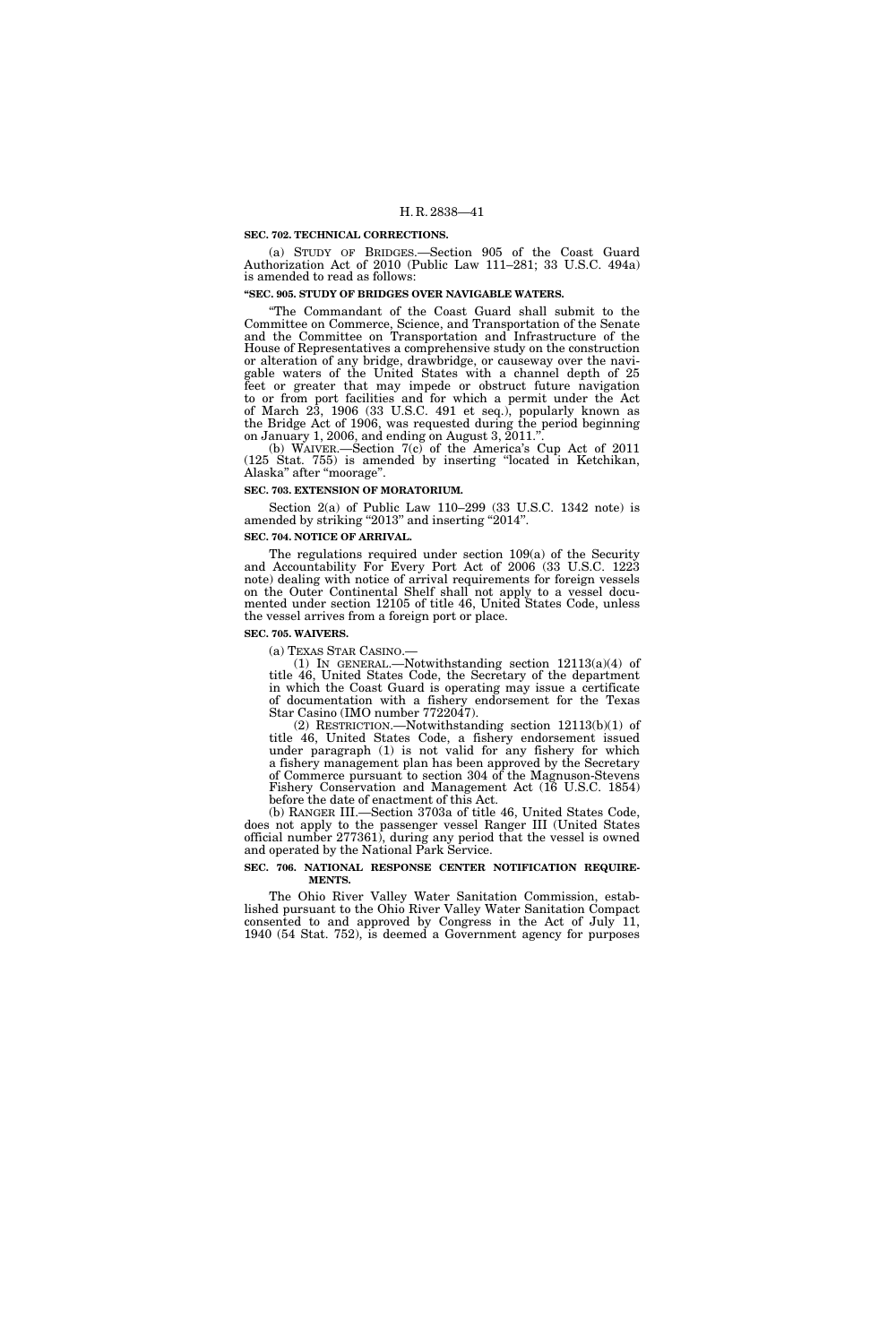of the notification requirements of section 103 of the Comprehensive Environmental Response, Compensation, and Liability Act of 1980 (42 U.S.C. 9603). The National Response Center shall convey notification, including complete and unredacted incident reports, expeditiously to the Commission regarding each release in or affecting the Ohio River Basin for which notification to all appropriate Government agencies is required.

#### **SEC. 707. VESSEL DETERMINATIONS.**

The vessel with United States official number 981472 and the vessel with United States official number 988333 shall each be deemed to be a new vessel effective on the date of delivery after January 1, 2008, from a privately owned United States shipyard if no encumbrances are on record with the Coast Guard at the time of the issuance of the new vessel certificate of documentation for each vessel.

#### **SEC. 708. MILLE LACS LAKE, MINNESOTA.**

The waters of Mille Lacs Lake, Minnesota, are not waters subject to the jurisdiction of the United States for the purposes of section 2 of title 14, United States Code.

#### **SEC. 709. TRANSPORTATION WORKER IDENTIFICATION CREDENTIAL PROCESS REFORM.**

Not later than 270 days after the date of enactment of this Act, the Secretary of Homeland Security shall reform the process for Transportation Worker Identification Credential enrollment, activation, issuance, and renewal to require, in total, not more than one in-person visit to a designated enrollment center except in cases in which there are extenuating circumstances, as determined by the Secretary, requiring more than one such in-person visit.

#### **SEC. 710. INVESTMENT AMOUNT.**

Not later than 30 days after the date of enactment of this Act, the Secretary of the Treasury shall increase the \$22,500,000 invested in income-producing securities for purposes of section 5006(b) of the Oil Pollution Act of 1990 (33 U.S.C. 2736(b)) by \$12,851,340.

#### **SEC. 711. INTEGRATED CROSS-BORDER MARITIME LAW ENFORCEMENT OPERATIONS BETWEEN THE UNITED STATES AND CANADA.**

(a) AUTHORIZATION.—The Secretary of Homeland Security, acting through the Commandant of the Coast Guard, may establish an Integrated Cross-Border Maritime Law Enforcement Operations Program to coordinate the maritime security operations of the United States and Canada (in this section referred to as the ''Program'').

(b) PURPOSE.—The Secretary, acting through the Commandant, shall administer the Program in a manner that results in a cooperative approach between the United States and Canada to strengthen border security and detect, prevent, suppress, investigate, and respond to terrorism and violations of law related to border security.

(c) TRAINING.—The Secretary, acting through the Commandant and in consultation with the Secretary of State, may—

(1) establish, as an element of the Program, a training program for individuals who will serve as maritime law enforcement officers; and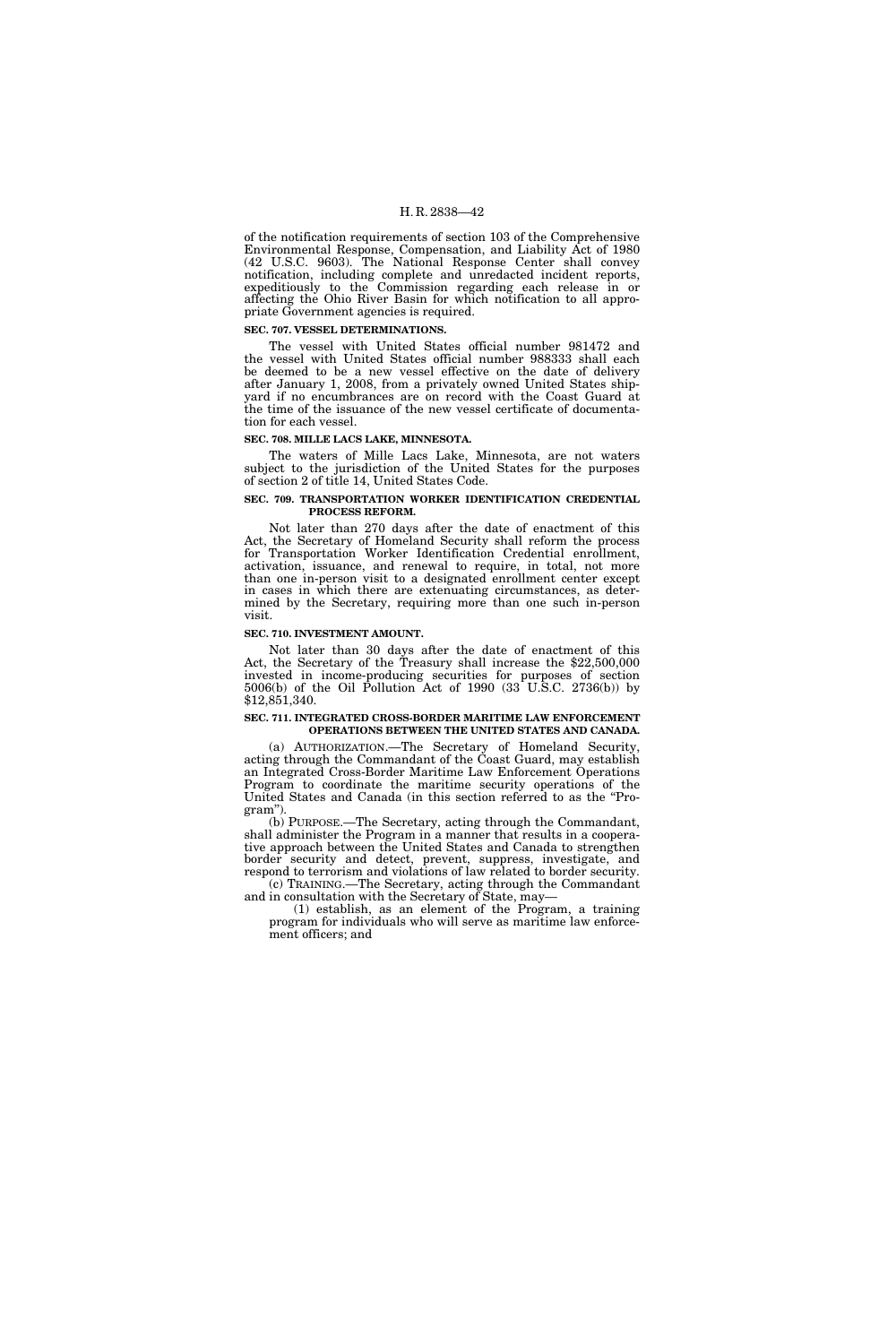(2) conduct training jointly with Canada to enhance border security, including training—

(A) on the detection and apprehension of suspected terrorists and individuals attempting to unlawfully cross or unlawfully use the international maritime border between the United States and Canada;

(B) on the integration, analysis, and dissemination of port security information by and between the United States and Canada;

(C) on policy, regulatory, and legal considerations related to the Program;

(D) on the use of force in maritime security;

(E) on operational procedures and protection of sensitive information; and

(F) on preparedness and response to maritime terrorist incidents.

(d) COORDINATION.—The Secretary, acting through the Commandant, shall coordinate the Program with other similar border security and antiterrorism programs within the Department of Homeland Security.

(e) MEMORANDA OF AGREEMENT.—The Secretary may enter into any memorandum of agreement necessary to carry out the Program. **SEC. 712. BRIDGE PERMITS.** 

(a) IN GENERAL.—For the purposes of reviewing a permit application pursuant to section 9 of the Act of March 3, 1899, popularly known as the Rivers and Harbors Appropriation Act of 1899 (33 U.S.C. 401), the Act of March 23, 1906, popularly known as the Bridge Act of 1906 (33 U.S.C. 491 et seq.), the Act of June 21, 1940, popularly known as the Truman-Hobbs Act (33 U.S.C. 511 et seq.), or the General Bridge Act of 1946 (33 U.S.C. 525 et seq.), the Secretary of the department in which the Coast Guard is operating may—

(1) accept voluntary services from one or more owners of a bridge; and

(2) accept and credit to Coast Guard operating expenses any amounts received from one or more owners of a bridge.

(b) EXPEDITED PROCESS.—The Secretary of the department in which the Coast Guard is operating shall complete, on an expeditious basis and using the shortest existing applicable process, determinations on any required approval for issuance of any permits under the jurisdiction of such department related to the construction or alteration of a bridge over the Kill Van Kull consistent with Executive Order No. 13604 (March 22, 2012) and the Administration's objectives for the project.

### **SEC. 713. TONNAGE OF AQUEOS ACADIAN.**

The Secretary of the department in which the Coast Guard is operating may consider the tonnage measurements for the vessel Aqueos Acadian (United States official number 553645) recorded on the certificate of inspection for the vessel issued on September 8, 2011, to be valid until May 2, 2014, if the vessel and the use of its space is not changed after November 16, 2012, in a way that substantially affects the tonnage of the vessel.

#### **SEC. 714. NAVIGABILITY DETERMINATION.**

(a) IN GENERAL.—Not later than 180 days after the date of enactment of this Act, the Commandant of the Coast Guard shall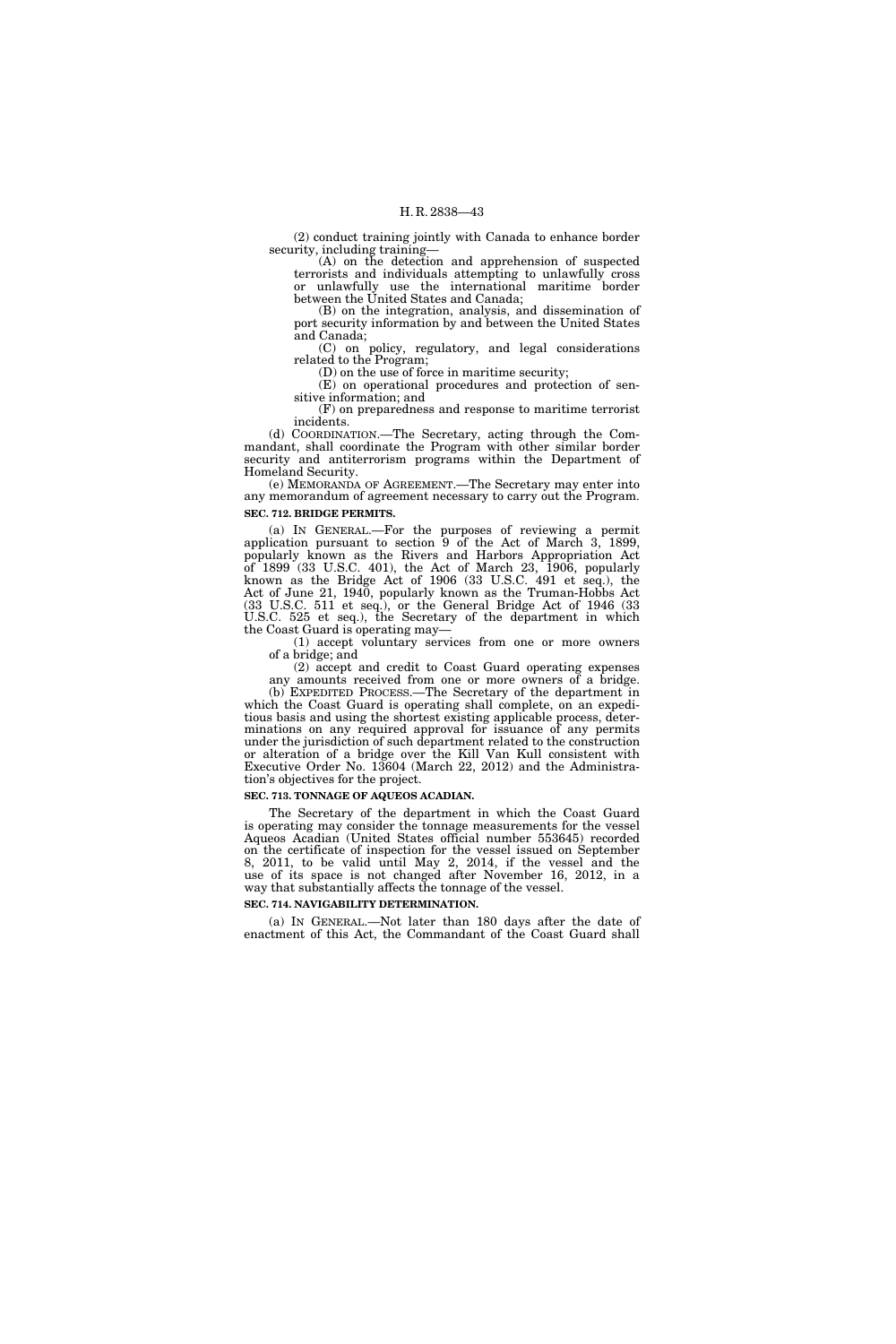submit to the Committee on Transportation and Infrastructure of the House of Representatives and the Committee on Commerce, Science, and Transportation of the Senate an assessment of the impact of additional regulatory requirements imposed on passenger vessels operating on the Ringo Cocke Canal in Louisiana as a result of the covered navigability determination.

(b) RESTRICTION.—Before the date that is 180 days after the date on which the assessment required under subsection (a) is submitted, the Commandant may not enforce any regulatory requirements imposed on passenger vessels operating on the Ringo Cocke Canal in Louisiana that are a result of the covered navigability determination.

(c) COVERED NAVIGABILITY DETERMINATION DEFINED.—In this section, the term "covered navigability determination" means the Coast Guard's Navigability Determination for Ringo Cocke Canal, Louisiana, dated March 25, 2010.

#### **SEC. 715. COAST GUARD HOUSING.**

Not later than 30 days after the date of enactment of this Act, the Commandant of the Coast Guard shall submit to the Committee on Commerce, Science, and Transportation of the Senate and the Committee on Transportation and Infrastructure of the House of Representatives the Coast Guard's National Housing Assessment and any analysis conducted by the Coast Guard of such assessment.

#### **SEC. 716. ASSESSMENT OF NEEDS FOR ADDITIONAL COAST GUARD PRESENCE IN HIGH-LATITUDE REGIONS.**

Not later than 180 days after the date of enactment of this Act, the Secretary of the department in which the Coast Guard is operating shall submit to the Committee on Commerce, Science, and Transportation of the Senate and the Committee on Transportation and Infrastructure of the House of Representatives an assessment of the need for additional Coast Guard prevention and response capability in the high-latitude regions. The assessment shall address needs for all Coast Guard mission areas, including search and rescue, marine pollution response and prevention, fisheries enforcement, and maritime commerce. The Secretary shall include in the assessment—

(1) an analysis of the high-latitude operating capabilities of all current Coast Guard assets other than icebreakers, including assets acquired under the Deepwater program;

(2) an analysis of projected needs for Coast Guard operations in the high-latitude regions; and

(3) an analysis of shore infrastructure, personnel, logistics, communications, and resources requirements to support Coast Guard operations in the high-latitude regions, including forward operating bases and existing infrastructure in the furthest north locations that are ice free, or nearly ice free, year round.

#### **SEC. 717. POTENTIAL PLACE OF REFUGE.**

(a) CONSULTATION.—Not later than 1 year after the date of enactment of this Act, the Commandant of the Coast Guard shall consult with appropriate Federal agencies and with State and local interests to determine what improvements, if any, are necessary to designate existing ice-free facilities or infrastructure in the Central Bering Sea as a fully functional, year-round Potential Place of Refuge.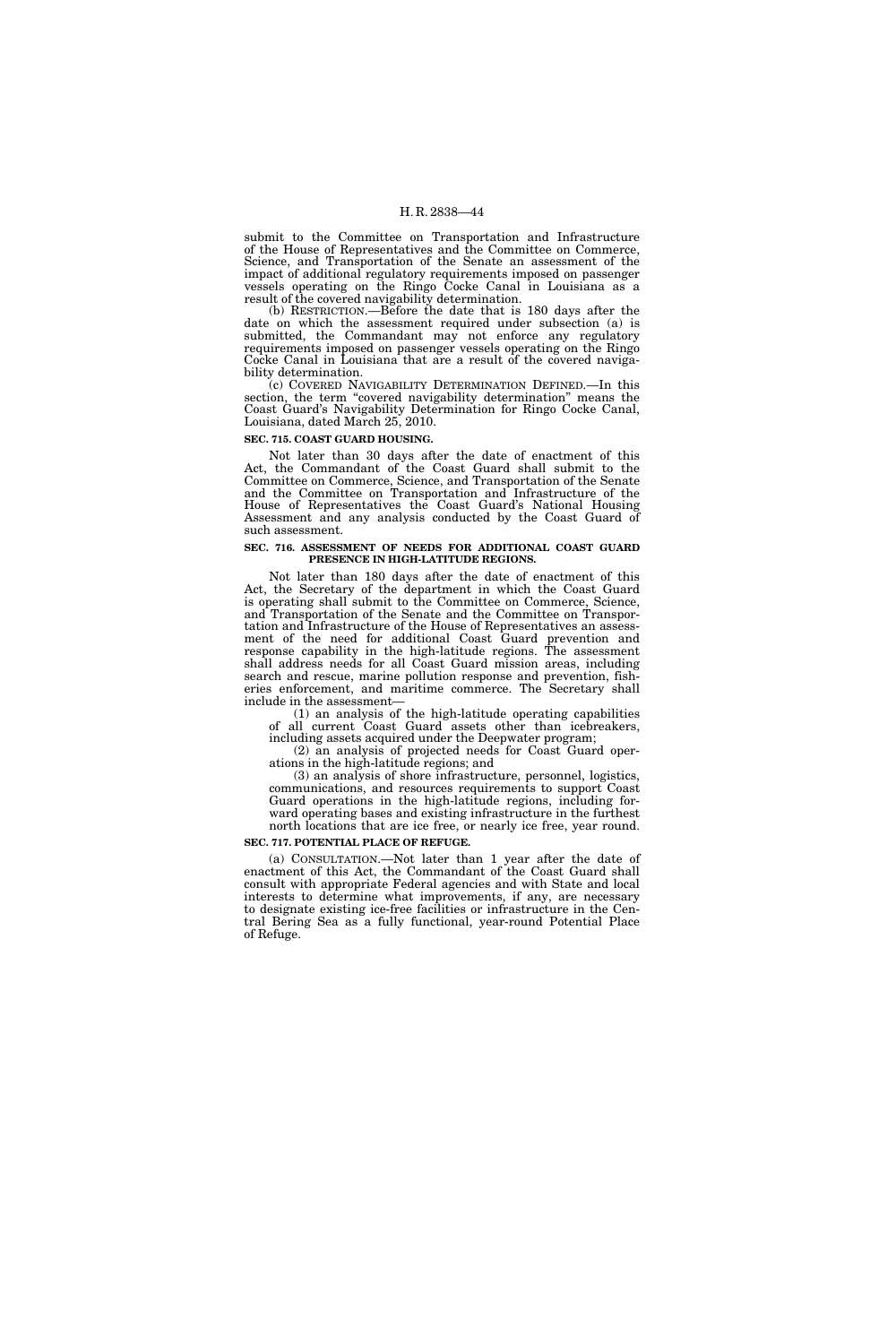(b) PURPOSES.—The purposes of the consultation under subsection (a) shall be to enhance safety of human life at sea and protect the marine environment in the Central Bering Sea.

(c) DEADLINE FOR SUBMISSION.—Not later than 90 days after making the determination under subsection (a), the Commandant shall inform the Committee on Commerce, Science, and Transportation of the Senate and the Committee on Transportation and Infrastructure of the House of Representatives in writing of the findings under subsection (a).

#### **SEC. 718. MERCHANT MARINER MEDICAL EVALUATION PROGRAM.**

(a) IN GENERAL.—Not later than 180 days after the date of enactment of this Act, the Commandant of the Coast Guard shall submit to the Committee on Transportation and Infrastructure of the House of Representatives and the Committee on Commerce, Science, and Transportation of the Senate an assessment of the Coast Guard National Maritime Center's merchant mariner medical evaluation program and alternatives to the program.

(b) CONTENTS.—The assessment required under subsection (a) shall include the following:

(1) An overview of the adequacy of the program for making medical certification determinations for issuance of merchant mariners' documents.

(2) An analysis of how a system similar to the Federal Motor Carrier Safety Administration's National Registry of Certified Medical Examiners program, and the Federal Aviation Administration's Designated Aviation Medical Examiners program, could be applied by the Coast Guard in making medical fitness determinations for issuance of merchant mariners' documents.

(3) An explanation of how the amendments to the International Convention on Standards of Training, Certification and Watchkeeping for Seafarers, 1978, that entered into force on January 1, 2012, required changes to the Coast Guard's merchant mariner medical evaluation program.

#### **SEC. 719. DETERMINATIONS.**

Not later than 270 days after the date of enactment of this Act, the Secretary of the department in which the Coast Guard is operating shall provide to the Committee on Transportation and Infrastructure of the House of Representatives and the Committee on Commerce, Science, and Transportation of the Senate an assessment of—

(1) the loss of United States shipyard jobs and industrial base expertise as a result of rebuild, conversion, and doublehull work on United States-flag vessels eligible to engage in the coastwise trade being performed in foreign shipyards;

(2) enforcement of the Coast Guard's foreign rebuild determination regulations; and

(3) recommendations for improving transparency in the Coast Guard's foreign rebuild determination process.

### **SEC. 720. IMPEDIMENTS TO THE UNITED STATES-FLAG REGISTRY.**

(a) ASSESSMENT.—Not later than 180 days after the date of enactment of this Act, the Commandant of the Coast Guard shall submit to the Committee on Transportation and Infrastructure of the House of Representatives and the Committee on Commerce, Science, and Transportation of the Senate an assessment of factors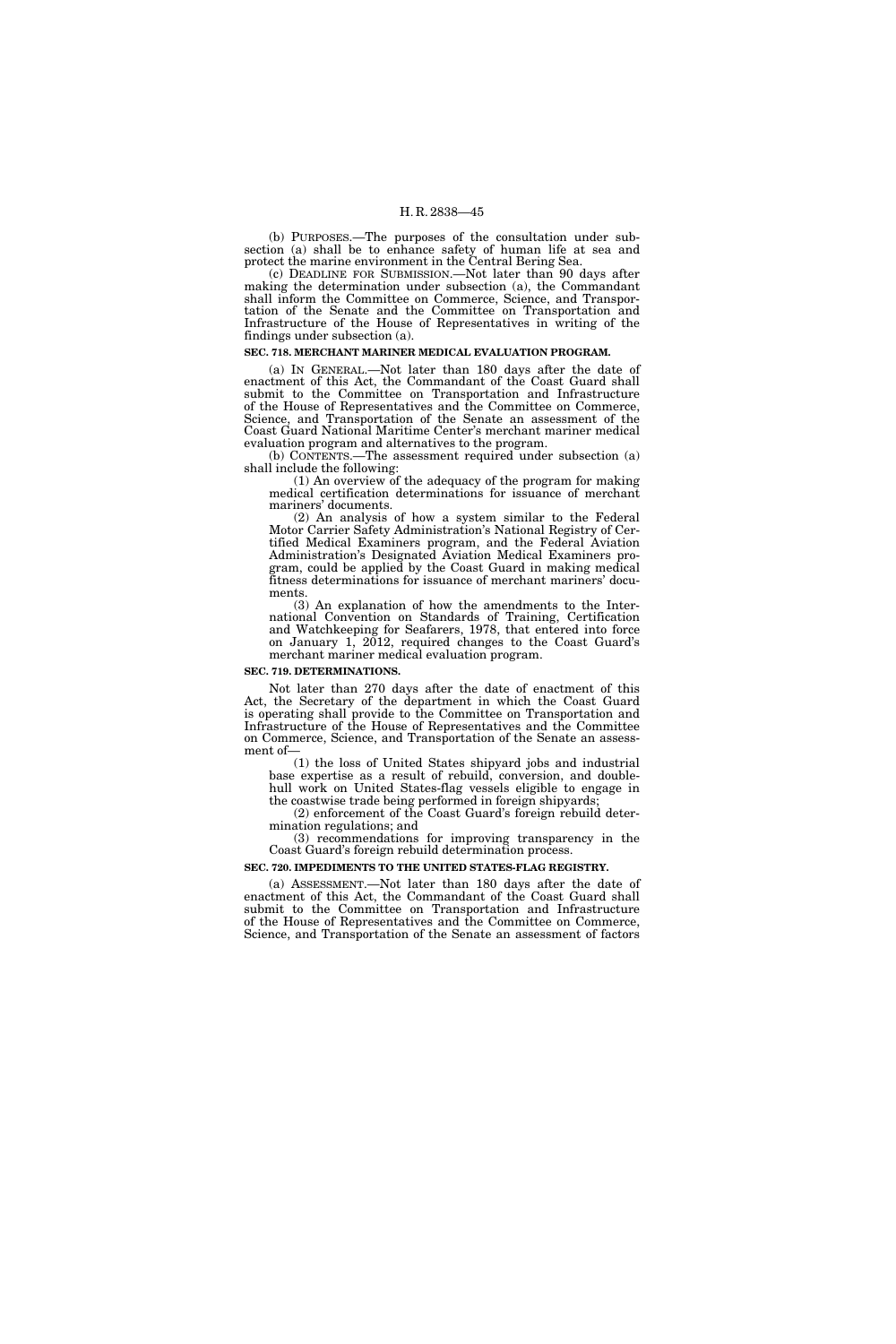under the authority of the Coast Guard that impact the ability of vessels documented in the United States to effectively compete in international transportation markets.

(b) CONTENT.—The assessment under subsection (a) shall include—

(1) a review of differences between Coast Guard policies and regulations governing the inspection of vessels documented in the United States and International Maritime Organization policies and regulations governing the inspection of vessels not documented in the United States;

(2) a statement on the impact such differences have on operating costs for vessels documented in the United States; and

(3) recommendations on whether to harmonize any such differences.

(c) CONSULTATION.—In preparing the assessment under subsection (a), the Commandant may consider the views of representatives of the owners or operators of vessels documented in the United States and the organizations representing the employees employed on such vessels.

#### **SEC. 721. ARCTIC DEEPWATER SEAPORT.**

(a) STUDY.—The Commandant of the Coast Guard, in consultation with the Commanding General of the Army Corps of Engineers, the Maritime Administrator, and the Chief of Naval Operations, shall conduct a study on the feasibility of establishing a deepwater seaport in the Arctic to protect and advance strategic United States interests within the Arctic region.

(b) SCOPE.—The study under subsection (a) shall include an analysis of—

(1) the capability provided by a deepwater seaport that— (A) is in the Arctic (as that term is defined in the

section 112 of the Arctic Research and Policy Act of 1984 (15 U.S.C. 4111)); and (B) has a depth of not less than 34 feet;

(2) the potential and optimum locations for such deepwater seaport;

(3) the resources needed to establish such deepwater seaport;

(4) the timeframe needed to establish such deepwater seaport;

(5) the infrastructure required to support such deepwater seaport; and

(6) any other issues the Secretary considers necessary to complete the study.

(c) DEADLINE FOR SUBMISSION OF FINDINGS.—Not later than 1 year after the date of enactment of this Act, the Commandant shall submit the findings of the study under subsection (a) to the Committee on Commerce, Science, and Transportation of the Senate and the Committee on Transportation and Infrastructure of the House of Representatives.

**SEC. 722. RISK ASSESSMENT OF TRANSPORTING CANADIAN OIL SANDS.** 

(a) IN GENERAL.—The Commandant of the Coast Guard shall assess the increased vessel traffic in the Salish Sea (including Puget Sound, the Strait of Georgia, Haro Strait, Rosario Strait, and the Strait of Juan de Fuca), that may occur from the transport of Canadian oil sands oil.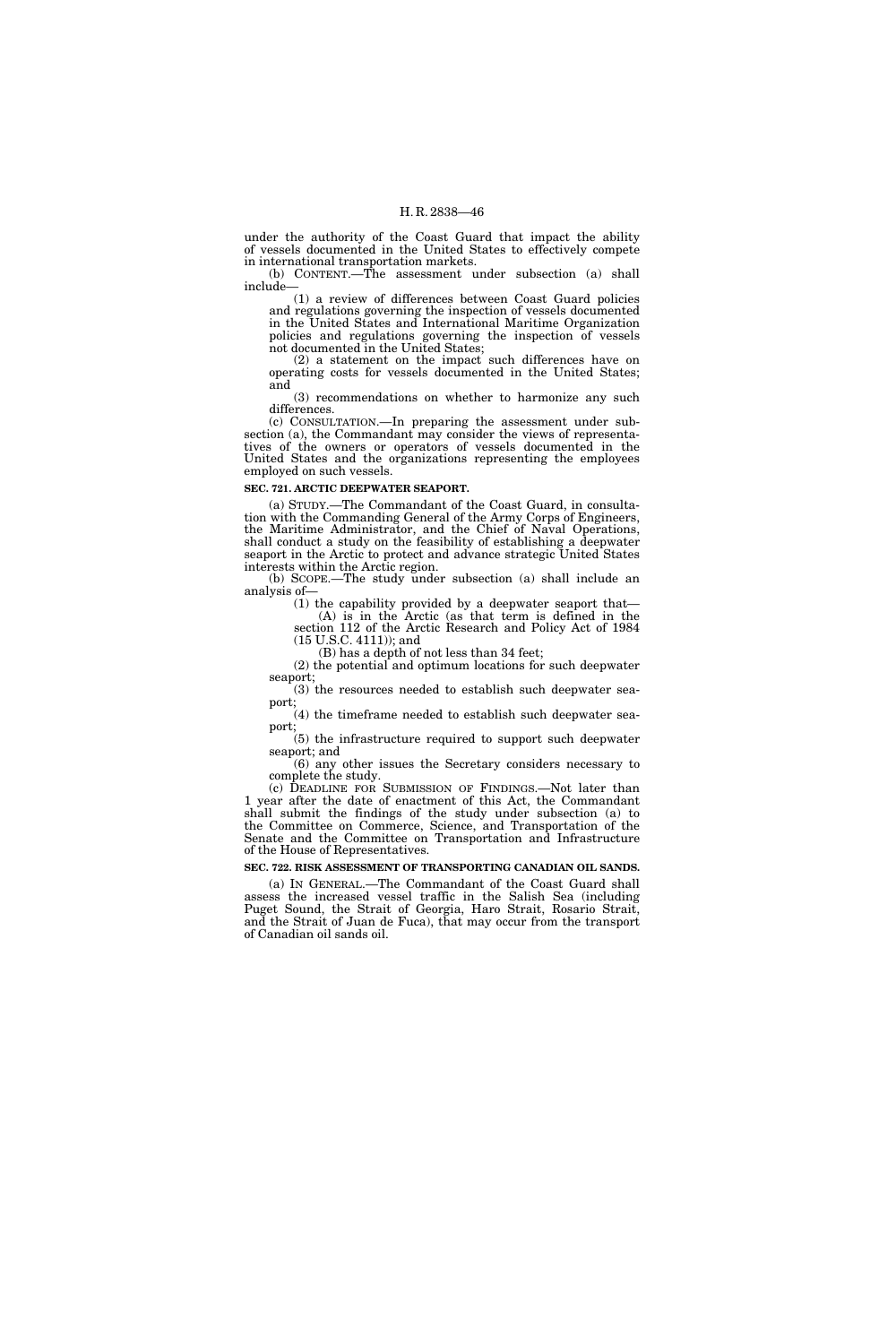(b) SCOPE.—The assessment required under subsection (a) shall, at a minimum, consider—

(1) the extent to which vessel (including barge, tanker, and supertanker) traffic may increase due to Canadian oil sands development;

(2) whether the transport of oil from Canadian oil sands within the Salish Sea is likely to require navigation through United States territorial waters;

(3) the rules or regulations that restrict supertanker traffic in United States waters, including an assessment of whether there are methods to bypass those rules or regulations in such waters and adjacent Canadian waters;

(4) the rules or regulations that restrict the amount of oil transported in tankers or barges in United States waters, including an assessment of whether there are methods to bypass those rules or regulations in such waters and adjacent Canadian waters;

(5) the spill response capability throughout the shared waters of the United States and Canada, including oil spill response planning requirements for vessels bound for one nation transiting through the waters of the other nation;

(6) the vessel emergency response towing capability at the entrance to the Strait of Juan de Fuca;

(7) the agreement between the United States and Canada that outlines requirements for laden tank vessels to be escorted by tug boats;

(8) whether oil extracted from oil sands has different properties from other types of oil, including toxicity and other properties, that may require different maritime clean up technologies;

 $(9)$  a risk assessment of the increasing supertanker, tanker, and barge traffic associated with Canadian oil sands development or expected to be associated with Canadian oil sands development; and

(10) the potential costs and benefits to the United States public and the private sector of maritime transportation of oil sands products.

(c) CONSULTATION REQUIREMENT.—In conducting the assessment required under this section, the Commandant shall consult with the State of Washington, affected tribal governments, and industry, including vessel operators, oil sands producers, and spill response experts. The Commandant may consult with the Secretary of State.

(d) DEADLINE FOR SUBMISSION.—Not later than 180 days after the date of enactment of this Act, the Commandant shall submit the assessment required under this section to the Committee on